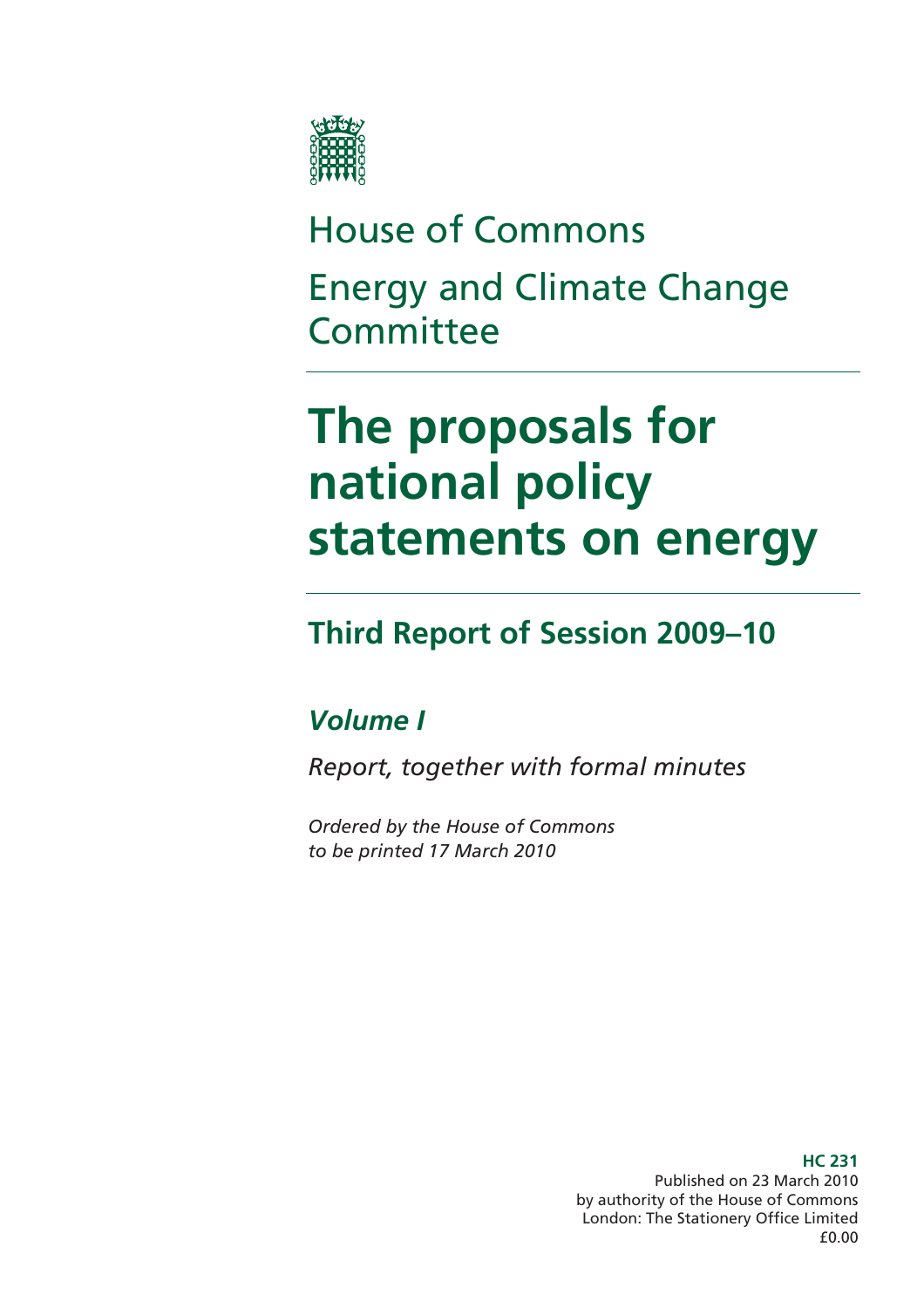#### **The Energy and Climate Change Committee**

The Energy and Climate Change Committee is appointed by the House of Commons to examine the expenditure, administration, and policy of the Department of Energy and Climate Change and associated public bodies.

#### **Current membership**

Mr Elliot Morley MP *(Labour, Scunthorpe)* (Chair) Mr David Anderson MP (*Labour, Blaydon*) Colin Challen MP *(Labour, Morley and Rothwell*) Nadine Dorries MP (*Conservative, Mid Bedfordshire)* Charles Hendry MP (*Conservative, Wealden)* Miss Julie Kirkbride MP (*Conservative, Bromsgrove)* Anne Main MP (*Conservative, St Albans*) Judy Mallaber MP (*Labour, Amber Valley*) John Robertson MP (*Labour*, *Glasgow North West*) Sir Robert Smith MP (*Liberal Democrats, West Aberdeenshire and Kincardine*) Paddy Tipping MP (*Labour, Sherwood*) Dr Desmond Turner MP (*Labour, Brighton Kemptown*) Mr Mike Weir MP (*Scottish National Party, Angus*) Dr Alan Whitehead MP (*Labour, Southampton Test)*

#### **Powers**

The Committee is one of the departmental select committees, the powers of which are set out in House of Commons Standing Orders, principally in SO No 152. These are available on the Internet via www.parliament.uk.

#### **Publication**

The Reports and evidence of the Committee are published by The Stationery Office by Order of the House. All publications of the Committee (including press notices) are on the Internet at www.parliament.uk/ecc. A list of Reports of the Committee in the present Parliament is at the back of this volume.

#### **Committee staff**

The current staff of the Committee are Tom Goldsmith (Clerk), Robert Cope (Second Clerk), Farrah Bhatti (Committee Specialist), Francene Graham (Senior Committee Assistant), Jonathan Olivier Wright (Committee Assistant), Steven Everett (Committee Support Assistant), Estelita Manalo (Office Support Assistant), and Hannah Pearce (Media Officer).

#### **Contacts**

All correspondence should be addressed to the Clerks of the Energy and Climate Change Committee, House of Commons, 7 Millbank, London SW1P 3JA. The telephone number for general enquiries is 020 7219 2569; the Committee's email address is ecc@parliament.uk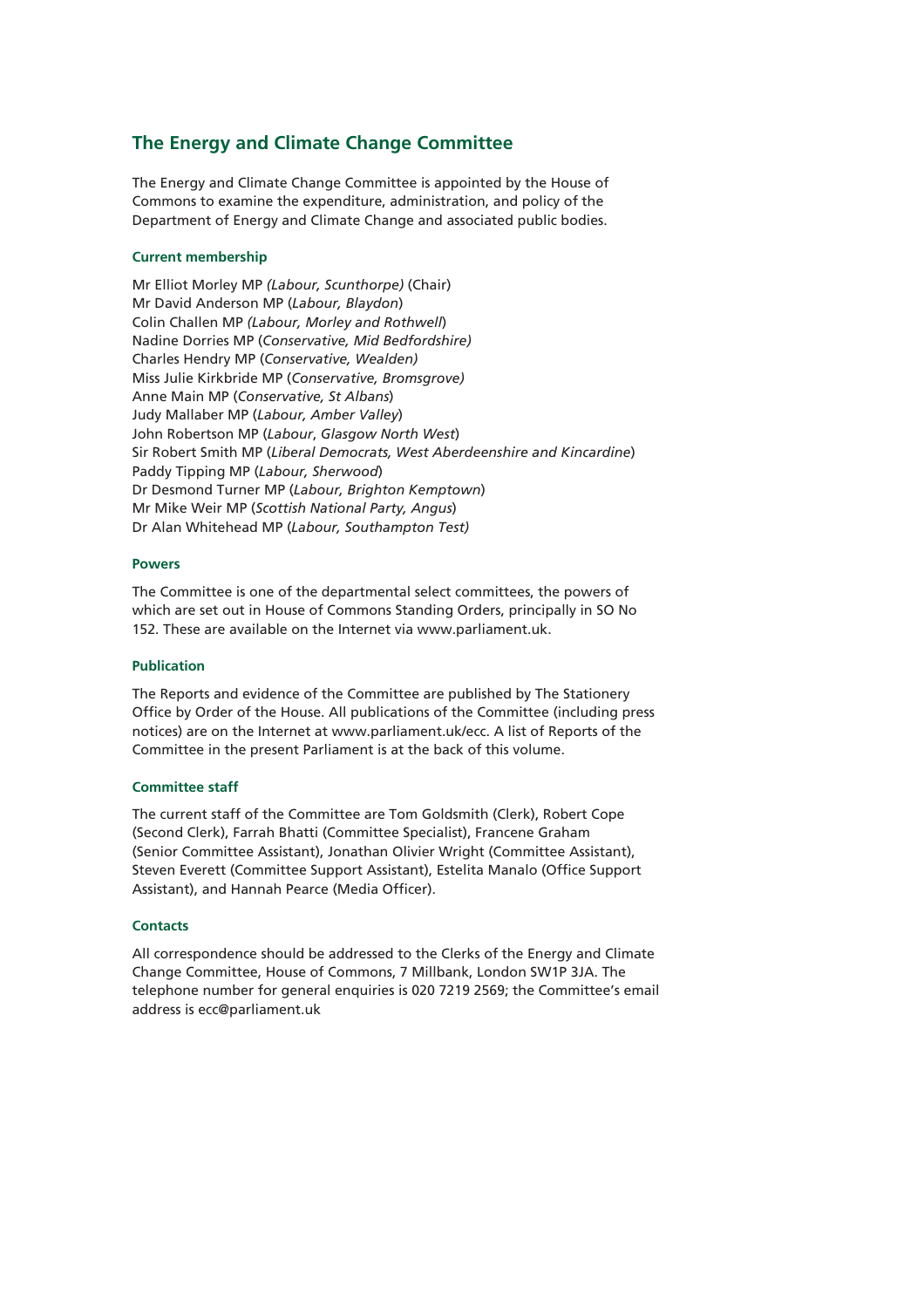### **Contents**

|                | <b>Report</b><br>Page                                                    |    |
|----------------|--------------------------------------------------------------------------|----|
|                | <b>Summary</b>                                                           | 3  |
| 1              | <b>Introduction</b>                                                      | 5  |
|                | Our inquiry                                                              | 6  |
| $\overline{2}$ | Government policy and the need for new energy infrastructure             | 8  |
|                | Government policy on energy and climate change                           | 8  |
|                | Establishing the need for new energy infrastructure                      | 10 |
|                | Renewables                                                               | 10 |
|                | Other generating capacity                                                | 12 |
|                | Gas supply infrastructure and pipelines                                  | 14 |
|                | Cumulative carbon emissions                                              | 14 |
|                | Weighing need against impacts                                            | 18 |
| 3              | <b>Technology specific issues</b>                                        | 19 |
|                | Carbon capture and storage                                               | 19 |
|                | Carbon capture readiness                                                 | 19 |
|                | Carbon dioxide networks                                                  | 20 |
|                | Biofuels and energy from waste                                           | 21 |
|                | Other renewables                                                         | 23 |
|                | Combined heat and power                                                  | 24 |
|                | New nuclear build                                                        | 24 |
|                | Radioactive waste                                                        | 25 |
|                | Parallel regulatory processes                                            | 28 |
|                | <b>Dungeness</b>                                                         | 29 |
| 4              | The NPSs as planning documents                                           | 31 |
|                | The draft nuclear NPS                                                    | 31 |
|                | The non-nuclear NPSs                                                     | 32 |
|                | Areas of search and corridors                                            | 33 |
|                | A national spatial strategy                                              | 35 |
|                | The relationship between the energy NPSs and the overall planning system | 35 |
|                | NPSs and the town and country planning regime                            | 36 |
|                | NPSs and regional and local plans                                        | 37 |
|                | NPSs and other national planning policy                                  | 37 |
|                | Associated infrastructure                                                | 39 |
| 5              | Other requirements under the Planning Act 2008                           | 40 |
|                | The Department's consultation                                            | 40 |
|                | Local events                                                             | 40 |
|                | <b>Greenfield sites</b>                                                  | 43 |
|                | Timing and documentation                                                 | 43 |
|                | Public engagement                                                        | 44 |
|                | Appraisal of sustainability                                              | 46 |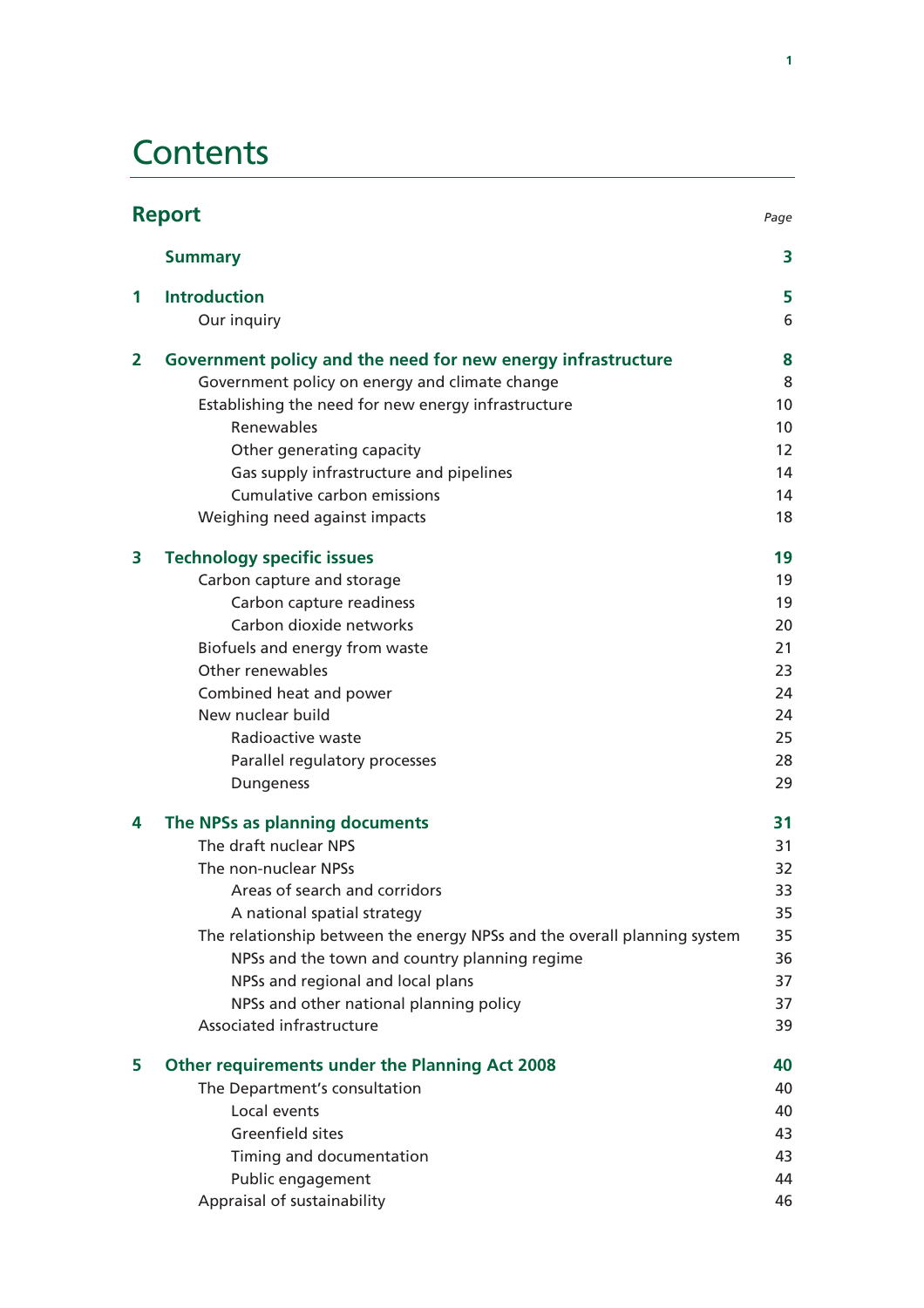| The importance of good design                                    | 48 |
|------------------------------------------------------------------|----|
| <b>Conclusions and recommendations</b>                           | 49 |
|                                                                  |    |
| <b>Formal Minutes</b>                                            | 57 |
| <b>Witnesses</b>                                                 | 58 |
| <b>List of written evidence</b>                                  | 60 |
| List of Reports from the Committee during the current Parliament | 63 |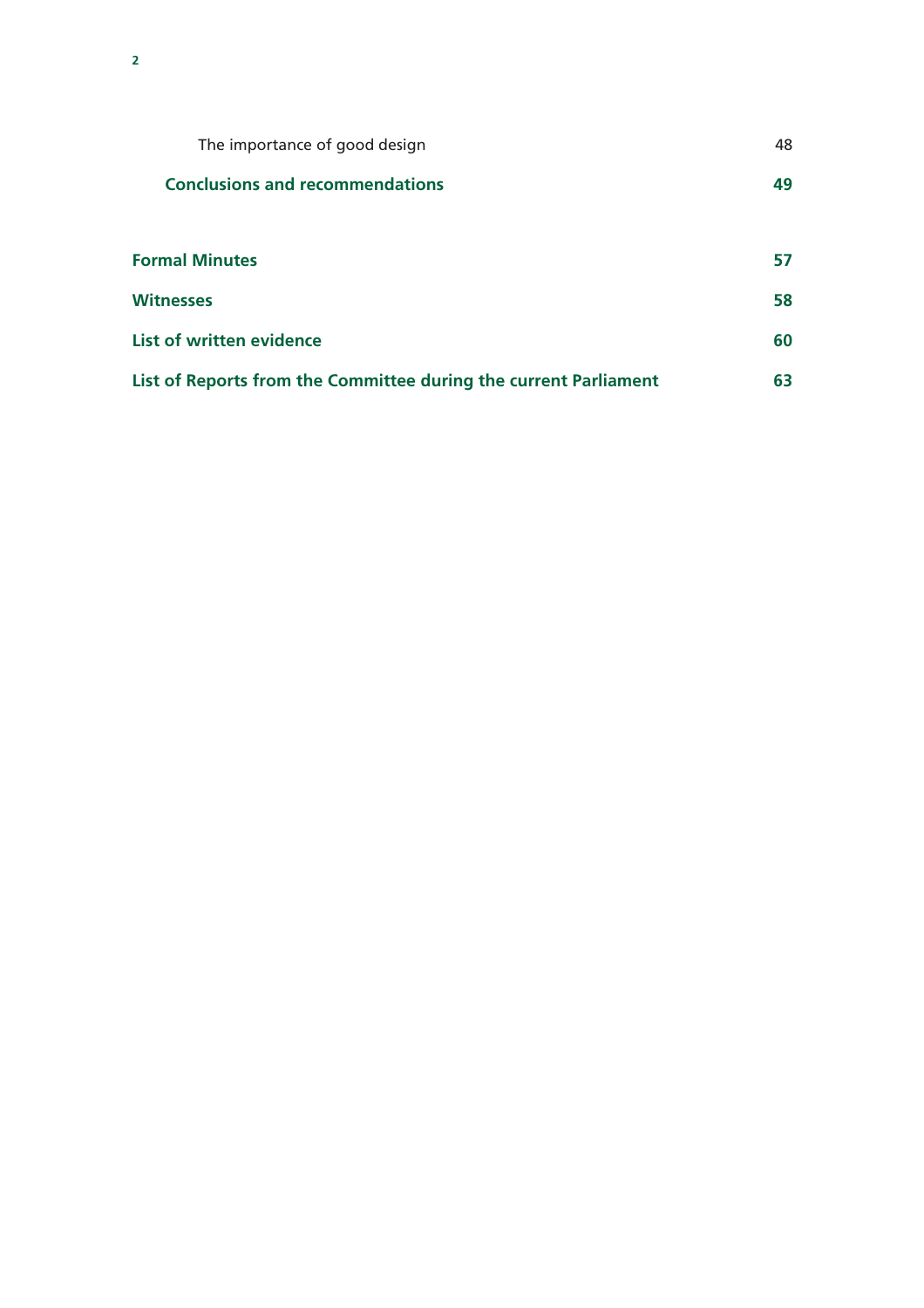### **Summary**

A long-standing criticism of the planning regime has been that national policy and, in particular, the need for major infrastructure, is not clearly set out. The Government has sought to address this issue through the setting of national policy statements (NPSs), which will form the primary basis for decisions on planning applications for nationally significant infrastructure considered by a new body—the Infrastructure Planning Commission (IPC). This Report examines the Government's proposals for six NPSs on energy. We believe there are a number of ways in which the statements must be improved if they are to serve their purpose successfully.

A key question is the extent to which the NPSs reflect existing Government policy. They should take a more holistic view of the energy sector, giving greater consideration to transport and heating. The analysis underpinning the Government's case for the need for new conventional electricity generating capacity in the light of the large amount of gasfired capacity already in development is questionable. At present, the case put forward suggests the Government believes it will not meet its renewable energy targets, or that nuclear or CCS infrastructure will not come forward in sufficient quantities. Because the draft NPSs do not set out a hierarchy of technologies, there is also a risk of locking the UK into a high-carbon energy mix. In addition to addressing policy levers, such as the operation of the EU Emissions Trading Scheme, the Government should place additional safeguards within the NPSs, including the requirement for applicants to conduct a full lifecycle carbon assessment of their proposals, and require the Committee on Climate Change (CCC) to report annually on the cumulative emissions arising from developments consented by the IPC as part of its overall monitoring of progress against the carbon budgets. Furthermore, the Government should adopt the CCC's proposal that the electricity sector be fully decarbonised by 2030 as this would better inform the IPC's longterm decision-making.

On technology specific issues the Government should review the guidance set out in the draft NPSs on carbon capture readiness and combined heat and power, and amend the Statements so they consider the future need for carbon dioxide transportation networks. The renewables NPS should also direct the IPC to assess the sustainability of the fuel sources for new biomass power plant.

On nuclear power, we agree with the Government's approach of identifying 10 sites potentially suitable for development, though this should not preclude the possibility of some of these being refused planning permission. We also accept the Government's assertion that it is not for the IPC to consider the arrangements for the long-term repository-based storage of radioactive waste, though we do not accept this argument for on-site interim storage. Additionally, the Government should set key milestones for the delivery of a geological disposal facility and report annual progress to Parliament.

The status of the NPSs within the wider planning system is ambiguous, and the Government should consult on, and publish, definitive guidance for decision-makers at all levels. There is also greater scope for the non-nuclear NPSs to take account of spatial issues,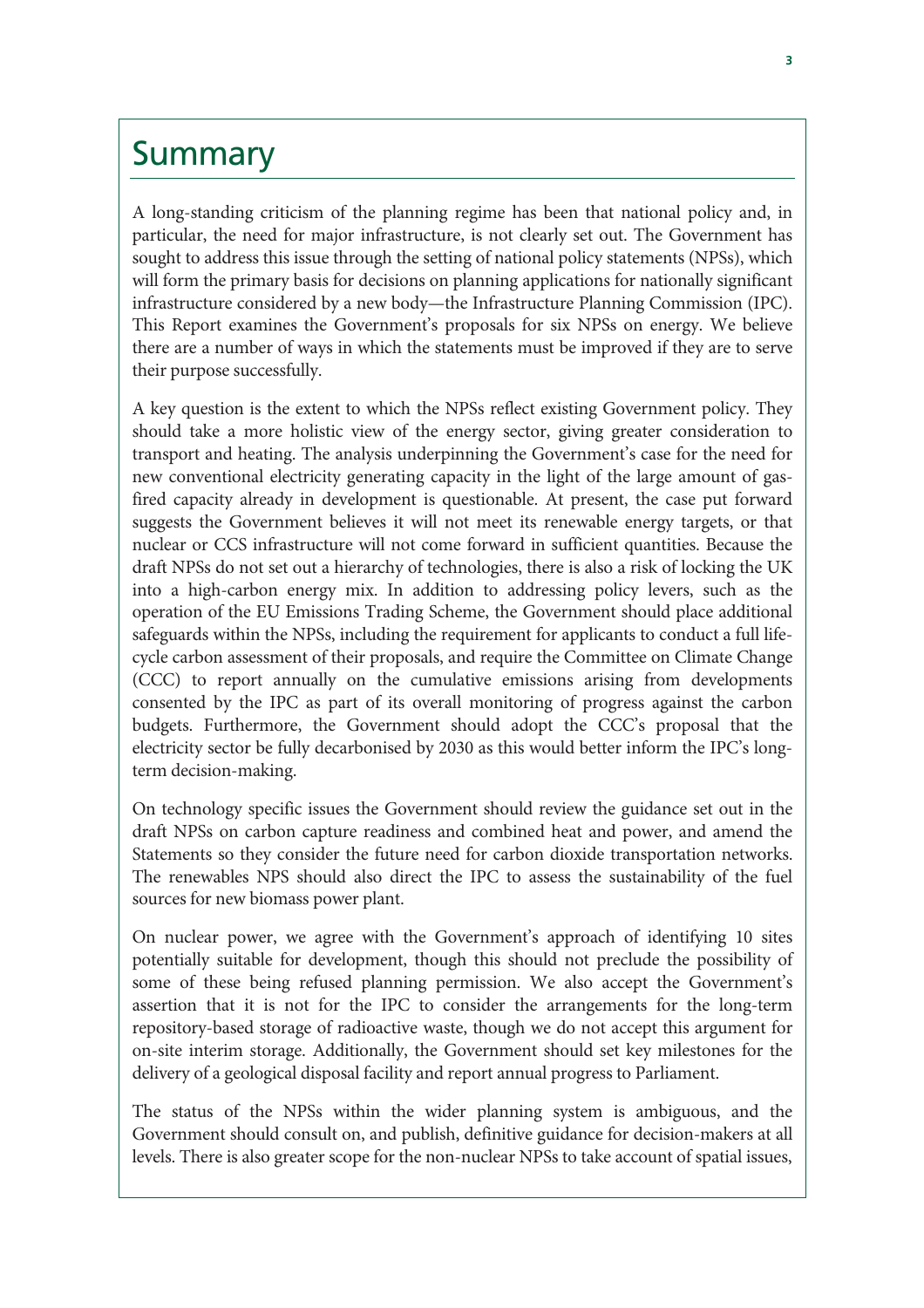and this could be assisted by the development of some form of English national spatial strategy.

We note significant concerns about the Government's consultation process and its conduct of the appraisals of sustainability for the draft NPSs. The Government must learn from this experience and use it to inform the preparation of future NPSs. Overall, given the importance of the energy NPSs in delivering our energy and climate change objectives, we recommend that they are subject to a debate in the main Chamber on an amendable motion, offering the possibility of a vote, either in the current Parliament or at the earliest opportunity in the next Parliament.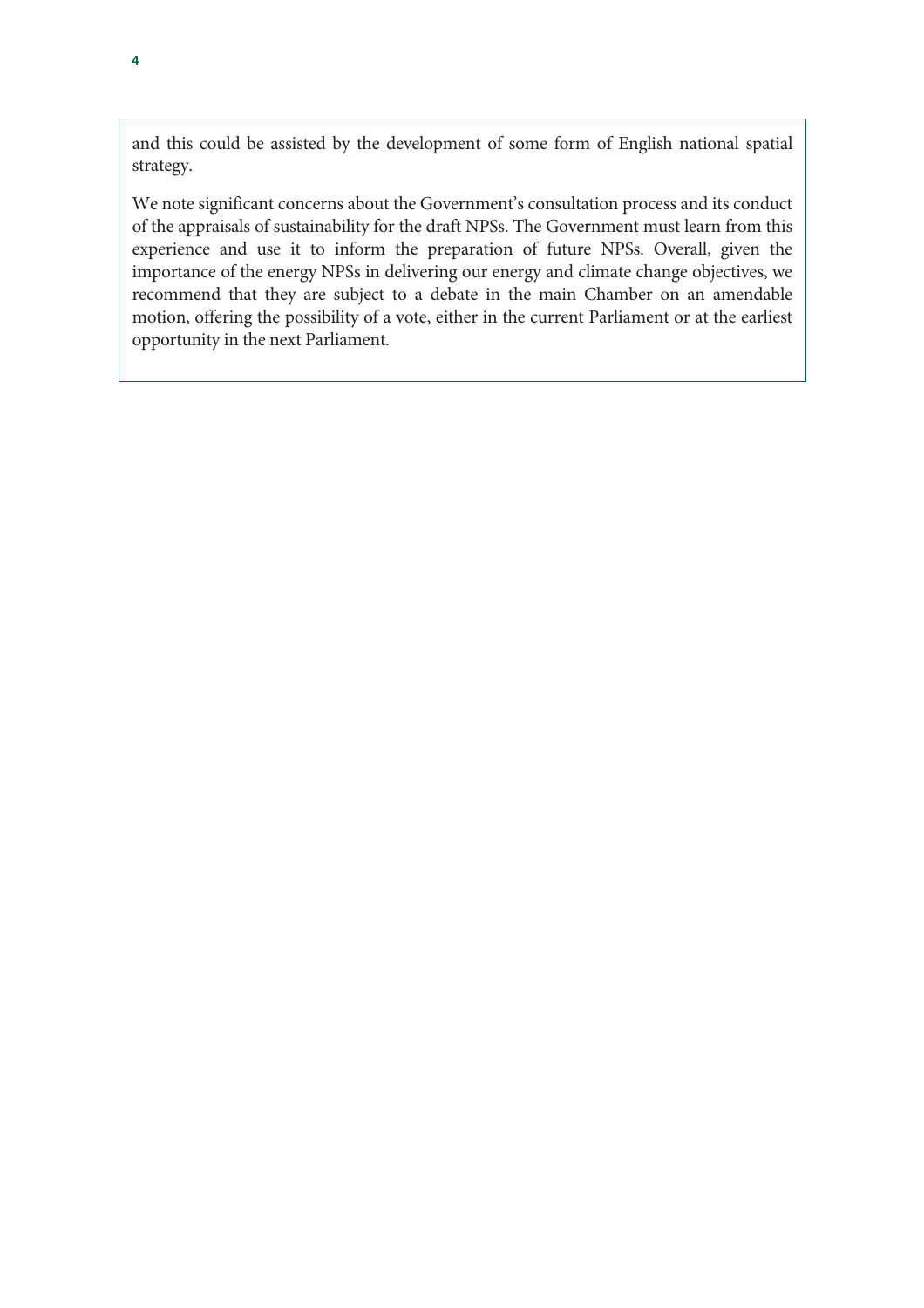# 1 Introduction

1. A long-standing criticism of the planning system has been that national policy and, in particular, the national need for major infrastructure, is not always clearly set out. In the past this has caused significant delays at the public inquiry and ministerial decision stages for individual applications. The oft-quoted example is that of Sizewell B, the last nuclear power station built in the UK, which took six years to secure planning consent but only 30 of the 340 days of the public inquiry addressed local issues, with, we were told, an estimated cost for the whole process of £300 million.<sup>1</sup> The *Planning Act 2008* was intended to reform the system by streamlining decision-making and reducing the risk of unnecessary delay. Under the new system, planning consent for nationally significant infrastructure projects (NSIPs) will be administered by a new body—the Infrastructure Planning Commission (IPC). National Policy Statements (NPSs) will provide the primary basis on which the IPC will reach decisions on planning applications. The intention is that the NPSs should give clarity and a higher degree of predictability to the planning system by informing applicants and others of some of the main issues the IPC will take into account in its decision-making.

2. On 9 November 2009 the Government published seven draft NPSs, six of which are on energy and one covering ports. The six energy NPSs are:

- Overarching energy policy (EN-1);
- Fossil fuel electricity generating infrastructure (EN-2);
- Renewable energy infrastructure (EN-3);
- Gas supply infrastructure and gas and oil pipelines (EN-4);
- Electricity networks (EN-5); and
- Nuclear power generation (EN-6).

EN-1 set outs the Government's energy and climate change policy framework and its analysis of the need for new energy infrastructure. It provides guidance to the IPC on its assessment of applications, including generic impacts that it believes will be common to all types of application. The remaining draft NPSs are designed to be read in conjunction with EN-1 and provide technology-specific information. EN-6 differs from the other draft technology-specific energy NPSs because it sets out 10 potential sites the Government believes are suitable for the deployment of new nuclear power stations by the end of 2025. Further NPSs on national networks, airports, waste water, water supply, and hazardous waste are expected at later dates. The IPC became open to receive planning applications from 1 March 2010. Its initial programme of anticipated projects for consideration include nuclear power stations at Sizewell, Hinkley Point, Oldbury and Wylfa, as well as associated power lines; a biomass power station in Northumberland; and five new wind farms. Until the NPSs are finalised, the IPC will be able to consider applications, but will make recommendations to the Secretary of State who will decide whether to grant consent.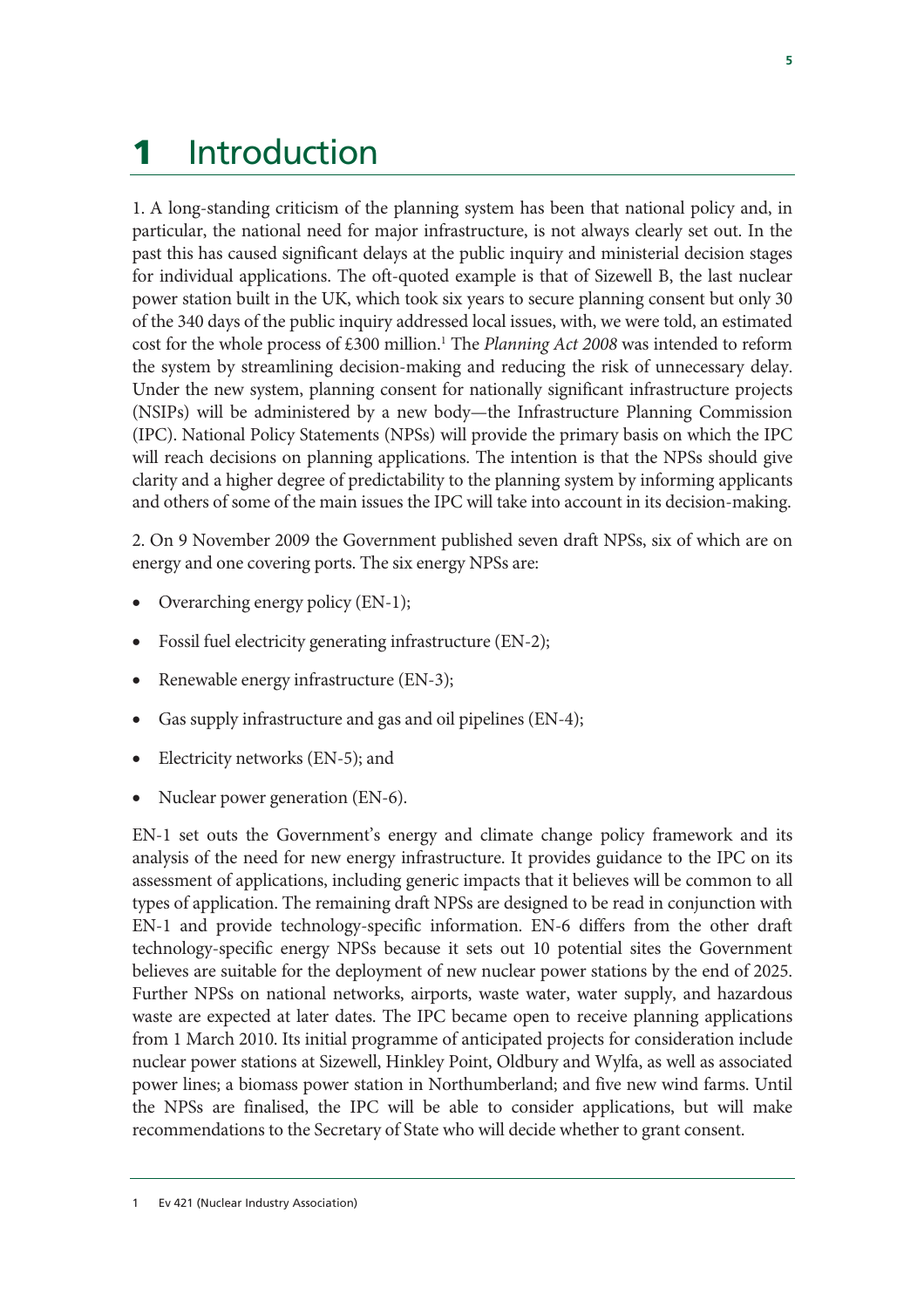#### **Our inquiry**

3. Before the IPC can use the energy NPSs to determine applications, they must be designated by the Secretary of State for Energy and Climate Change. Prior to designation the *Planning Act 2008* states they should first be subject to:

- Public consultation—the Department undertook this between 9 November 2009 and 22 February 2010; $^2$
- An appraisal of sustainability—a process not defined by legislation, but guided by the principles of Strategic Environmental Assessment (SEA). The Department conducted this alongside its preparation of the draft energy NPSs so that they could be informed by the appraisal;<sup>3</sup> and
- Parliamentary scrutiny.<sup>4</sup>

4. The Secretary of State has stated that these three processes should be completed by 6 May 2010—referred to in the legislation as the relevant period. On 10 November 2009 the Liaison Committee National Policy Statements Sub-Committee designated the Energy and Climate Change Committee to consider the draft energy NPSs as the main element of the parliamentary scrutiny stage in the House of Commons. Standing Order 152H stipulates that we must report to the House at least 39 days before the end of the relevant period, in this case by 28 March 2010, thus enabling time for a debate on the draft NPSs should the Committee recommend it. In addition to the parliamentary scrutiny conducted by this House, the House of Lords has held three debates on the draft energy NPSs.<sup>5</sup>

5. **This Report makes a number of recommendations, which we expect the Government to take account of before designating the energy NPSs. Given the importance of the Statements in delivering our energy and climate change objectives, we recommend that they be subject to a debate in the main Chamber on an amendable motion, offering the possibility of a vote. If there is not time to schedule a debate before the dissolution, it is imperative that this take place at the earliest opportunity in the next Parliament.**

6. **Because of the short timescale for our work, we have not been able to consider in detail each of the sites proposed for new nuclear development. It would, therefore, be inappropriate for us to form a judgement on their suitability. However, our inquiry has accumulated a significant body of evidence, particularly in relation to individual sites, which we hope the Department will take account of in addition to its own consultation responses.** 

7. We received a very large number of written submissions to our inquiry, and took oral evidence from a wide range of organisations. A full list of witnesses and written submissions can be found on pages 58 and 60 respectively. We are very grateful to all those who contributed to our evidence-gathering. We thank particularly Mike Ash CBE and

<sup>2</sup> Planning Act 2008, Section 7

<sup>3</sup> Planning Act 2008, Section 5(3)

<sup>4</sup> Planning Act 2008, Section 9

<sup>5</sup> House of Lords, *Official Report*, GC 247, 23 February 2010; GC 45, 4 March 2010; and GC 135, 11 March 2010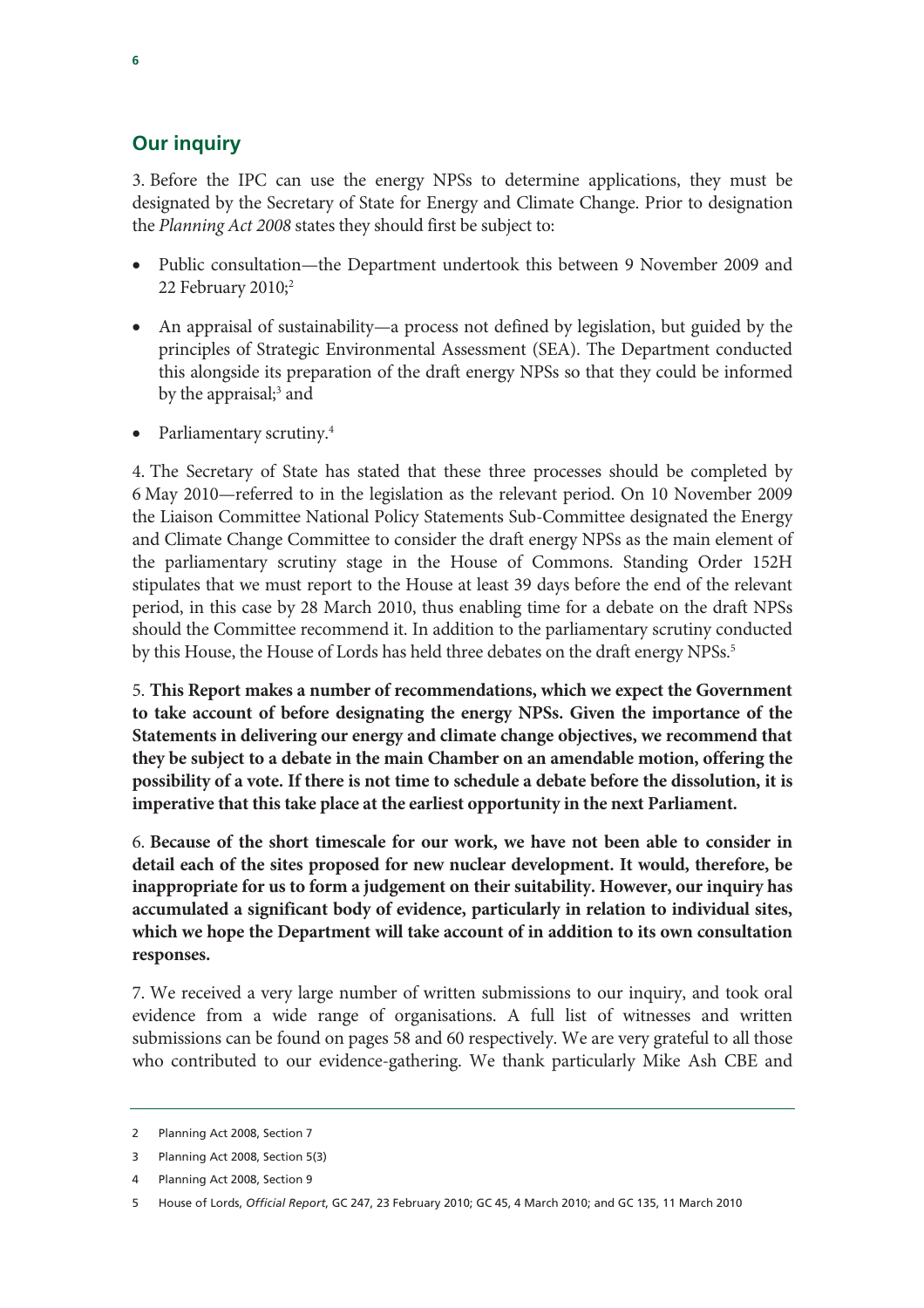Kelvin MacDonald, who were specialist advisers to the inquiry, although we emphasise that the conclusions and recommendations of this Report are the Committee's own.

8. In the next Chapter we examine the draft overarching energy NPS and in particular the Government's assessment of the need for new energy infrastructure. In Chapter 3 we consider some technology-specific matters raised in the course of our inquiry that relate to EN-2 to 6, focusing especially on issues relating to new nuclear build. In Chapter 4 we analyse the suitability of the draft NPSs as planning documents and their role in relation to the wider planning system. Finally, in Chapter 5 we examine the effectiveness of the Government's consultation on the draft NPSs and its conduct of the appraisal of sustainability—both of which are requirements, alongside the parliamentary scrutiny, before designation of the Statements can take place.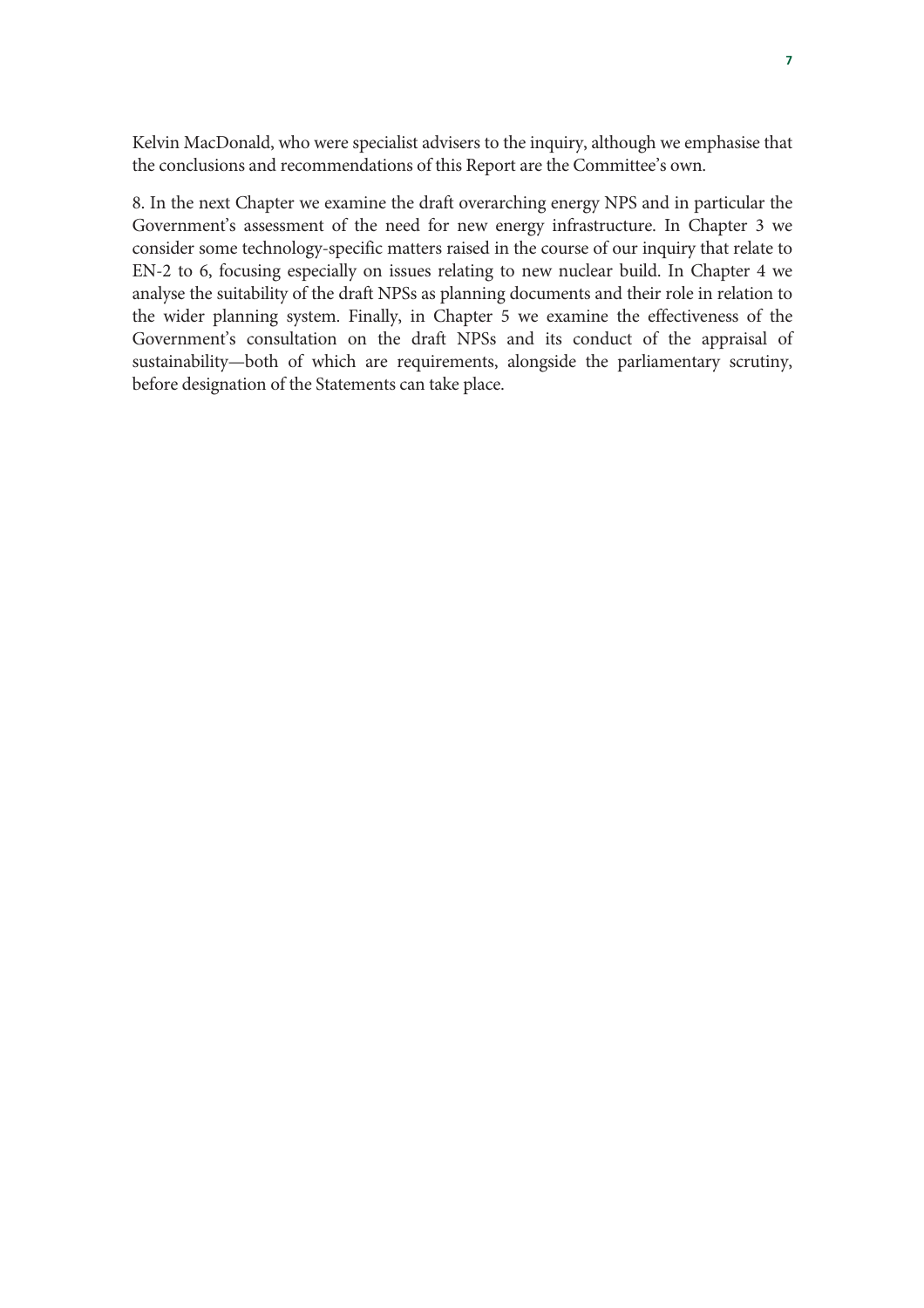# 2 Government policy and the need for new energy infrastructure

9. The overarching energy NPS (EN-1) sets out national policy on, and seeks to establish the need for, new energy infrastructure. Together with the relevant technology-specific NPS, it will provide the primary basis for decisions taken by the Infrastructure Planning Commission (IPC). By establishing Government policy and the need for new infrastructure in advance, the intention is that the IPC should be able to focus on the details of individual planning applications thus reducing the time required to reach a decision. It is, therefore, important that the NPS is clear and unambiguous in its guidance. In this Chapter we first examine the statement of Government policy within EN-1. We then analyse the case for need for new energy infrastructure, and in particular the IPC's role in influencing the future electricity mix and hence the sector's carbon profile.

#### **Government policy on energy and climate change**

10. Part 2 of EN-1 provides a summary of the Government's energy and climate change objectives for the power sector. It highlights the UK's obligation to reduce greenhouse gas emissions by 80% by 2050, and the need to work within the carbon budgets arising from the *Climate Change Act 2008*. Alongside this is the objective to ensure investment provides "security of supply through a diverse and reliable mix of fuels and low carbon technologies".<sup>6</sup> There are also objectives on ensuring timely development of the electricity grid; minimising the impact on fuel poverty through cost-effective investment in infrastructure; and contributing to sustainable development by minimising negative impacts on the local environment.

11. We received both specific and general concerns about the expression of Government policy in EN-1. Specific concerns related to the current text in the draft NPS. For example, Prof Dieter Helm highlighted the assertion on electricity generation that "we need sufficient capacity [...] to meet demand at all times".<sup>7</sup> He noted that no energy system was capable of providing 100% reliability, and to try to do so would necessitate considerable over-investment. Rather, it would be more sensible to refer to a desirable security of supply margin. He told us: "That is the sort of incoherence [...] which has to be sorted out in the drafting if it is to give a clear instruction to the IPC".<sup>8</sup> Elsewhere in Part 2 of EN-1, there is reference to the UK facing security of supply challenges as a result of increasing reliance on imports of oil and gas as North Sea reserves decline. However, in para 3.9.3 the NPS states that net gas imports will remain broadly constant over the next 10 years. We return to the issue of gas supply infrastructure later in this Chapter. We were also told by the IPC that, while policy is set out in the draft NPSs, it is not always as clearly highlighted as it could be. The Commission thought that distinguishing statements of policy from contextual

<sup>6</sup> EN-1, para 2.1

<sup>7</sup> EN-1, para 2.1.14

<sup>8</sup> Q 390 (Prof Dieter Helm, University of Oxford)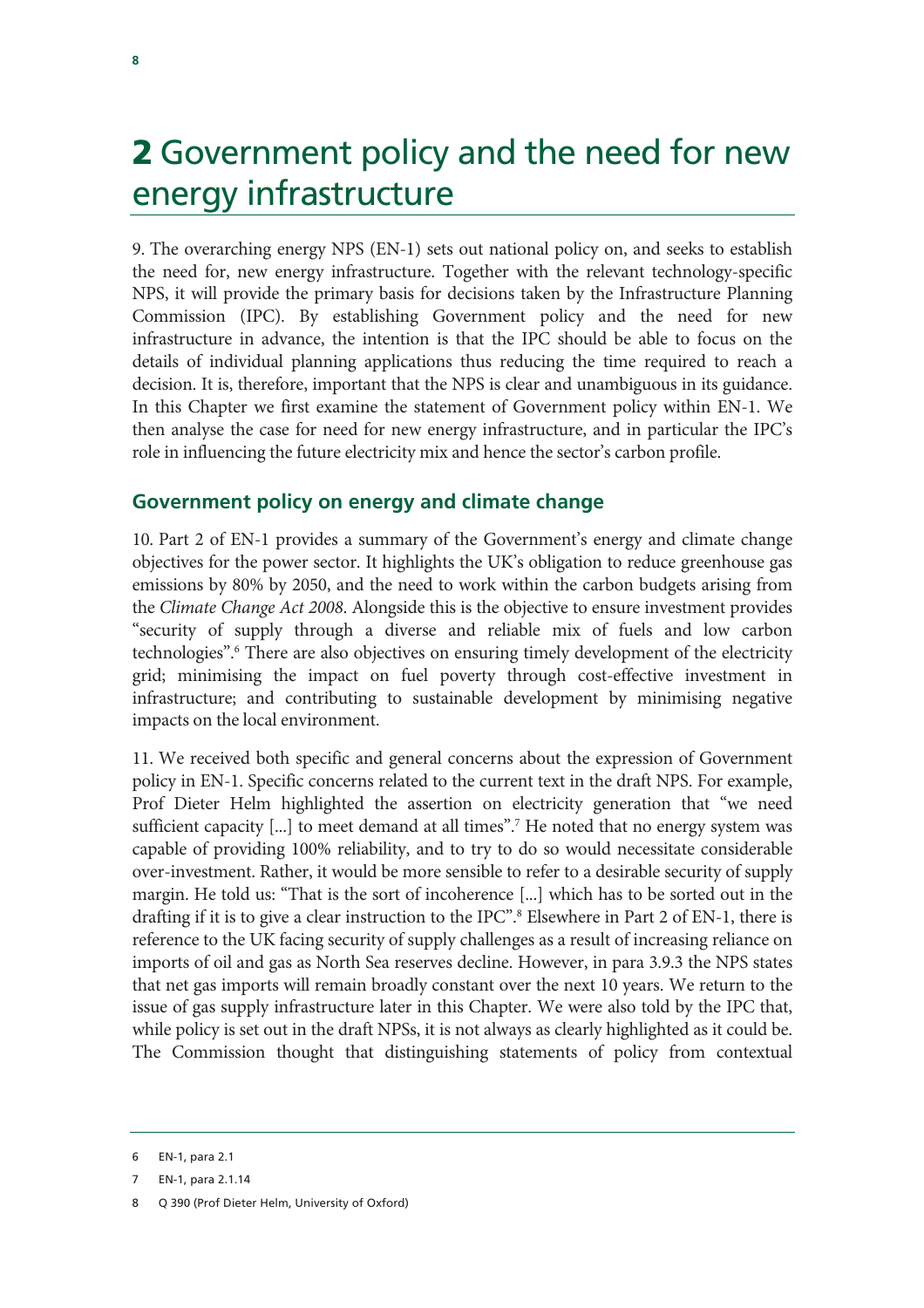discussion, perhaps by means of a highlighted text box in each chapter or major section, would aid the accessibility of the NPSs for all users.<sup>9</sup>

12. **The Government's energy and climate change targets and objectives influence crucially the level of need for new energy infrastructure. It is therefore vital that the overarching energy NPS states clearly what those objectives are, especially with regard to carbon emission reductions, energy security and affordability; how performance against those objectives is to be measured; and that it sets out more explicitly the link between those objectives and the need for new infrastructure. We recommend the Government reconsiders the current expression of policy in the draft NPS with this concern in mind. It would be wholly undesirable for sloppy or unclear drafting to result in unintended outcomes.**

13. A number of witnesses raised more general criticisms with regard to the current statement of energy policy within Part 2 of EN-1. One such concern was that it focuses on the power generating sector and makes little reference to the contribution that transport and heating will need to make in achieving the Government's 2050 target for carbon dioxide emissions.10 The Institution of Civil Engineers (ICE) noted that heating accounts for almost half of primary energy consumption in the UK.<sup>11</sup> Indeed, electricity currently accounts for only a fifth of the UK's emissions.<sup>12</sup> Electrification of the heating and transport sectors is seen as a necessary part of the transition to a low-carbon economy. This is acknowledged in Chapter 3 of EN-1 under the conclusions on alternatives to new largescale electricity generation. ICE believed this long-term objective could be reflected better in the overarching NPS, thus taking a more holistic view of the energy sector.<sup>13</sup>

14. A linked concern was the absence of a longer-term view on how the Government expects the energy sector to develop beyond the next decade. EN-1 refers to the *UK Low Carbon Transition Plan*, which sets out the Government's energy and climate change strategy for the next decade, but it does not look beyond this. The UK Business Council for Sustainable Energy (UKBCSE) told us the NPSs needed to recognise that investment will be required beyond the Statements' current time horizon of 2020.14 RWE Npower, for example, said: "the NPS should be looking to go beyond 2020/25 [...] towards 2050".15 E.ON UK suggested one response to this concern would be for the Government to adopt formally the Committee on Climate Change's recommendation that the power sector should be fully decarbonised by 2030.<sup>16</sup> It said this would provide "a clearer framework

<sup>9</sup> Ev 373 (Infrastructure Planning Commission)

<sup>10</sup> For example, DECC consultation response 0281 (DONG Energy)

<sup>11</sup> Ev 375 (Institution of Civil Engineers)

<sup>12</sup> HM Government, *Meeting the Energy Challenge—White Paper on Energy*, May 2007

<sup>13</sup> Q 38 (Institution of Civil Engineers)

<sup>14</sup> Ev 538 (UK Business Council for Sustainable Energy)

<sup>15</sup> Q 445 (RWE Npower)

<sup>16</sup> Ev 312 (E.ON UK)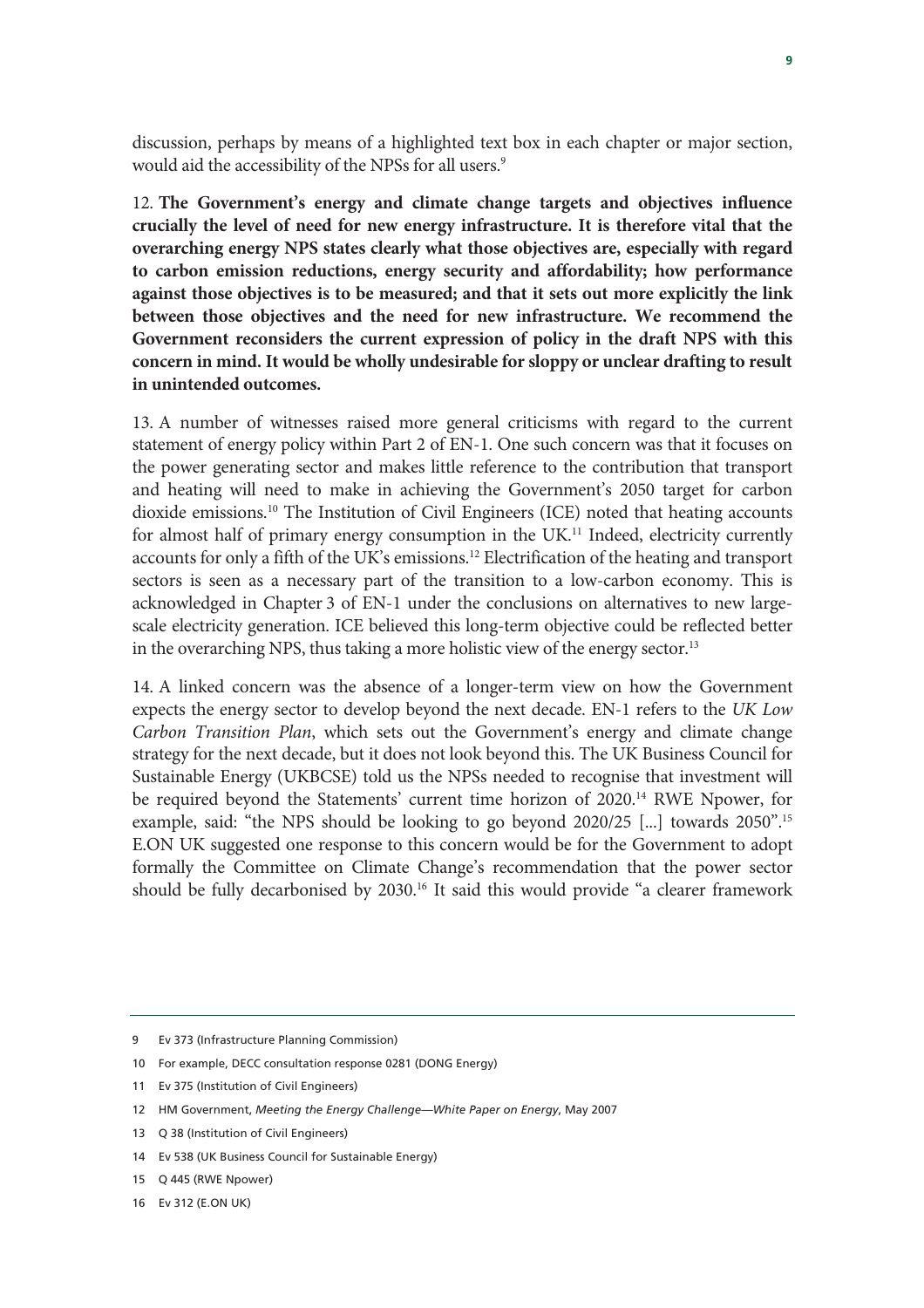within which the IPC could consider projects".17 The Environment Agency also took this view, noting that at present "there is not a sufficiently strong long-term vision".18

15. **The Government's draft overarching energy NPS focuses primarily on power generation and does not take a sufficiently holistic view of the energy sector. We believe the statement of policy in EN-1 should make more explicit reference to transport and heating, especially as the electrification of these sectors will be crucial in achieving a low-carbon economy and will impact on the need for new generating capacity. Furthermore, although this would constitute an addition to Government policy, we recommend the incorporation of the Committee on Climate Change's proposal that the electricity sector should be fully decarbonised by 2030 if the UK is to be on course to meet its 2050 target for greenhouse gas emissions. This would provide a long-term view of the UK's energy requirements that would better inform the IPC's decision-making on new generating capacity.**

#### **Establishing the need for new energy infrastructure**

16. Part 3 of the draft overarching energy NPS seeks to establish the need for new energy infrastructure. It focuses both on the need for new generating capacity as well as new oil and gas supply infrastructure. The Planning and Environment Bar Association emphasised the importance of a robust evidence base to support the Government's conclusions on need to reduce the risk of subsequent legal challenge.19 We heard a range of views on whether EN-1 adequately expresses need. For example, the Town and Country Planning Association (TCPA) believed the need for new large-scale infrastructure may be exaggerated.<sup>20</sup> WWF were critical of the lack of quantification of the potential for demand management through energy efficiency measures, which could further reduce the need for new generating capacity.21 The Association of Electricity Producers (AEP), on the other hand, argued that the wording of the need case should be further strengthened, "emphasising the critical importance of investment in all new energy technologies".22 The UK Business Council for Sustainable Energy also took this view, though National Grid told us the current expression of need in EN-1 was "appropriate".<sup>23</sup> The following three sections examine in more depth the need case for renewables, conventional generation, and gas supply infrastructure as set out in the draft overarching energy NPS.

#### *Renewables*

17. EN-1 highlights the UK's obligation under the European Directive on renewable energy (EU/2009/28) to source 15% of total energy from renewable sources, such as wind and biomass, by 2020. To meet this target the Government's lead scenario suggests

<sup>17</sup> Q 446 (E.ON UK)

<sup>18</sup> Q 619 (Environment Agency)

<sup>19</sup> Qq 593 and 594 (Planning and Environment Bar Association)

<sup>20</sup> Ev 529 (Town and Country Planning Association)

<sup>21</sup> Ev 574 (WWF)

<sup>22</sup> Ev 172 (Association of Electricity Producers)

<sup>23</sup> Qq 305 (National Grid) and 478 (UK Business Council for Sustainable Energy)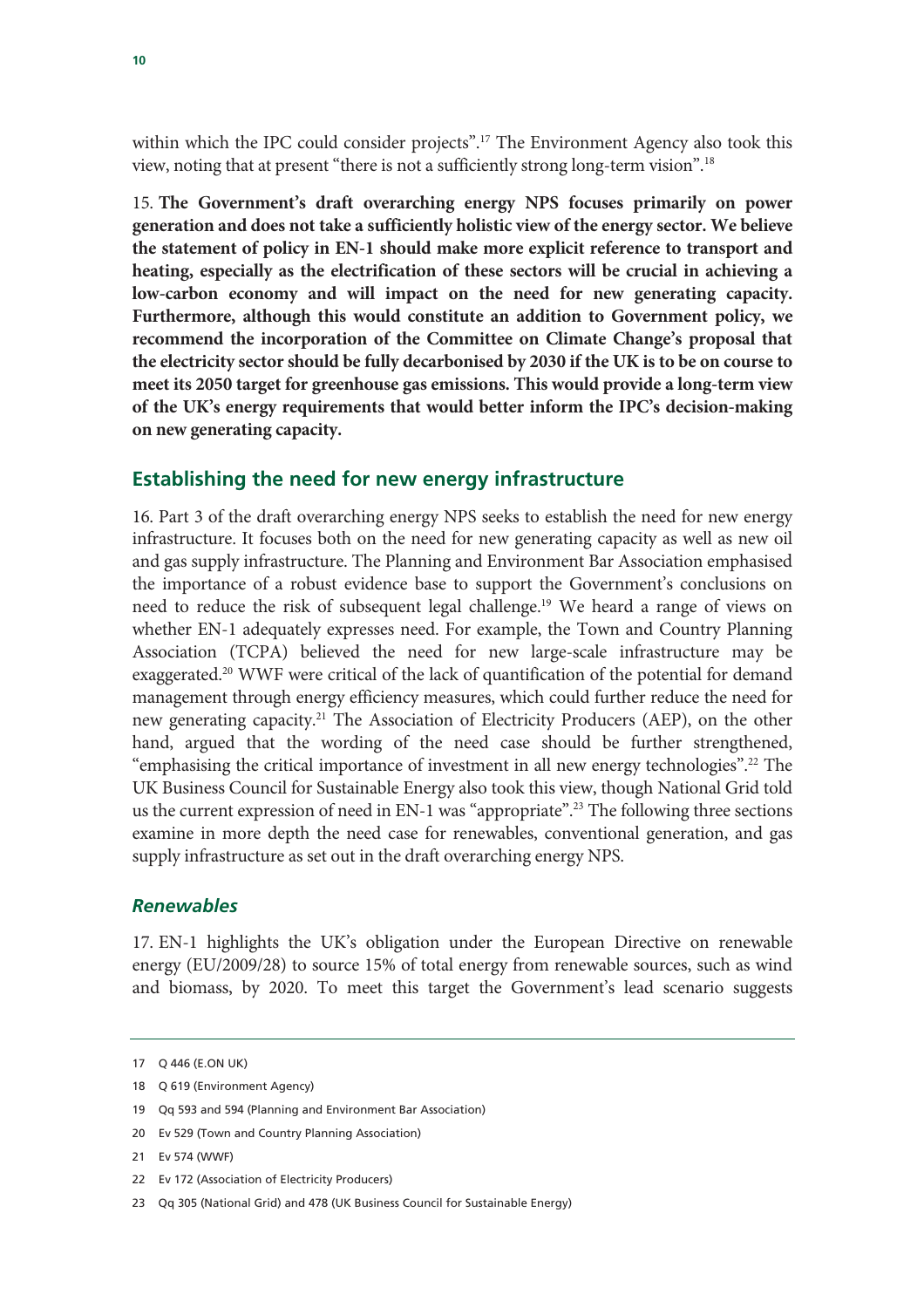renewables could contribute 30% of the electricity mix by the end of the decade, compared to 5.5% today.<sup>24</sup> Paragraph 3.3.14 sets out a potential scenario for new generating capacity over the next 10 and 15 years. This is summarised in Figure 1, below. It assumes a broadly constant level of demand over time. The large requirement for new generating capacity reflects the expected closure of a number of nuclear and coal-fired power stations over the next decade. A large proportion of the capacity built to replace this will need to be renewables if the Government is to meet its 2020 target.

|                                           | By 2020 | By 2025 |
|-------------------------------------------|---------|---------|
| <b>Total generating capacity required</b> | 100 GW  | 110 GW  |
| Total new capacity required               | 43 GW   | 60 GW   |
| Of which renewables                       | 26 GW   | 35 GW   |
| Of which other generating capacity        | 17 GW   | 25 GW   |

**Figure 1: Generating capacity requirements in the next 10 and 15 years** 

*Source: Draft Overarching National Policy Statement for Energy (EN-1)* 

18. From these figures, the Government concludes that: "there is a significant need for new major energy infrastructure" and that "the IPC should start its assessment of applications [...] on the basis that need has been demonstrated"<sup>25</sup>. Given the requirement for a large amount of new renewable capacity to meet the 2020 target, it is clear that the case for need is demonstrated in EN-1. However, both the Renewable Energy Association (REA) and the British Wind Energy Association (BWEA) believed the need case should be strengthened further.<sup>26</sup> BWEA told us: "the detail of the Government's ambitions on renewable energy might be better expressed", whilst the REA said: "It should be far more robustly expressed".<sup>27</sup> Ways in which the associations suggested EN-1 could be improved included: referring to the consequences of the UK failing to deliver new renewable capacity; contrasting the UK's proportion of renewables in the electricity mix with that of other EU Member States; and acknowledging that in the past the UK has struggled to meet its renewables targets. BWEA summarised the situation, stating: "We do not feel that all existing policy that is out there is currently within these documents".<sup>28</sup> Some of the large energy companies also shared this view.<sup>29</sup> E.ON UK told us: "the need for new coal and CCS capacity and for renewable energy sources should be given more emphasis".30

19. Some witnesses sought to qualify the need case for new large-scale renewable generating capacity presented in EN-1. Friends of the Earth and the TCPA both criticised the Department's current assumption under the lead scenario for the *UK Renewable Energy Strategy* that small-scale renewable generation will only contribute 4 GW to the

<sup>24</sup> EN-1, para 3.4.1

<sup>25</sup> EN-1, page 14

<sup>26</sup> Ev 224 (British Wind Energy Association) and Ev 468 (Renewable Energy Association)

<sup>27</sup> Q 256 (British Wind Energy Association) and (Renewable Energy Association)

<sup>28</sup> Q 267 (British Wind Energy Association)

<sup>29</sup> Ev 538 (UK Business Council for Sustainable Energy) and Ev 498 (Scottish Power)

<sup>30</sup> Ev 312 (E.ON UK)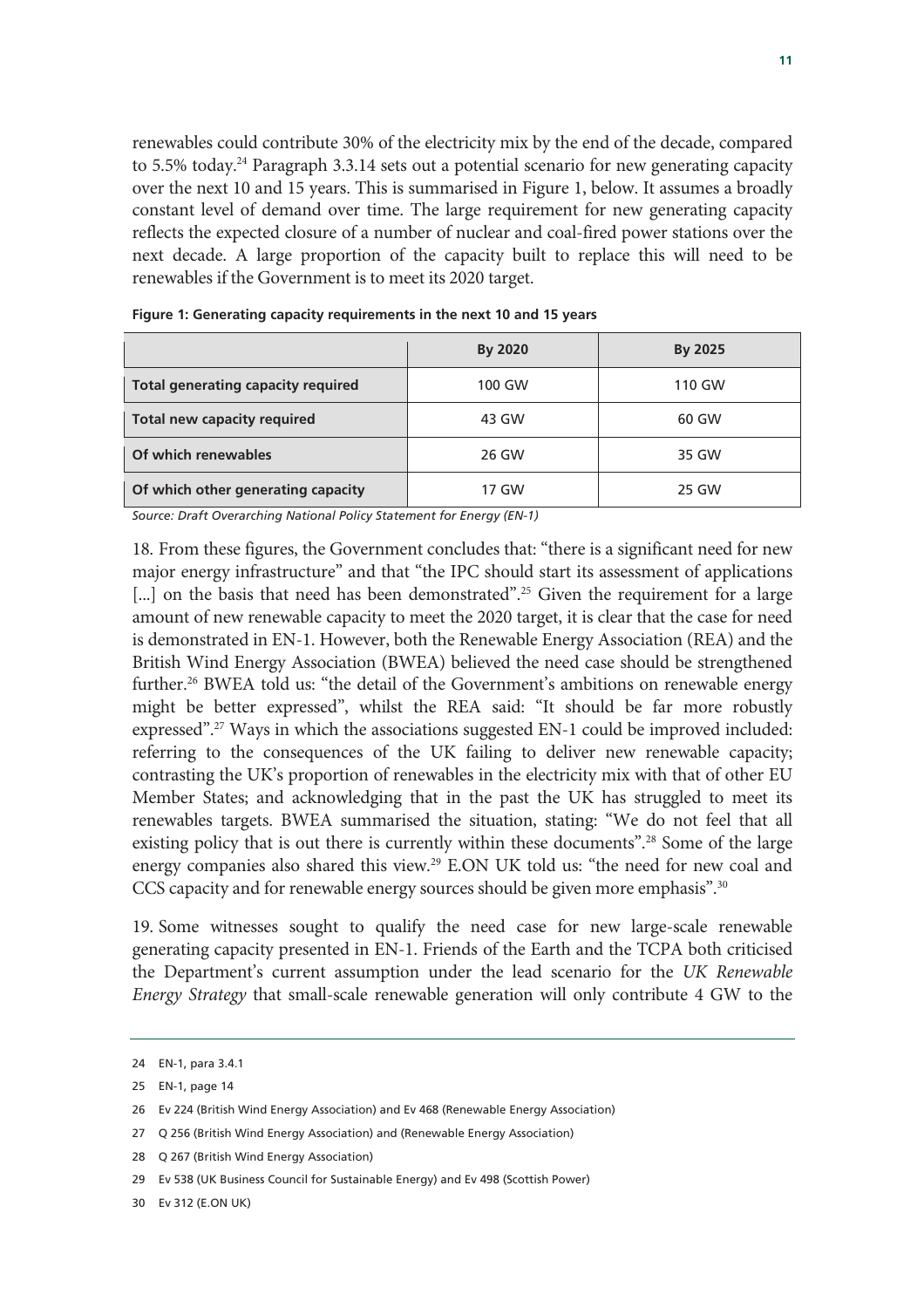electricity mix in the next decade.<sup>31</sup> They highlighted analysis conducted by the energy consultants Poyry for the Department in 2009 that suggested a sufficiently strong incentive through the Government's new feed-in tariffs (FITs) for small-scale renewables under 5 MW could result in almost four times more generating capacity than the current proposals. At this stage, it is not possible to say how successful the FITs will be, though the level of take-up will to some extent impact on the need case for larger-scale renewables.

20. Prof Dieter Helm raised a more fundamental concern by questioning the credibility of the Government's legally binding target for 15% renewable energy by 2020, and its belief that this will require 30% of electricity from renewables. He noted that the joined-up development of new energy infrastructure required the Government to have in place targets that were achievable and a framework in which they could be met. However, he told us the sheer scale of the challenge meant: "most of the key players do not in their heart of hearts think that the outcome is going to be delivered".<sup>32</sup>

21. **The 2020 target for renewable energy means there is a clear and unambiguous need for new large-scale renewable generating capacity in the next decade, regardless of the level of expansion in small-scale renewables. The Department should examine whether this need is expressed adequately in EN-1. Moreover, we are concerned that there are perceived doubts over the credibility of the target for renewable generation. In the next Parliament the Government should evaluate whether its policy levers are commensurate with its stated objectives. A lack of buy-in to the achievability of the Government's targets will otherwise undermine the role of the NPS.**

#### *Other generating capacity*

22. Other generating capacity includes nuclear, gas and coal-fired power generation. In 2009 the Government announced that all new gas plant (300 MW or above) would need to be built ready to install carbon capture and storage (CCS). No new coal plant will be permitted unless at least 300 MW of the proposed capacity has CCS installed. We discuss this further in Chapter 3. As noted in the previous section, the Government's analysis suggests 17 GW of other new generating capacity could be necessary by 2020 and a further 8 GW by 2025. National Grid supported the view that EN-1 demonstrated the need for new non-renewable as well as renewable capacity, stating: "the answer very clearly in the analysis is that we need every bit of nuclear that can come forward in the next decade or so and every bit of offshore wind [...]".<sup>33</sup> However, the Nuclear Industry Association told us the draft overarching NPS could be "more emphatic" on the need for new nuclear.<sup>34</sup>

23. Other organisations were more sceptical of the analysis presented in EN-1. Friends of the Earth, for example, highlighted the fact that in paragraph 3.3.12 of EN-1 the Department quotes National Grid's projection that over 20 GW of new investment is already in the pipeline—2 GW of recently completed construction; 8 GW of capacity currently under construction; and an additional 10.5 GW that already has planning

<sup>31</sup> Ev 334 (Friends of the Earth) and Ev 529 (Town and Country Planning Association)

<sup>32</sup> Q 392 (Prof Dieter Helm, University of Oxford)

<sup>33</sup> Q 305 (National Grid)

<sup>34</sup> Q 329 (Nuclear Industry Association)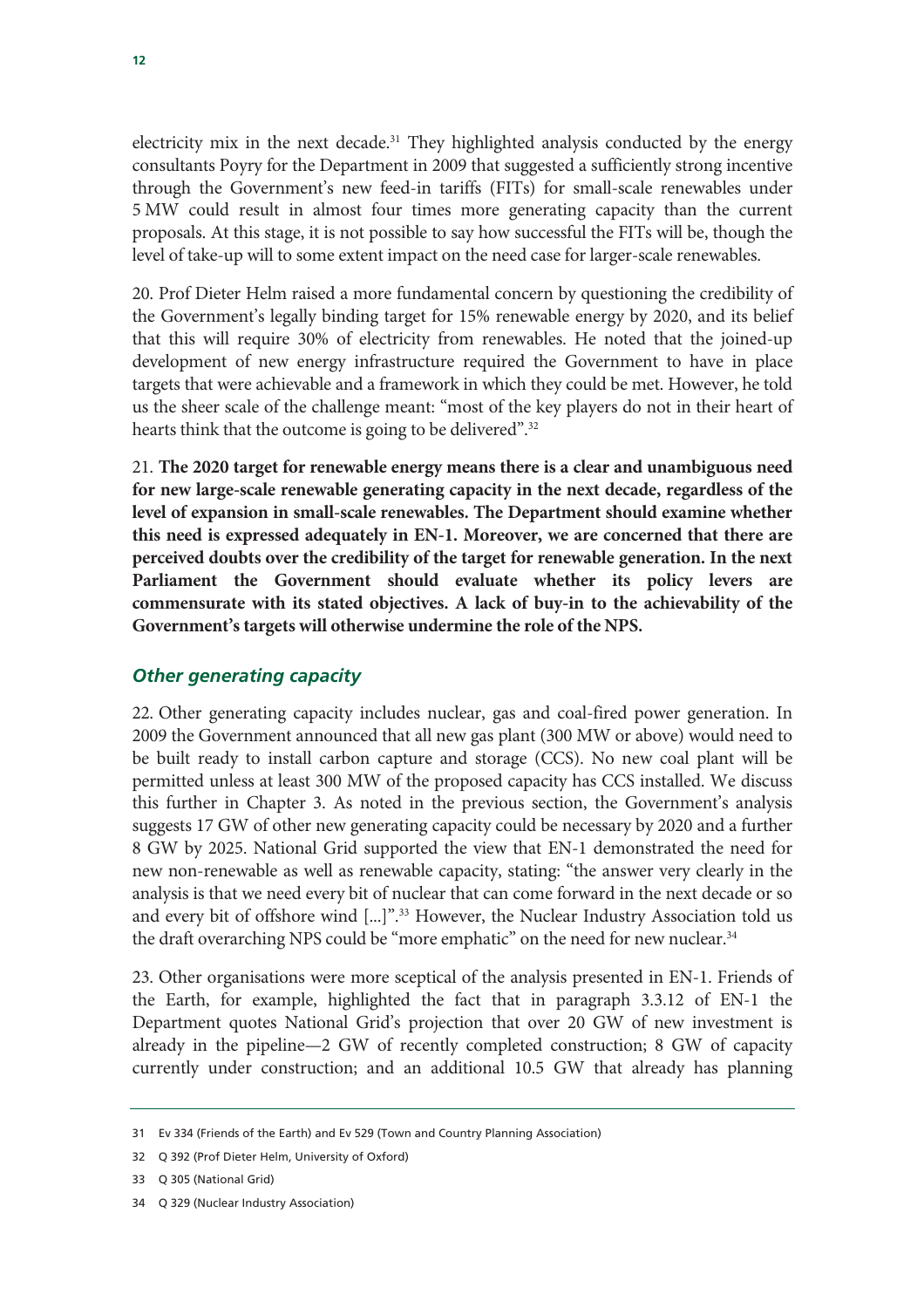consent and an agreement to connect to the grid, but which has not yet started construction. Indeed, figures released by the Department since publication of the draft NPSs suggest 21.6 GW of new generating capacity is now in development.<sup>35</sup> 7.3 GW of this is renewables. The TCPA told us it believed the remaining 14.3 GW was predominantly gas-fired.36 Furthermore, Friends of the Earth noted there is a further 7 GW of gas-fired capacity already in the planning system that will be dealt with under the old planning regime.37 These figures contrast with the assertion in EN-1 that 17 GW of non-renewable capacity will be necessary by 2020 and a further 8 GW by 2025. Therefore, if all the plant that is under construction or has received planning consent is built, the level of further need could be just 2.7 GW in the next decade. If all the new capacity currently in the planning system is built this would more than meet the need up to 2020, and contribute significantly to the need to 2025.

24. The TCPA told us: "there could in fact be very little 'need' for non renewables to be consented by the IPC".38 Friends of the Earth noted: "the Government's argument for need seems to be at variance with its figures".39 Indeed, WWF highlighted a recent report conducted by Poyry last year which showed that if the Government met its targets for renewable energy and energy efficiency, this in itself would be sufficient to "keep the lights on until the mid 2020s".40 However, in evidence one of the 'Big 6' energy companies cautioned that consented generating capacity did not necessarily equate to built capacity planning permission was not a guarantee that projects would be built.<sup>41</sup>

25. It is worth noting that while EN-1 sets out the Government's analysis of the level of renewable and non-renewable capacity commensurate with meeting its 2020 targets and ensuring security of supply, DECC does not intend for these to act as quotas for the IPC. In other words, a greater level of non-renewable capacity could be developed than the current draft NPS suggests is needed.

26. **The draft overarching energy NPS states: "there is a significant need for new major energy infrastructure". However, the Government's own analysis for non-renewable generating capacity suggests the anticipated need over the next decade could be largely met already through projects that are either under construction or have received planning consent under the existing regime. If the Government accepts this, but maintains there is still a need for significant levels of non-renewable capacity, the implication is that it either believes its targets for renewable energy will be missed, or that nuclear or CCS infrastructure will not come forward in sufficient quantities to meet requirements. The Department should look again at the evidence put forward in EN-1. Furthermore, the current assertion of the need for new conventional generating capacity reduces the likelihood that the renewables target will be met.** 

<sup>35</sup> House of Commons, *Official Report*, Col 1335W, 16 December 2009

<sup>36</sup> Ev 529 (Town and Country Planning Association)

<sup>37</sup> Q 220 (Friends of the Earth)

<sup>38</sup> Ev 529 (Town and Country Planning Association)

<sup>39</sup> Q 226 (Friends of the Earth)

<sup>40</sup> Q 220 (WWF); Poyry Energy Consulting, *Implications of the UK meeting its 2020 renewable energy target*, July 2008

<sup>41</sup> Q 430 (RWE Npower)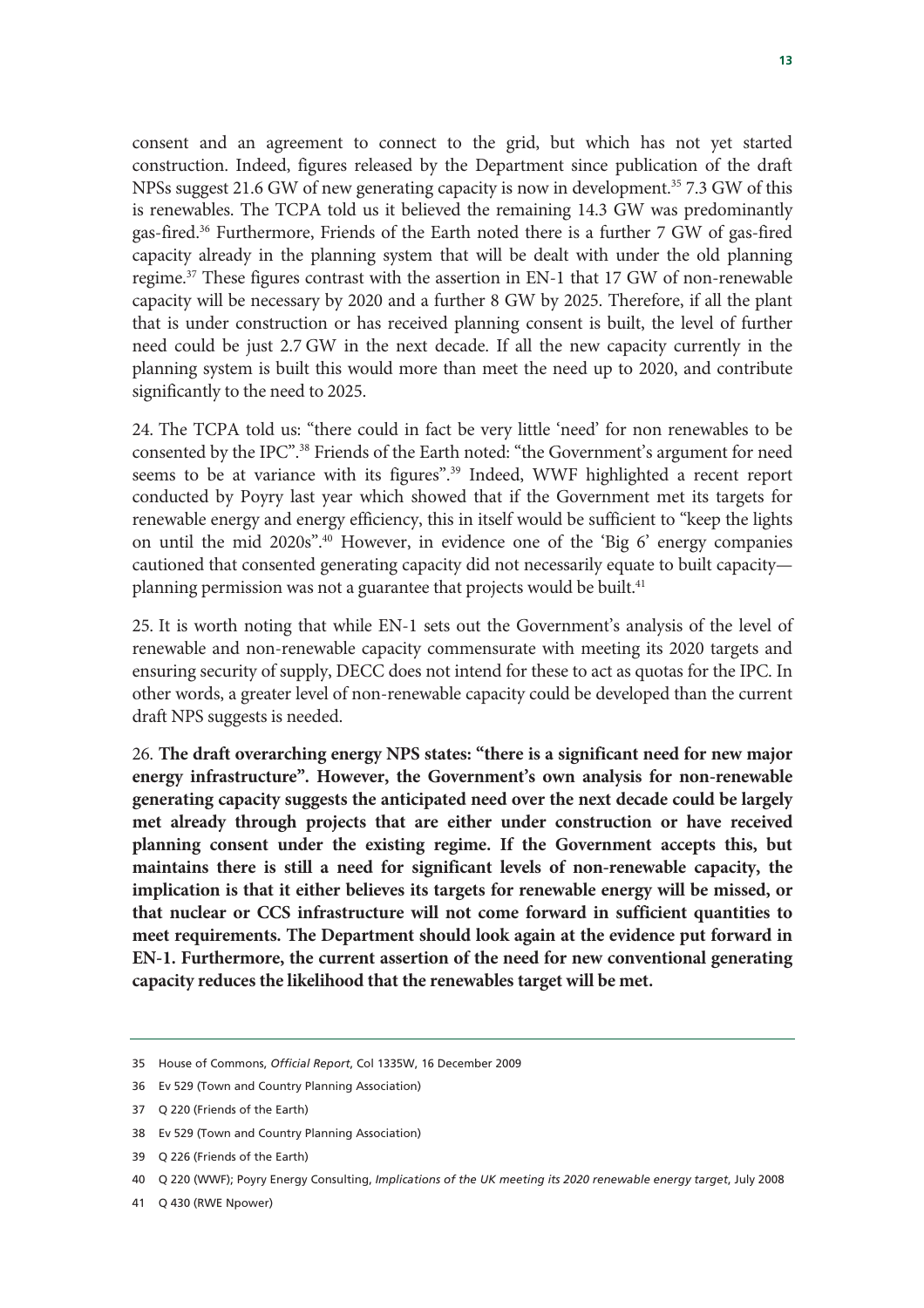#### *Gas supply infrastructure and pipelines*

27. EN-1 notes that in 2009 Britain imported around 30% of its annual gas demand. It suggests that the *Low Carbon Transition Plan* will bring about a 30% reduction in gas demand by 2020 and that this means the absolute level of net gas imports will remain broadly constant during the next decade.<sup>42</sup> However, the draft NPS states an increasingly diverse range of gas sources is desirable to enhance security of supply, and that meeting peak gas demand can be more challenging than meeting average annual demand. On this basis, EN-1 concludes: "the IPC should expect to receive a small number of significant applications for supply, storage and transmission of gas and start its assessment from the basis that as the North Sea supplies decline there is a significant need for this infrastructure to be provided".<sup>43</sup>

28. The Department's analysis of gas demand over the next decade contrasts with evidence we received from National Grid. Its projections suggest net gas imports will more than double by 2020, reflecting the fact that the proportion of gas in the electricity mix is likely to increase significantly as nuclear and coal-fired power stations close in the next few years. The firm, therefore, concludes that: "the 'need' for new gas infrastructure is much stronger than the case currently presented in the NPS".44 Its Executive Director described the discrepancy between his company's estimates and the Department's as "puzzling".45 Furthermore, both Centrica and E.ON UK argued that the draft overarching energy NPS should be strengthened regarding the future need for gas storage.<sup>46</sup>

29. **National Grid believes gas imports will be much greater in the next 10 years than the Department's own analysis in EN-1 suggests. We recommend the Government looks again at its predictions for gas demand and adjusts its assessment of the need for new gas supply infrastructure accordingly. If it remains content with its assessment, it should explain why it differs so substantially to National Grid's analysis.** 

#### *Cumulative carbon emissions*

30. The decisions taken by the IPC on planning applications will have a crucial impact on the future carbon profile of the electricity sector. However, EN-1 states that: "Given that the Government policies that underlie NPSs have been set in accordance with the Transition Plan and carbon budgets, the IPC does not need to assess individual applications in terms of carbon emissions against the budgets".<sup>47</sup> Various witnesses, including the Sustainable Development Commission (SDC), expressed concern that the absence of any consideration of cumulative impacts could lead to the IPC giving planning consent to a number of gas-fired power stations in the future that would potentially lock the UK into a high-carbon electricity infrastructure and lead to a future breach in the

- 45 Q 308 (National Grid)
- 46 Qq 435 (E.ON UK) and 489 (Centrica)
- 47 EN-1, para 2.1.5

<sup>42</sup> EN-1, para 3.9.3

<sup>43</sup> EN-1, para 3.9.8

<sup>44</sup> Ev 392 (National Grid)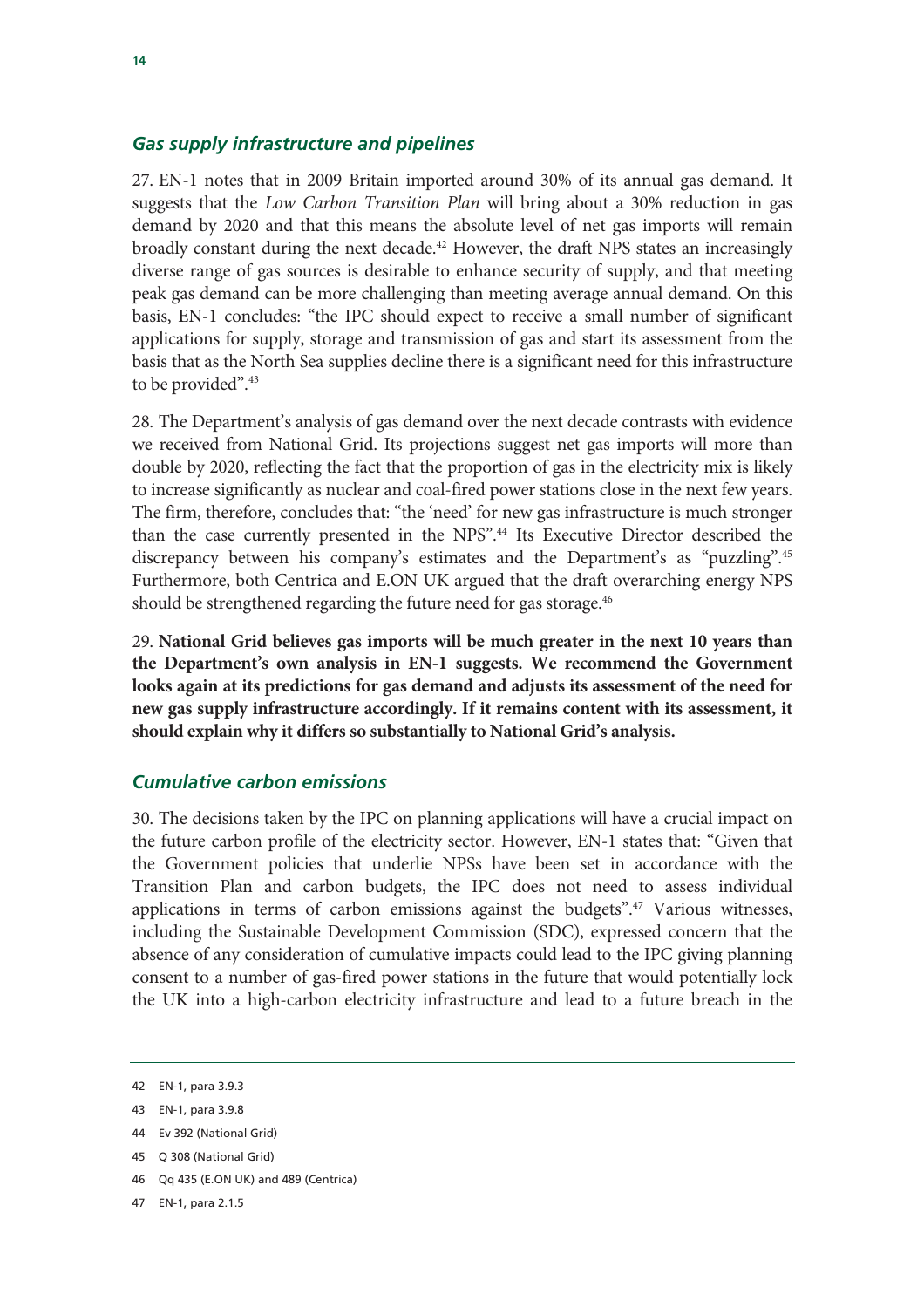carbon budgets.48 This is primarily because there is little faith in the ability of the EU Emissions Trading Scheme (ETS) as the main policy driver for achieving long-term carbon reductions.49 For example, Friends of the Earth highlighted recent findings by the Committee on Climate Change, which show the EU ETS 2020 cap could be met simply through coal to gas switching without any significant investment in low-carbon plant. Under this scenario, however, the long-term nature of investment in new gas-fired plant would make further decarbonisation of the electricity sector beyond 2020 much more difficult.<sup>50</sup>

31. Several witnesses argued that, in the first instance, the Government's energy and climate change policy should be strengthened to ensure the UK remains on course to achieve its long-term carbon reduction targets. Friends of the Earth were in favour of the overarching energy NPS setting out a range of acceptable electricity mixes for 2020, 2030 and 2050 that would guide the IPC's decision-making. This could be combined with safeguards such as a limit on the quantity of new gas-fired capacity.<sup>51</sup> Natural England also argued for the IPC to be given a greater steer on the desired energy mix.<sup>52</sup> Elsewhere, the Institution of Civil Engineers and the TCPA supported the idea of a hierarchy of preferred technologies in the NPS that could inform the IPC.53 However, those likely to be building new generating capacity expressed concern at any potential move away from the current market-led approach. Even the British Wind Energy Association (BWEA), whose sector would be most likely to benefit from a hierarchy of technologies, believed: "it is not the role of the IPC to pick technologies".<sup>54</sup> Elsewhere, Scottish and Southern Energy said it did "not think [...] that the planning process is the right way for Government to have policy determined on what the mix should be".<sup>55</sup> The Minister also indicated his wariness of such an approach: "The IPC has to take each planning application on its merits and not [...] make value judgements about whether a particular energy technology is deemed to be better than another".56

32. In addition to criticism of the effectiveness of the policy levers for delivering lowcarbon infrastructure, witnesses were also concerned generally that EN-1 directs the IPC not to consider carbon impacts. The SDC noted there is no requirement for individual projects to carry out life-cycle carbon assessments and that the IPC would be effectively "carbon blind".57 Greenpeace believed this created a disconnect between the Government's carbon reduction targets and the decision-making of the Commission.<sup>58</sup> As the TCPA put

- 50 Ev 334 (Friends of the Earth)
- 51 Ev 334 (Friends of the Earth); DECC consultation response 0261 (David Childs)
- 52 Q 618 (Natural England)
- 53 Qq 31 (Town and Country Planning Association) and 46 (Institution of Civil Engineers)
- 54 Q 266 (British Wind Energy Association)
- 55 Q 479 (Scottish and Southern Energy)
- 56 Q 750 (Minister for Energy)
- 57 Q 76 (Sustainable Development Commission)
- 58 Q 202 (Greenpeace)

<sup>48</sup> Ev 334 (Friends of the Earth), Ev 529 (Town and Country Planning Association) and Ev 524 (Sustainable Development Commission)

<sup>49</sup> For example, House of Commons Environmental Audit Committee, *Fourth Report of Session 2009-10, The role of carbon markets in preventing dangerous climate change*, HC 290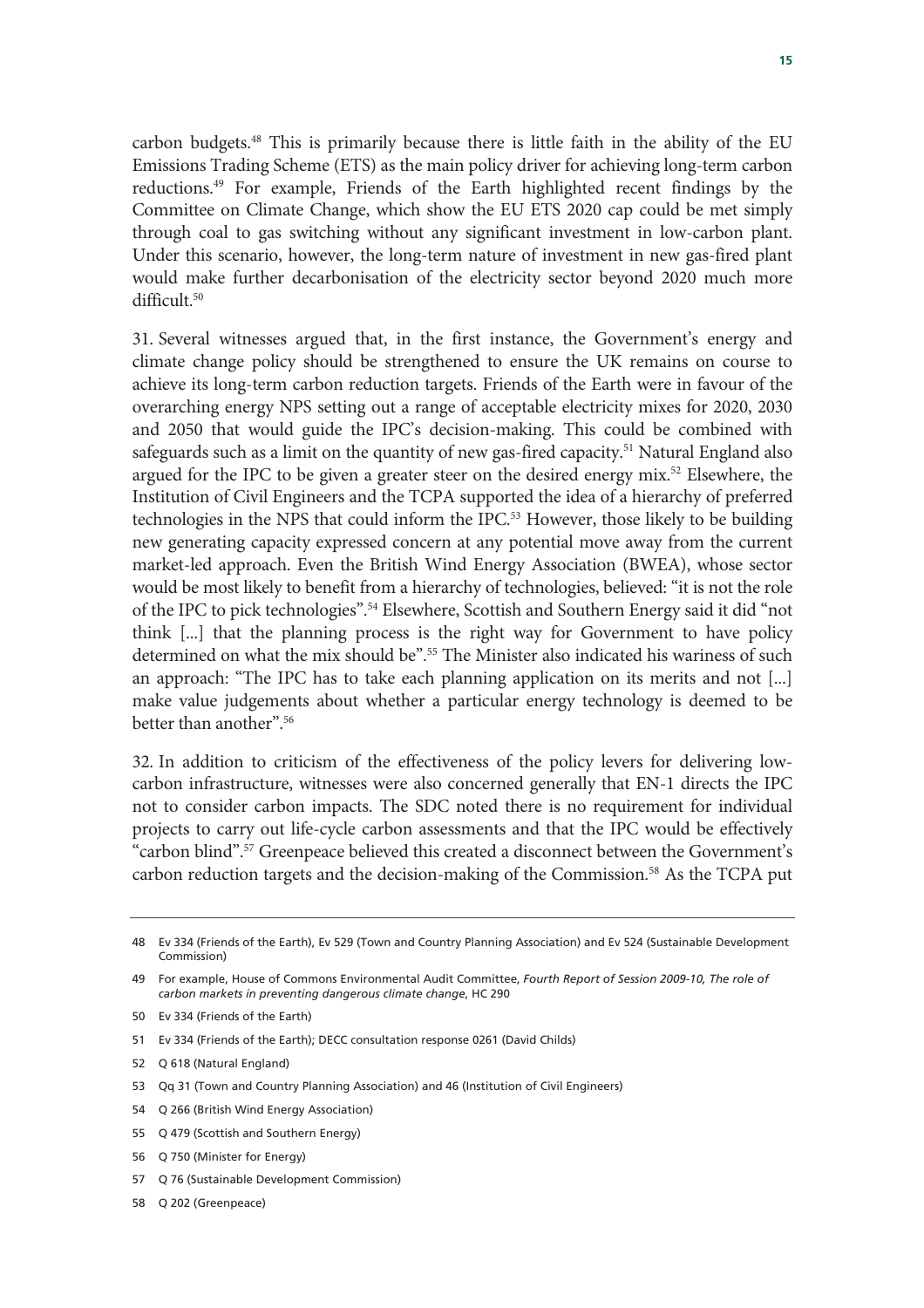it: "The assessment principles section of the draft overarching energy NPS includes insect infestation but not carbon or other greenhouse gas emissions".59

33. Few witnesses advocated an explicit responsibility for the IPC to monitor the cumulative carbon emissions arising from its decisions and to ensure they were consistent with the carbon budgets. The Association of Electricity Producers, for example, told us: "The IPC's role in the new Planning Act process is clear and should not be extended to cover climate change policy and analysis".60 However, organisations including the Sustainable Development Commission, Friends of the Earth and the WWF argued there should be a requirement for planning applicants to conduct an assessment of the life-cycle carbon emissions of their proposals.<sup>61</sup> They also argued for a more explicit role for the Committee on Climate Change (CCC), which is responsible for assessing progress against the carbon budgets. This could entail the CCC monitoring the carbon emissions arising from the IPC's planning decisions on an annual basis and, taking account of progress across the economy in reducing emissions, making recommendations to the Commission on whether it should give consent to future carbon-intensive infrastructure.<sup>62</sup>

34. Despite the current drafting of EN-1, in its written evidence the IPC said: "Consideration of climate change impacts is likely to form an important part of the IPC's examination of proposed energy Nationally Significant Infrastructure Projects (NSIPs), and Commissioners must consider all relevant evidence submitted". It goes on to say: "it is assumed that the wider carbon footprint of an NSIP, including impacts along the supply chain and over the whole life of the installation, would be a relevant factor in IPC decision making. Further clarification in the NPSs, on this area would be welcome".<sup>63</sup> In oral evidence, the Commission confirmed that it could not be "the book-keepers in terms of the carbon budgets", but that it would nevertheless be "taking account of commentary [...] about the question of carbon budgets in relation to individual projects".<sup>64</sup> Its Chair told us: "We will take each application on its merits individually and if one of our statutory consultees changes their advice [...] because perhaps there are changes in their own assessments, then that  $[\dots]$  will be material to the applications in front of us at that time".<sup>65</sup> Although the CCC is not a statutory consultee for individual planning applications, it told us it: "would be well placed to advise periodically on the consistency of decisions with the required path for power sector decarbonisation. This would relate very closely to our ongoing work assessing progress in reducing emissions on the basis of leading indicators including planning decisions for major infrastructure projects".<sup>66</sup>

35. The IPC also noted that over time it could envisage a situation where there was a conflict between Government policy regarding its carbon targets, and the expression of

- 64 Q 652 (Infrastructure Planning Commission)
- 65 Q 656 (Infrastructure Planning Commission)

<sup>59</sup> Ev 529 (Town and Country Planning Association)

<sup>60</sup> Ev 172 (Association of Electricity Producers)

<sup>61</sup> Ev 334 (Friends of the Earth), Ev 524 (Sustainable Development Commission) and Ev 574 (WWF)

<sup>62</sup> Qq 212 (Friends of the Earth) and 215 (WWF)

<sup>63</sup> Ev 373 (Infrastructure Planning Commission)

<sup>66</sup> Ev 254 (Committee on Climate Change)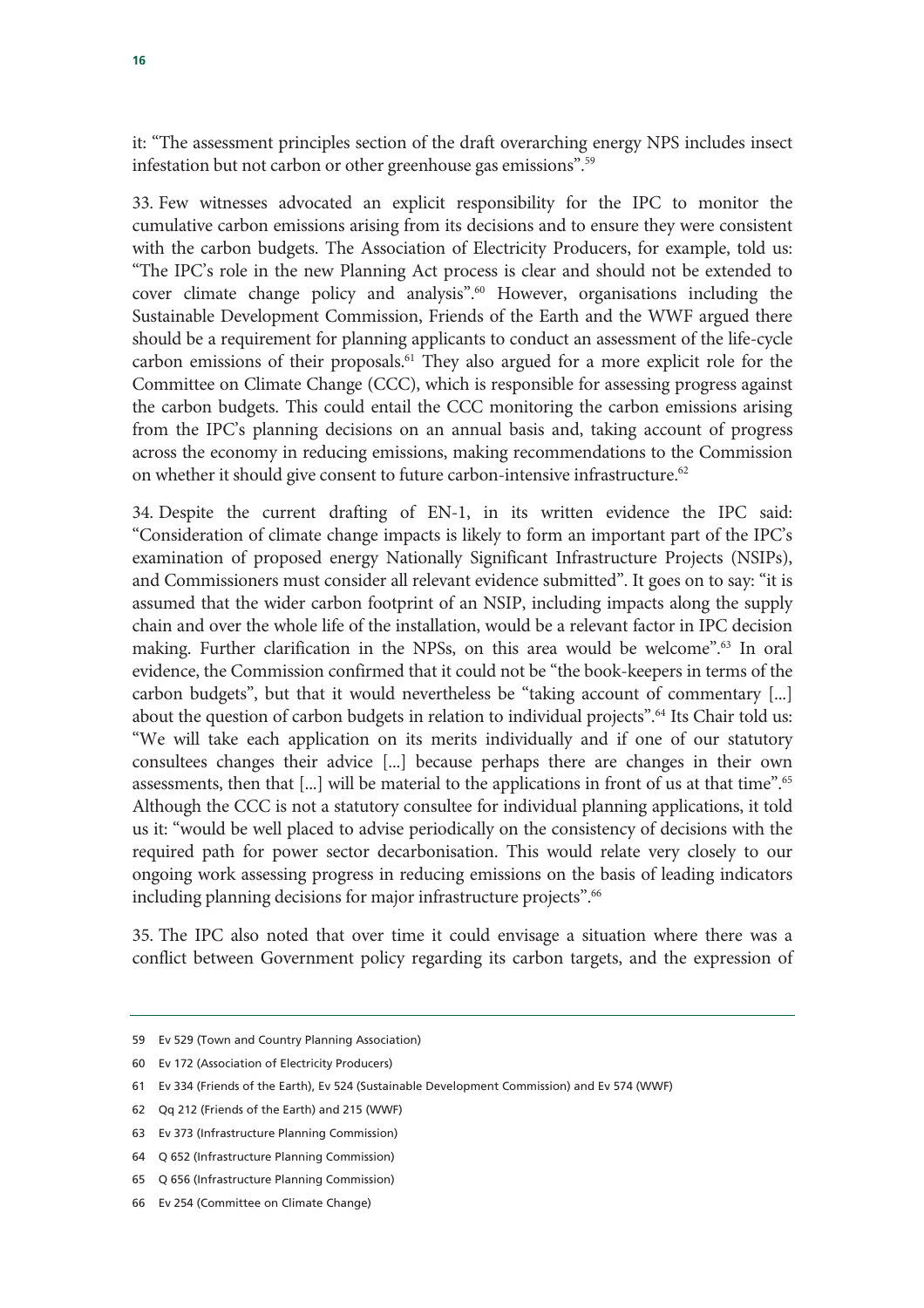policy within the NPS. Its Chair told us the Commission would not hesitate to highlight any such issues in its annual report to Parliament and to the relevant secretaries of state.<sup>67</sup>

36. **There is significant concern that decision-making by the IPC could give rise to an energy infrastructure that risks breaching the UK's carbon budgets, making it more difficult to decarbonise the electricity sector in the longer term. In the first instance, the Government must look again at the policy levers that give rise to this concern particularly its reliance on the EU Emissions Trading Scheme as the main means of delivering low-carbon infrastructure. The Government's policy must ensure that projects would not come forward that threatened the achievability of its carbon reduction targets—otherwise this undermines the credibility of these targets.**

37. **In the event that planning applications may still come forward that threaten a breach of the carbon budgets, we believe there should be a role for the IPC in acting as a safeguard by considering the life-cycle carbon emissions of proposed new plant. However, we accept it is not the role of the IPC to monitor whether its decisions are in accordance with the carbon budgets. Accordingly, we recommend:**

- **The inclusion of a specific requirement within the overarching energy NPS on applicants to conduct a full life-cycle carbon assessment of their proposals, including that of the supply chain;**
- **The Committee on Climate Change be made a statutory consultee for planning applications. To avoid delaying the application process, we would expect it to take a risk-based approach in determining which applications to comment on—for example, further new gas-fired power stations. The CCC and the IPC should then agree a memorandum of understanding that would set out a protocol covering the sharing of information on applicants' carbon assessments;**
- **The IPC should take account of any evidence the CCC chooses to submit with respect to particular applications; and**
- **The CCC should be required to report annually on the cumulative emissions arising from developments consented by the IPC as part of its overall monitoring of progress against the carbon budgets, which would flag up to Ministers the need for action if the Commission was at risk of locking the UK into a high-carbon energy mix.**

38. **These measures would exist as safeguards, though we believe an intervention by the CCC would constitute a failure of Government policy. In this instance the Government should consider revising the NPS better to enable the achievement of its long-term targets. A potential future option could be the introduction of a hierarchy of preferred generation technologies to guide more directly the IPC's decision-making.**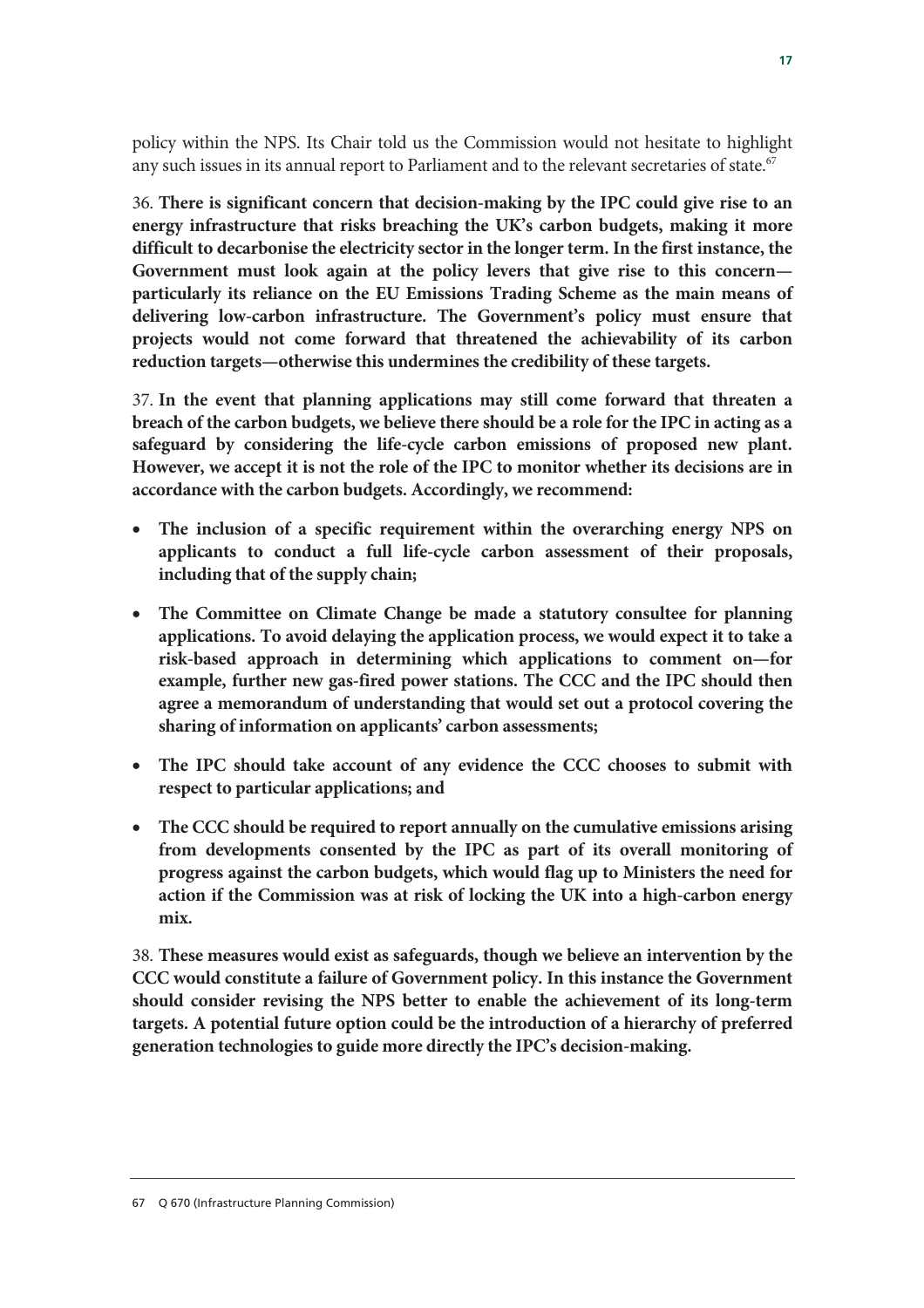#### **Weighing need against impacts**

39. As noted earlier in this Chapter the establishment of the need for new energy infrastructure is the raison d'être for the overarching NPS—the objective being to obviate the need to discuss whether a proposal is necessary and to focus attention on the detail of a planning application. Part 4 of EN-1 outlines the assessment principles and generic impacts that the IPC will have to consider. These range from landscape and visual impacts to the ability of a developer to manage the impacts of climate change on a site, such as greater flood risk. For each of these EN-1 provides guidance for the IPC.

40. There was unease among many of our witnesses as to what role the question of need would play in determining planning applications. For example, the Sustainable Development Commission said there was "a lack of clarity over the weighting of different impacts and objectives".68 E.ON UK also expressed concern that EN-1, whilst making the case for need, does not give the IPC sufficient guidance on the weighting this should be given against potential adverse impacts.<sup>69</sup> Indeed, the Planning and Environment Bar Association believed it would be difficult for the IPC to avoid considering the need case, for example, when confronted by a proposal that would have significant detrimental impacts on a site protected by European habitat regulations.70 In evidence, the IPC appeared to agree with this view, noting that it could not rule out evidence and submissions made to it, although the Commission would still have regard to the overarching NPS as the primary statement on need.<sup>71</sup>

41. In evidence, the IPC also raised concerns about the inconsistent use of language in the draft overarching NPS. Examples it gave of complex forms of words in EN-1 included: "the IPC should have regard to the possibility that [...]"; "it should/may be reasonable for the IPC to"; and "these [considerations] should not be used in themselves to refuse consent".72 The Commission told us that while this did not render the draft NPS unfit for purpose, "it may help to limit unproductive debate about the nuances of meaning in different turns of phrase if [DECC] was able to introduce a greater degree of consistency".73

42. **The IPC's decision-making will be informed by weighing the assessment of need set out in the NPSs against the potential impacts of developments. It is important, therefore, that the NPSs provide sufficient guidance to inform this balancing of factors. We recommend the Department reviews the draft NPSs to ensure consistency of language throughout the six main Statements and their supporting documents. We note too that, although a key role of the overarching energy NPS is to establish the case for need, the IPC should still expect to receive evidence on this issue in particular cases, for example when a proposal presents significant potential adverse impacts.** 

- 71 Q 663 (Infrastructure Planning Commission)
- 72 EN-1, para 4.1.1, 4.4.3, 4.18.13, 4.24.10, 4.24.11 and 4.28.9
- 73 Ev 373 (Infrastructure Planning Commission)

<sup>68</sup> Ev 524 (Sustainable Development Commission)

<sup>69</sup> Q 428 (E.ON UK)

<sup>70</sup> Q 590 (Planning and Environment Bar Association)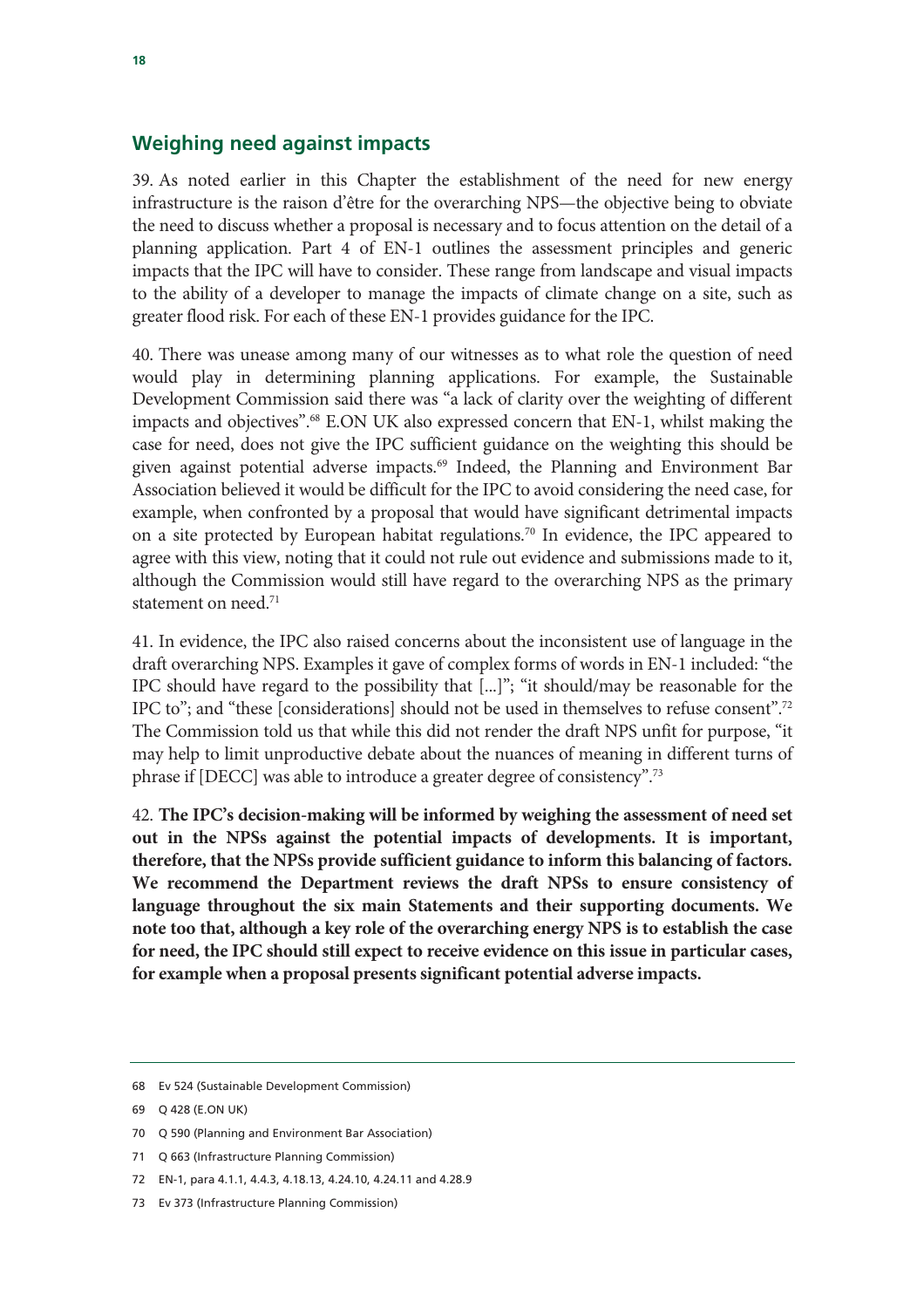### **3 Technology specific issues**

43. The five draft NPSs that sit under the overarching energy NPS, EN-1, contain additional information on specific types of energy infrastructure, which provides further direction to the IPC on the factors it will need to take into account when considering planning applications. They are meant to be read in conjunction with EN-1, which contains guidance on generic impacts and assessment principles that apply across various types of energy infrastructure. We heard a range of views on different aspects of EN-2 to 6. Though not exhaustive, this Chapter examines the main specific issues raised during our inquiry.

#### **Carbon capture and storage**

44. The Government's policy on carbon capture and storage (CCS) is set out in EN-1 with further guidance in EN-2, the *Draft National Policy Statement for Fossil Fuel Electricity Generating Infrastructure*. We took evidence on two specific issues relating to CCS. First, the criteria for demonstrating carbon capture readiness (CCR); and second, the need for guidance on future carbon dioxide transportation networks.

#### *Carbon capture readiness*

45. The draft NPS requires that all combustion-powered generating plants over 300 MW that are subject to the EU's Large Combustion Plant Directive (LCPD) will need to demonstrate 'carbon capture readiness' (CCR). This includes coal, oil, gas and biomassfired plant. The draft NPS states that, among other criteria, the IPC will have to assess the technical and economic feasibility of retrofitting the developer's chosen CCS technology at some point in the future. If the IPC is not satisfied that it will be technically and economically feasible to retrofit CCS, the Commission should reject the application.74 The requirements reflect the Department's recently published guidance on CCR, which is meant to implement one aspect of the EU Directive on the Geological Storage of Carbon Dioxide.<sup>75</sup>

46. Some witnesses expressed concern at the need to demonstrate CCR.76 Scottish and Southern Energy, for example, argued that given CCS is still at the pre-demonstration phase it would not be possible to conduct a meaningful technical and economic CCR assessment, and that the effect of the requirements would be equivalent to a "moratorium" on all fossil fuel-based generating capacity other than the four plants to be developed under the Government's CCS demonstration programme.<sup>77</sup> Scottish Power agreed, noting that the requirement to show economic feasibility was "an over-implementation of the directive and [...] should be struck out".78 The UK Business Council for Sustainable Energy argued

<sup>74</sup> EN-1, para 4.7.3

<sup>75</sup> Department of Energy and Climate Change, *Carbon capture readiness—A guidance note for Section 36 Electricity Act 1989 consent applications*, November 2009

<sup>76</sup> Q 450 (RWE Npower); also DECC consultation responses 0042 (Mersea Island Society), 0063 (John McGough) and 0247 (Ian McFarlane)

<sup>77</sup> Q 500 (Scottish and Southern Energy)

<sup>78</sup> Q 501 (Scottish Power)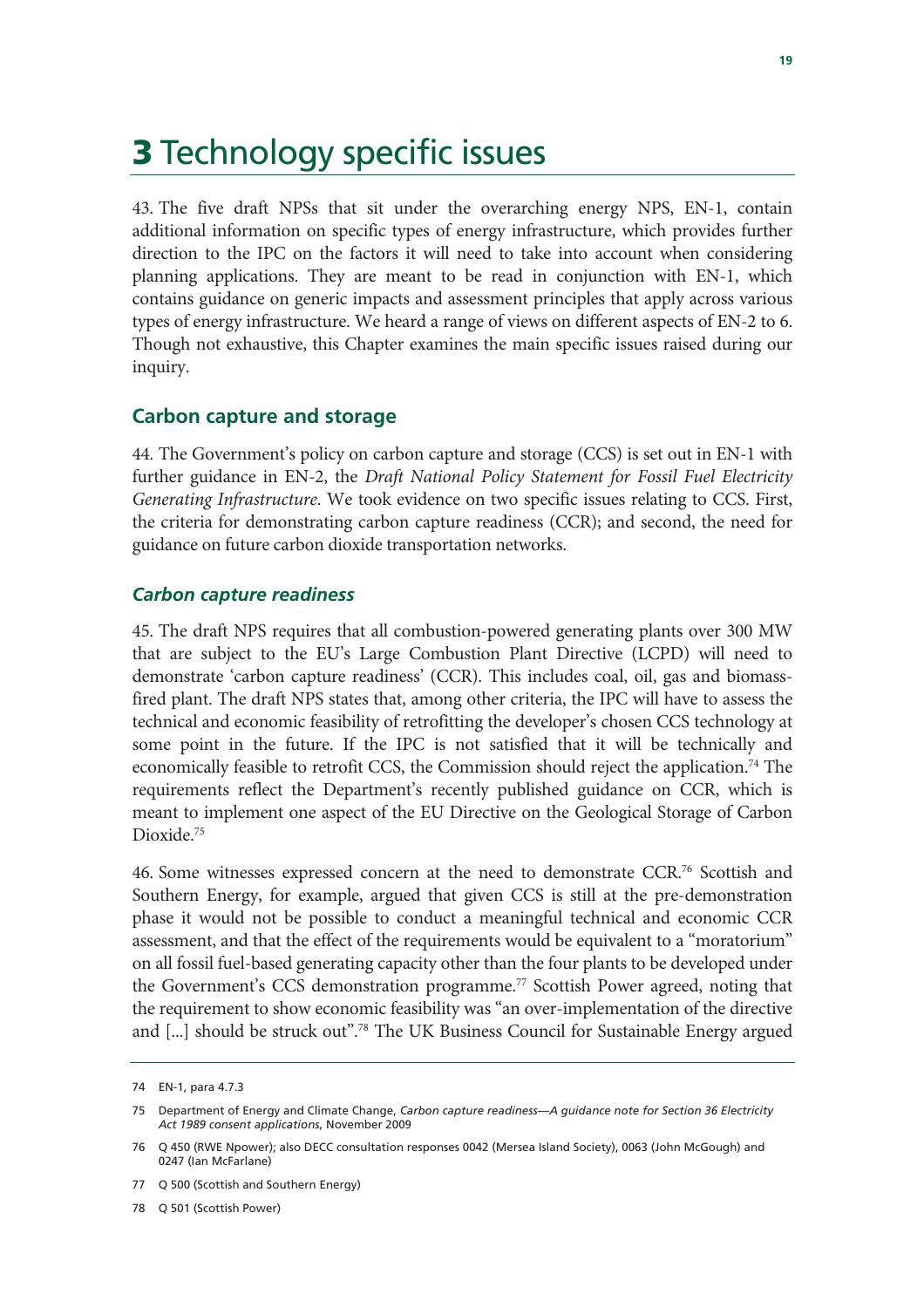for a phased approach, stating: "Until you can prove that it can work at commercial scale, then the industry is just not in a position to comply".79 Elsewhere, RWE Npower told us: "The Government's intended light touch approach, in that developers should demonstrate no barriers exist to an eventual CCS retrofit, must be retained and requirements must reflect the early stage of CCS technology development".<sup>80</sup> On the other hand, the Institute for Environmental Management and Assessment (IMEA) pointed out that: "there is no certainty that CCS will prove to be technically and financially feasible at the scale required to mitigate emissions on the scale of fossil fuel generating stations" and that a failure to deliver "would lead to significant problems in achieving the UK's long-term legally binding carbon reduction commitments".81

47. In evidence, the Department noted that the requirement to demonstrate CCR had already been in place for a year and that it did not seem to have deterred applications from coming forward under the old planning regime.<sup>82</sup> Officials told us the criteria were more about ensuring that applications were not submitted where it was clear it would never be feasible to retrofit CCS.<sup>83</sup> This was the view of the Environment Agency whose responsibility under the guidance is to assess technical feasibility.84 The IPC also told us: "it is not for us to consider the economic viability of the individual project; that is a matter for the promoter".<sup>85</sup>

48. **We recommend the Department looks again at its criteria for assessing carbon capture readiness (CCR) as set out in the draft NPS to examine whether they reflect sufficiently the EU Directive on the Geological Storage of Carbon Dioxide. The IPC's interpretation of the criteria will be crucial in determining the success of applications before it. We therefore also recommend the Government provides further clarification in the NPS on how it expects the IPC to assess applicants against the CCR requirements, having regard to the risks this might pose for the Government's carbon reduction targets. Clarity is also required about the necessity for the IPC to assess the economic feasibility of CCR, given the Commission's assertion to us that it is primarily a matter for the developer. This appears to contradict the draft NPS and the Government should settle the matter conclusively. We also recommend that the Government looks again at the wording of the NPS in relation to gas CCS, as concerns have been raised that the need to demonstrate economic feasibility could prevent its development.** 

#### *Carbon dioxide networks*

49. A further CCR requirement is that applicants must demonstrate the technical feasibility of transporting the captured carbon dioxide to the proposed storage area.<sup>86</sup> The

83 *Ibid.* 

85 Q 658 (Infrastructure Planning Commission)

86 EN-1, para 4.7.1

<sup>79</sup> Q 504 (UK Business Council for Sustainable Energy)

<sup>80</sup> Ev 491 (RWE Npower)

<sup>81</sup> Ev 378 (Institute of Environmental Management and Assessment)

<sup>82</sup> Q 812 (Department of Energy and Climate Change)

<sup>84</sup> Q 637 (Environment Agency)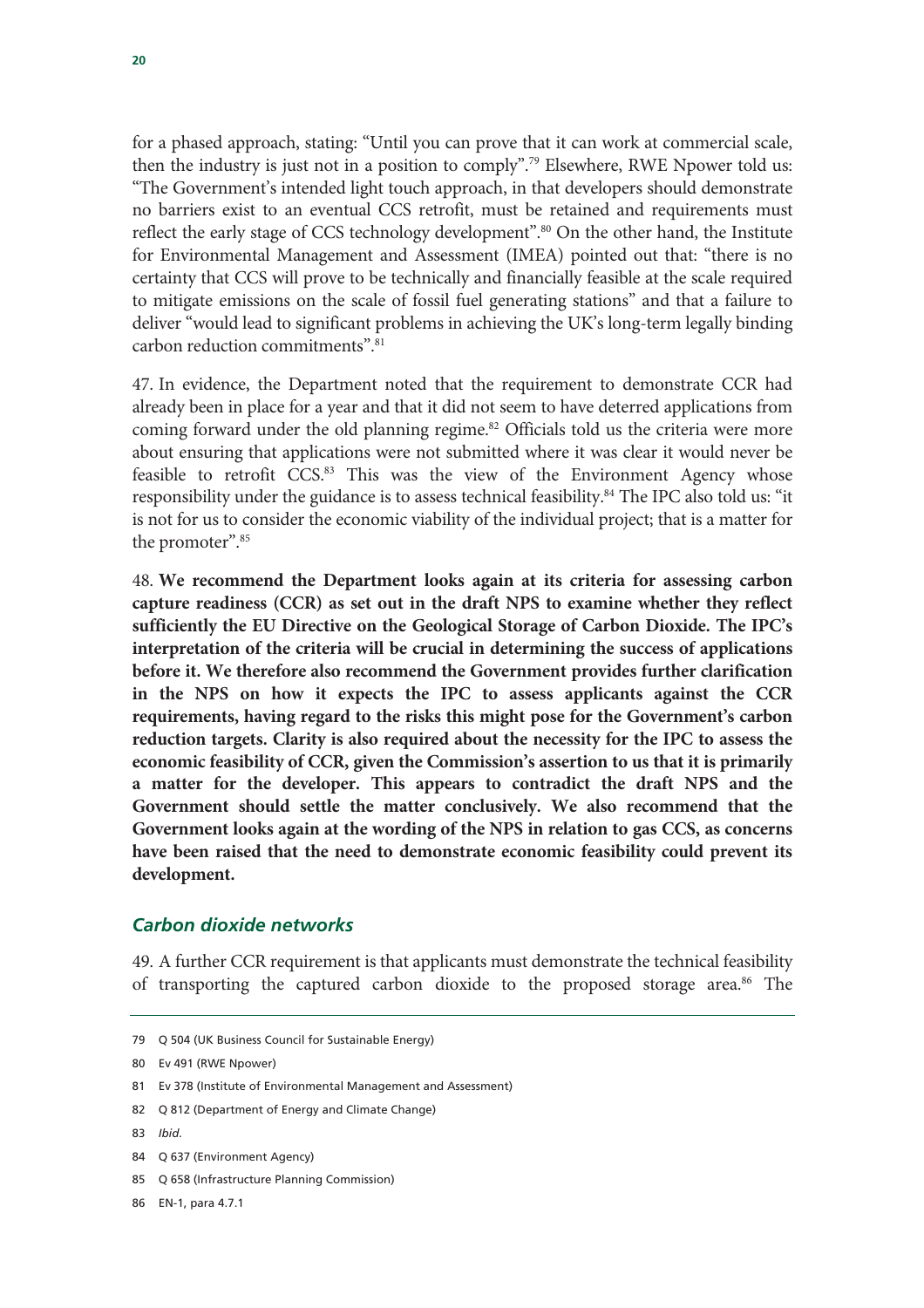Government has also said that at present only storage projects offshore are to be considered.87 Apart from these references, though, there is relatively little discussion of the future development of carbon dioxide networks in either EN-1 or EN-2. For example, there is no reference to carbon dioxide transportation in section 2.2 of EN-2, which considers the factors influencing site selection by developers.

50. In evidence to the Committee several witnesses highlighted the lack of attention given to carbon dioxide networks.<sup>88</sup> For example, the Energy Networks Association told us: "carbon dioxide pipelines are not included in the NPSs, and these are [...] vital to carry carbon dioxide from power stations to a secure underground storage place".89 Prof Dieter Helm emphasised the fact that the market would not be able to deliver a carbon dioxide network in an efficient and integrated way, which therefore made the role of the NPSs particularly important in providing a strategic overview.<sup>90</sup> Elsewhere, the Environment Agency said "it was an omission that should be rectified".<sup>91</sup> Some argued that "a separate NPS should be developed that addresses the carbon transport infrastructure and carbon storage infrastructure, to allow effective planning of these strategic resources, and for the right market signals to be sent for power plant siting decisions".<sup>92</sup> In response, the Department accepted this broad criticism, noting it did not think that at present there was sufficient guidance in the draft NPSs, for example, on the consenting of the pipelines.<sup>93</sup>

51. **The development of a future carbon dioxide network will be integral to the future deployment of carbon capture and storage. It is at present a glaring omission from the draft energy NPSs, which we recommend the Department rectifies.**

#### **Biofuels and energy from waste**

52. The *Draft National Policy Statement for Renewable Energy Infrastructure*, EN-3, sets out the specific assessment criteria for biomass and energy from waste. In evidence, some witnesses raised concern at the current treatment of the fuel source for both these technologies. For biomass, EN-3 stipulates: "the IPC does not need to consider the source or sustainability of the proposed biomass fuel to be used within the proposed plant".<sup>94</sup> It states this is because operators of biomass plants already have an obligation to report annually on the sustainability of their fuel sources, including the volume, type of biomass used, country of origin and previous land use. However, under the *UK Low Carbon Transition Plan* the Government expects a large increase in the level of biomass generation, and the Environment Agency told us the majority of the fuel source for this would be from North and South America or Indonesia.<sup>95</sup> The Agency said it did not believe the provisions

- 89 Q 478 (Energy Networks Association)
- 90 Q 409 (Prof Dieter Helm, University of Oxford)
- 91 Q 635 (Environment Agency)

93 Q 816 (Department of Energy and Climate Change)

95 Q 644 (Environment Agency)

<sup>87</sup> EN-1, para 4.7.8

<sup>88</sup> Q 507 (UK Business Council for Sustainable Energy)

<sup>92</sup> Ev 473 (Institution of Chemical Engineers, Institution of Civil Engineers, Institution of Engineering and Technology, Institution of Mechanical Engineers, and Royal Academy of Engineering)

<sup>94</sup> EN-3, para 2.5.10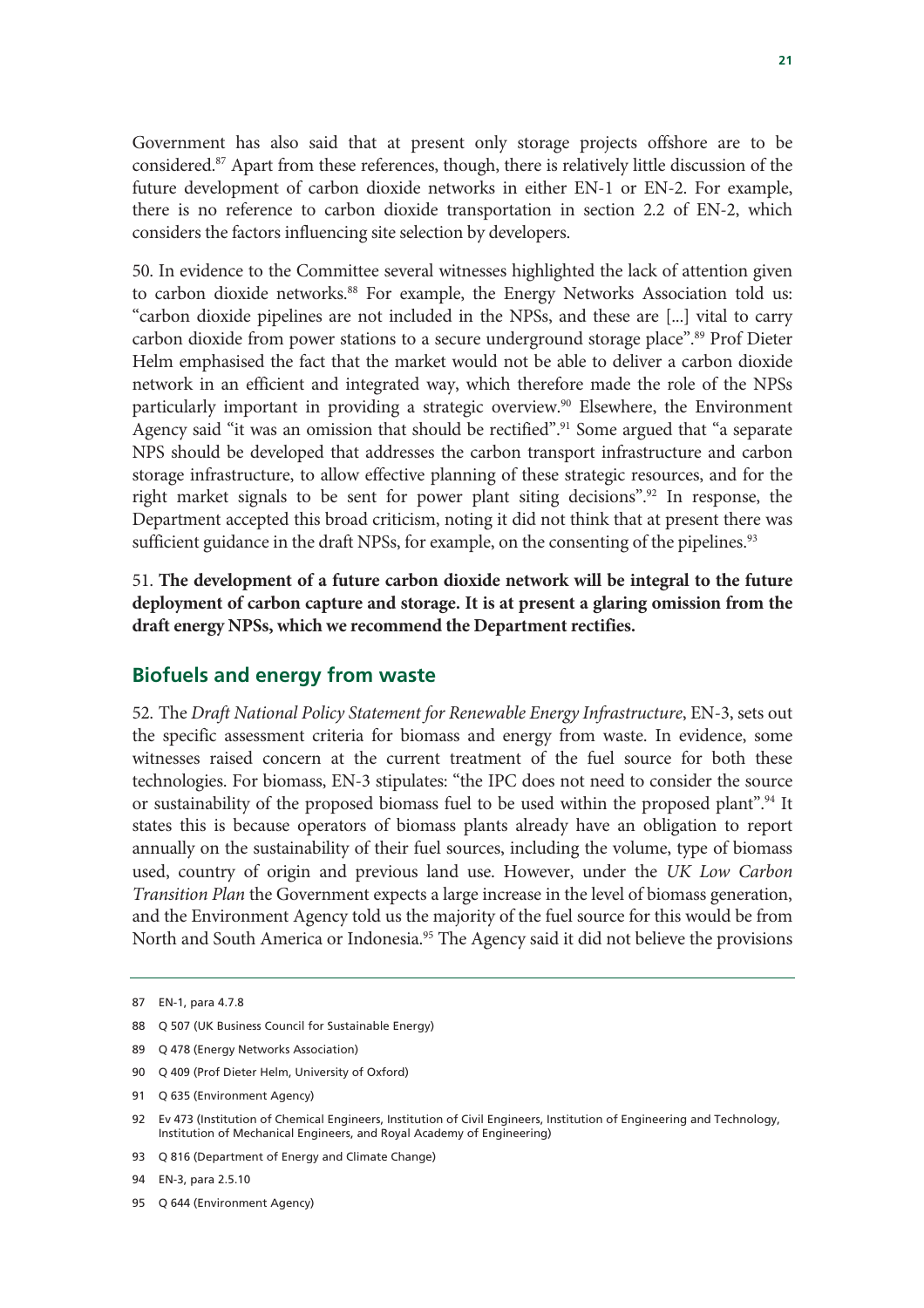were in place to ensure that, for example, imported wood-chip for biomass plant use would be sourced from Forestry Stewardship Council-certified wood. The Agency described the current requirements as "weak" and "essentially [...] voluntary".96 The Royal Institution of Chartered Surveyors (RICS) shared this concern, stating the origin of the fuel source for biomass should be a factor the IPC considered.<sup>97</sup>

53. In response, the Renewable Energy Association countered that the emissions arising from the ocean transport of biomass did not significantly increase the carbon footprint of the technology when comparing against coal.<sup>98</sup> It is worth noting, though, that transportation is just one aspect of the sustainability of an imported fuel source. As the Minister noted, the general principles on this should be "first of all, that it delivers carbon dioxide savings, second, that it uses land responsibly, third, that it does not undermine global food supplies or inflate prices, and overall [...] that it is sustainable".<sup>99</sup> Officials also told us that although EN-3 currently reflected Government policy on biomass fuel sources, the Department was negotiating at a European level with the aim of agreeing a set of standards, which they hoped could be incorporated into the designated NPS.<sup>100</sup>

54. On energy from waste, Friends of the Earth argued that this technology should not be included in EN-3 because a large proportion of its fuel source was non-renewable. Instead, it should be part of the fossil fuel NPS.<sup>101</sup> A further concern from the NGO was that greater development of energy from waste would result in direct competition with recycling and re-use as alternative waste options. In support of this argument, the organisation noted that while total waste arisings had now either stabilised or begun to fall, recycling rates were still increasing.<sup>102</sup> This could therefore create a problem over time as energy from waste plants would wish to have long-term contracts with local authorities for their fuel source. In response, the Renewable Energy Association told us the fuel feedstock for energy from waste would be of too low a quality to be available for recycling.<sup>103</sup> Nevertheless, the Environment Agency told us the NPS should "identify [...] that waste is not diverted from re-use or recycling where those are feasible options".104 In evidence, the Minister agreed that energy recovery was near the bottom of the Government's hierarchy of preferred approaches to dealing with waste.<sup>105</sup> EN-3 does draw the IPC's attention to the waste hierarchy, and requires: "the proposed waste combustion plant is of an appropriate type and scale so as not to prejudice the achievement of local, regional or national waste

96 *Ibid.* 

- 97 O 68 (Royal Institution of Chartered Surveyors)
- 98 Q 295 (Renewable Energy Association)
- 99 Q 807 (Minister for Energy)
- 100 Q 806 (Department of Energy and Climate Change)
- 101 Ev 334 (Friends of the Earth)
- 102 *Ibid.*
- 103 Q 296 (Renewable Energy Association)
- 104 Ev 300 (Environment Agency)
- 105 Q 805 (Minister for Energy)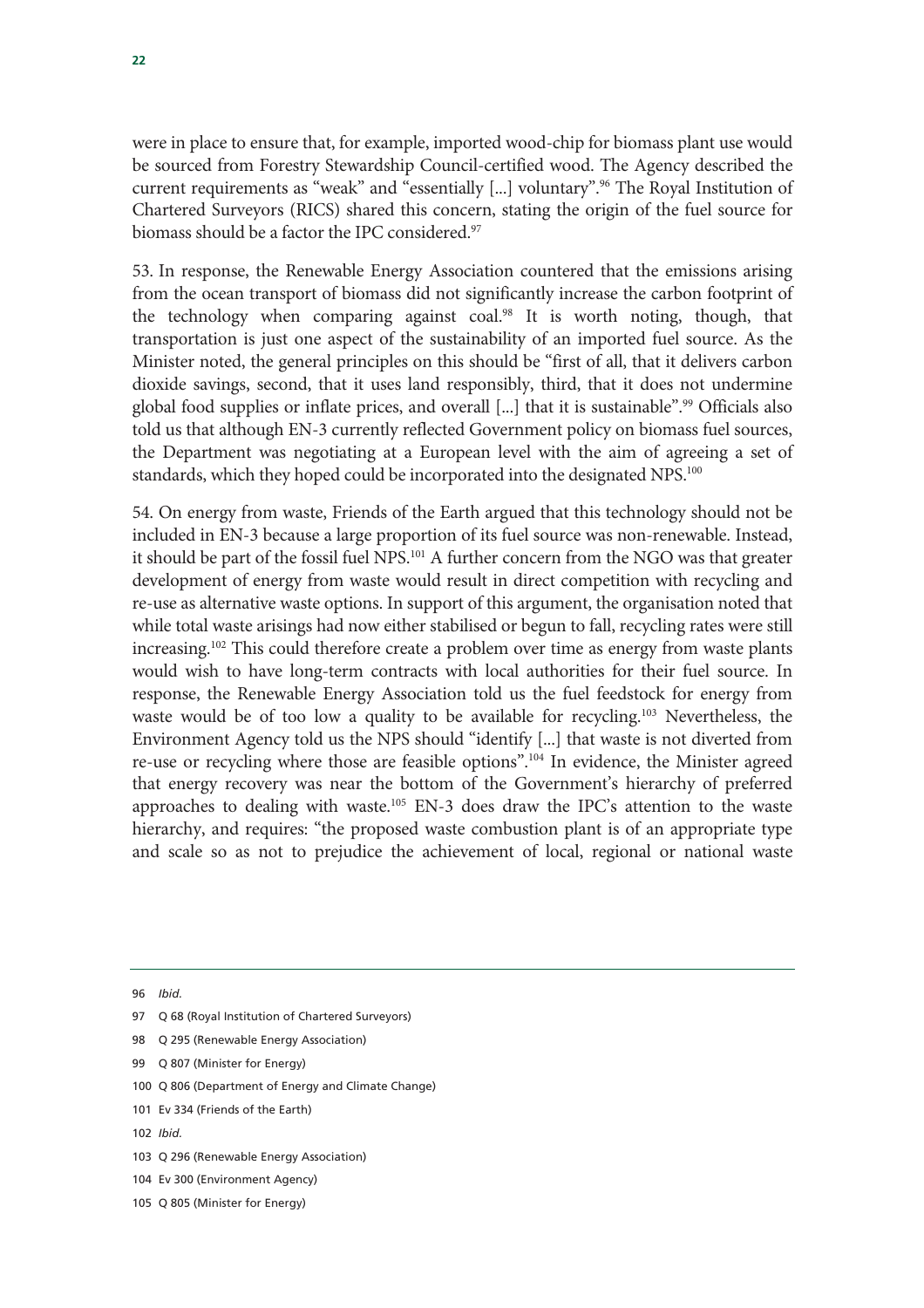management targets".106 However, the Department acknowledged that it may need to reconsider the issue to ensure it had said what it intended in the draft NPS.107

55. **The current draft NPS on renewables, EN-3, reflects the Government's current policy on the fuel sources for biomass and energy from waste power plant. However, we are concerned that the IPC is directed not to consider the sustainability of biomass fuel. Although to do this would require a change of policy, we believe the existing draft guidance would mean the IPC would not be able to examine fully all adverse environmental, social and economic impacts as it is required to do in paragraph 4.1.1 of EN-1. We therefore recommend the Department revises EN-3 to require all biomass power station applicants to make a full assessment of the sustainability of their fuel sources. We also recommend that the Department re-assesses whether its current guidance on energy from waste ensures that only waste that cannot otherwise be economically recycled or reused is sourced as feedstock for energy from waste production.**

#### **Other renewables**

56. EN-3 provides guidance for the IPC's consideration of biomass and waste combustion projects, as well as onshore and offshore wind. It does not include other renewables such as wave, tidal, and solar power because no onshore projects over 50 MW or offshore projects over 100 MW are expected in the near future that do not use any of the technologies already dealt with in EN-3. This could change later in 2010 if the Government decides to pursue one of the proposed Severn tidal projects. The British Wind Energy Association (BWEA) told us it was happy with the exclusion of wave and tidal power from the current draft renewables NPS, although it believed a section dealing with these technologies would need to be added at an appropriate time.<sup>108</sup> In contrast, the Renewable Energy Association felt wave and tidal power had been "dealt with poorly" in EN-3, and argued the current guidance was not sufficient.109 Any wave and tidal projects under 100 MW will be consented by the Marine Management Organisation (MMO). The BWEA also emphasised the need for consistency between the approaches taken by the MMO and the IPC for different sized projects, in the same way that this will be important for the two onshore consenting regimes, which we discuss later in this Report.<sup>110</sup>

57. **We agree that at this stage there is no urgency to include technologies such as wave and tidal in the renewables NPS. Nevertheless, EN-3 should set out the Government's intentions for how these technologies will be dealt with in future versions of the NPS. We note too that a decision over whether to pursue one of the proposed Severn tidal projects will require a substantial revision of EN-3, if not a new NPS in its own right.** 

<sup>106</sup> EN-3, para 2.5.59

<sup>107</sup> Q 807 (Department of Energy and Climate Change)

<sup>108</sup> Q 297 (British Wind Energy Association)

<sup>109</sup> Q 298 (Renewable Energy Association)

<sup>110</sup> Q 299 (British Wind Energy Association)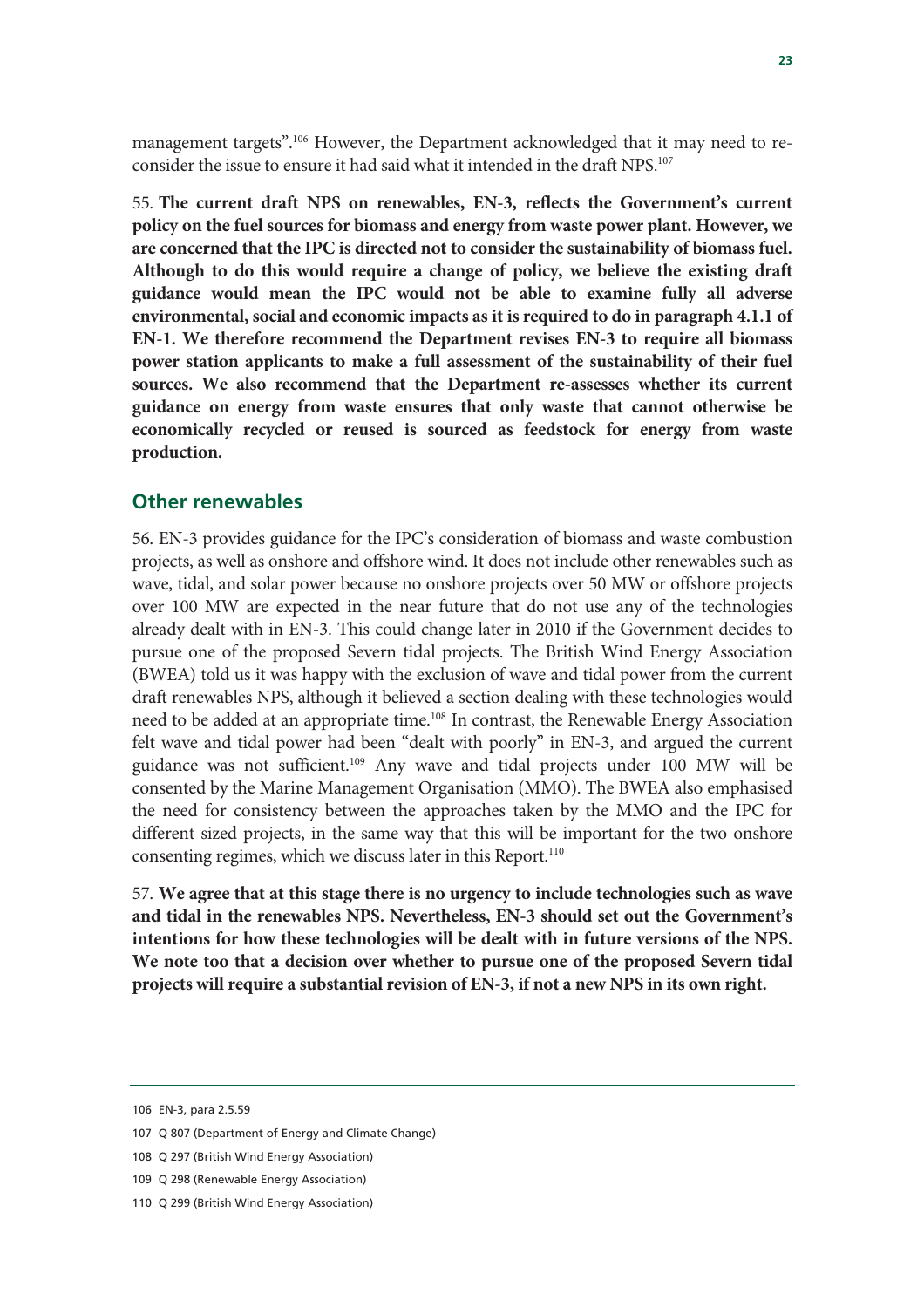#### **Combined heat and power**

58. EN-1 states that: "In developing proposals for new thermal generating stations, developers should consider the opportunities for combined heat and power (CHP) from the very earliest point and it should be adopted as a locational criterion".111 The IPC is also told to give "substantial additional positive weight" to applications that incorporate CHP.112 Applicants not proposing to use CHP will be expected to show: why it is not economically feasible or practical; potential future demand sources for the heat load; and demonstrate provisions within the proposed scheme for exploiting any such demand should it arise.

59. We heard evidence from the Institution of Civil Engineers (ICE) and the Environment Agency (EA) that argued strongly for the NPS to give greater direction to the IPC to favour planning applications that proposed CHP.113 The EA told us: "We see an absence of any strong statement on the priority of energy policy being about energy efficiency and using energy well".114 The ICE went so far as to suggest the Commission should not consent new infrastructure unless it made use of the waste heat produced.115 Both organisations acknowledged that to do so would introduce a spatial element in guiding developers' decisions on where to locate plant because they would need to find a suitable demand load.

60. **We accept that, in the absence of a targeted policy to encourage combined heat and power, it is difficult for the NPSs to indicate a greater preference for CHP than that which is already present in the current draft. If in the future, the Government decides to introduce a more spatial approach to the non-site specific NPSs, we recommend it considers whether it could use this to promote further deployment of CHP where it is cost-effective to do so.** 

#### **New nuclear build**

61. The *Draft National Policy Statement on Nuclear Power Generation*, EN-6, is arguably the most controversial part of the proposed NPS framework and the area on which the Committee received most evidence. As noted in Chapter 1, we have not examined in depth each of the sites proposed for potential nuclear development. However, several issues emerged, which we believe merited particular comment. In this section we consider the treatment of radioactive waste management in the draft nuclear NPS, and the relationship between the IPC regime and the other regulatory processes that will take place alongside future planning applications. We also examine the Department's decision to exclude Dungeness from the draft NPS.

<sup>111</sup> EN-1, para 4.6.6

<sup>112</sup> EN-1, para 4.6.7

<sup>113</sup> Also DECC consultation responses 0206 (Swindon Borough Council) and 326 (Richard Bull)

<sup>114</sup> Q 619 (Environment Agency)

<sup>115</sup> Q 61 (Institution of Civil Engineers)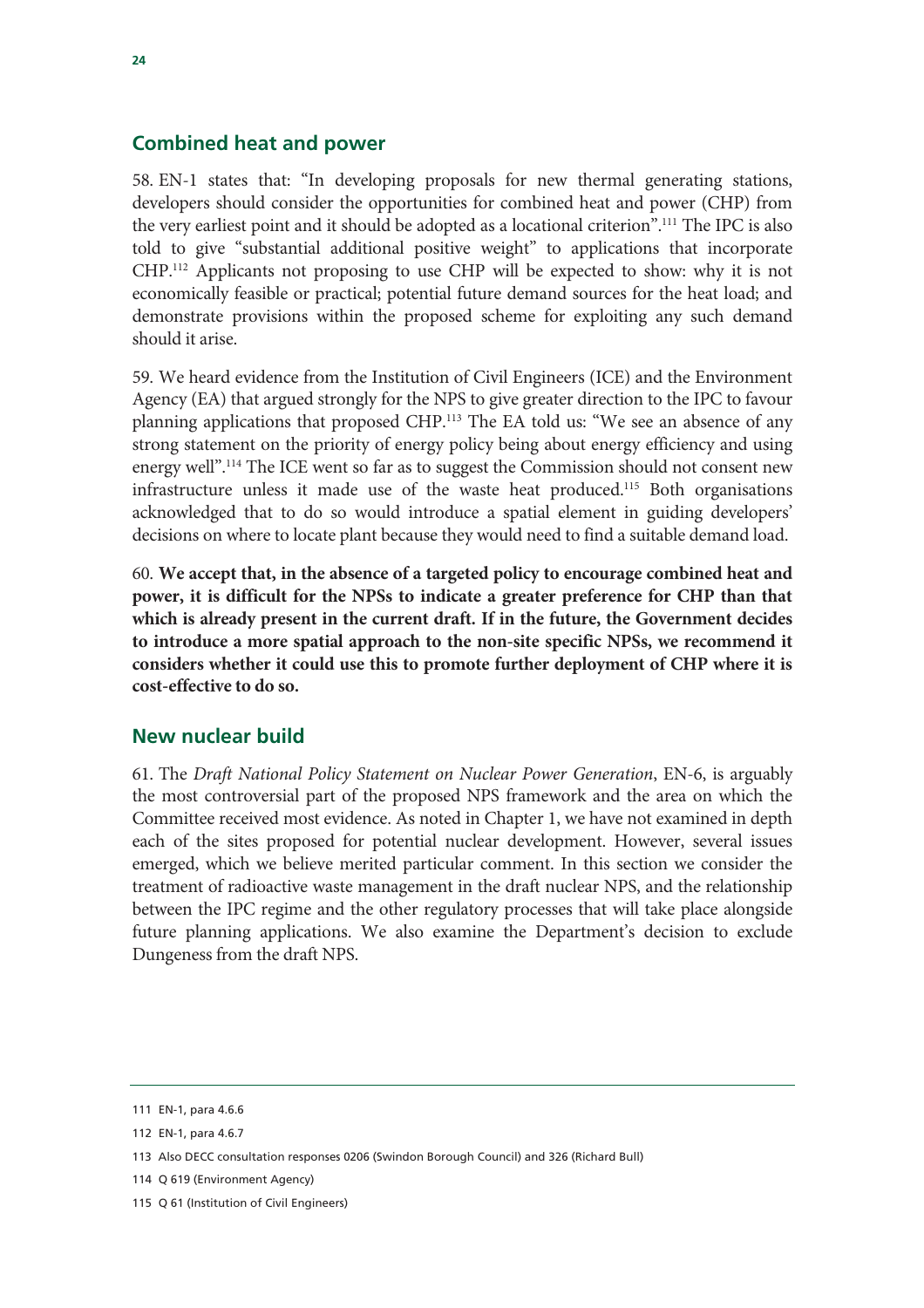#### *Radioactive waste*

62. EN-6 states that: "Having considered this issue, the Government is satisfied that effective arrangements will exist to manage and dispose of the waste that will be produced from new nuclear power stations. As a result the IPC need not consider the question".116 It bases this conclusion on the consideration of three factors. First, it believes that deep geological disposal will be technically feasible. Four years ago, the Committee on Radioactive Waste Management (CoRWM) reported that: "within the present state of knowledge, geological disposal is the best available approach for the long-term management of all the material categorised as waste".<sup>117</sup> EN-6 also quotes a finding by the British Geological Survey that up to 30% of the UK has suitable geology for such a facility. Although the Government already requires a solution to the UK's existing radioactive waste legacy, it believes the waste arising from a new generation of nuclear power stations will not present significant new issues in terms of its disposability. This approach has also been adopted in Finland and Sweden, which are already developing geological disposal facilities that are expected to begin operation by 2020.

63. A second factor is that the Government believes a suitable site can be found to host the facility. In 2008 it published a White Paper on *Managing Radioactive Waste Safely*, which set out the framework for site selection. The process is based on the principle of voluntarism and partnership between the project and the local community as recommended by CoRWM. Because of this, there is no fixed timetable for delivery. EN-6 notes the Nuclear Decommissioning Authority's (NDA) assessment that a facility could begin operation around 2040, although it might not start to receive high-level waste until 2075.118 The third factor underlying the Government's conclusion on waste is that "geological disposal will be preceded by safe and secure interim storage".119 The NDA told us new nuclear power stations would have a higher rate of fuel burn-up that would give rise to waste that was hotter and more radioactive. This would require on-site storage until it had cooled sufficiently to be moved to a long-term disposal facility.<sup>120</sup> EN-6 states that interim storage on-site may be required for up to 160 years from the commencement of the power station's operation, although the NDA told us this was a conservative estimate and that the actual time required may be some years less.121 Overall, the Minister told us: "I am confident we have the right policies for dealing with waste, both in terms of interim storage and eventual disposal in a geological disposal facility".122

64. The NDA strongly supported the Government's assertion that effective arrangements will exist to manage future radioactive waste.<sup>123</sup> The Nuclear Industry Association also said: "We are confident that the arrangements are now in place for a satisfactory resolution to

<sup>116</sup> EN-6, para 3.8.20

<sup>117</sup> EN-6, para 3.8.7

<sup>118</sup> EN-6, para 3.8.11-12

<sup>119</sup> EN-6, para 3.8.16

<sup>120</sup> Qq 347 and 348 (Nuclear Decommissioning Authority)

<sup>121</sup> Q 346 (Nuclear Decommissioning Authority)

<sup>122</sup> Q 795 (Minister for Energy)

<sup>123</sup> Q 345 (Nuclear Decommissioning Authority)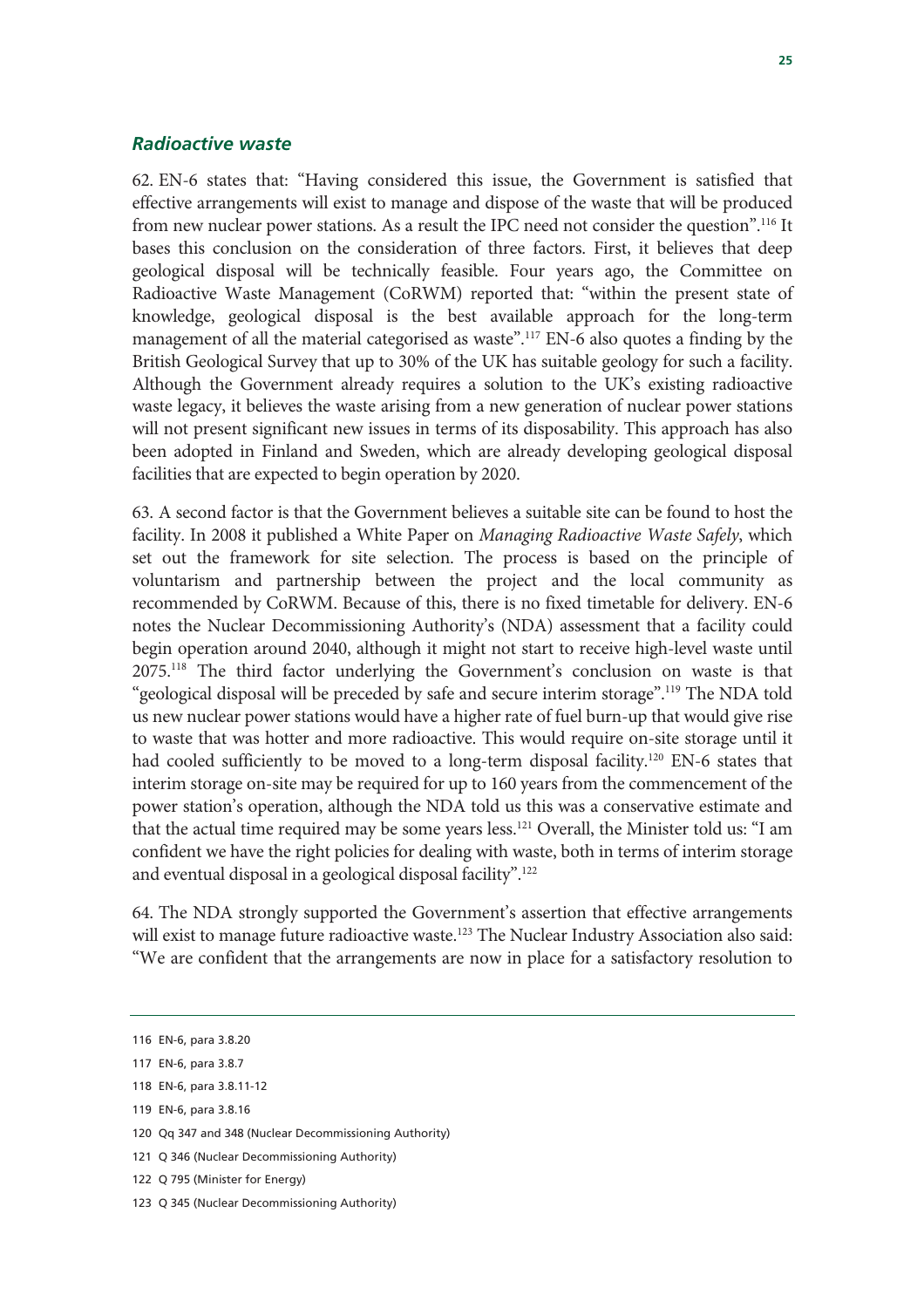the waste issue".124 Yet in evidence a large number of organisations and individuals questioned both the Government's conclusion and its underpinning evidence.<sup>125</sup> For example, Prof Blowers, who was previously a member of CoRWM, told us he believed the Government had misrepresented the Committee's conclusions on the feasibility of deep geological storage, stating: "in fact it is unknowable whether effective arrangements will be in place".126 He said there had not yet been sufficient research to conclude definitively that geological disposal would work. Others raised concerns over the cost of a facility, which is as yet unknown. The Sustainable Development Commission noted, for example, that the complexity of dealing with high-level radioactive waste could prove so expensive that it undermined the commercial viability of new nuclear build.<sup>127</sup> The Government has already set out that the developers of new nuclear power stations will have to pay the full cost of dealing with the waste they produce.<sup>128</sup>

65. Witnesses also questioned whether the Government had made sufficient progress in identifying a site. The NDA told us it was at the first stage of the process set out in the 2008 White Paper. To date three communities have expressed an interest in hosting the facility—Copeland Borough Council, Allerdale Borough Council and Cumbria County Council.129 The British Geological Survey would now look at the areas proposed to determine their suitability. The NDA also said it was not possible to define the timeline for delivery because this would depend on the local community.130 However, the Sustainable Development Commission told us it did not believe there had been much tangible progress since 2008, stating: "we do not think that just having the documentation in a White Paper [...] really cuts the mustard".<sup>131</sup> Prof Blowers argued there was no guarantee that a community would be willing to host a facility, despite the current expressions of interest.<sup>132</sup> Greenpeace noted too that even if communities did come forward, their geology may prove unsuitable.133 Both the SDC and the Environment Agency believed that as a minimum the Government should establish a timetable with milestones for the various stages required for the delivery of a geological disposal facility.<sup>134</sup>

66. Witnesses also criticised the treatment of interim storage in EN-6. As noted already, high-level radioactive waste could remain on-site for up to 160 years from the commencement of a power station's operation. Nuclear Waste Advisory Associates argued that the draft nuclear NPS provided little information on how spent fuel would be stored and managed at the reactor sites, and whether a spent fuel packaging plant would need to

<sup>124</sup> Q 361 (Nuclear Industry Association)

<sup>125</sup> For example, Qq 157 (Sustainable Development Commission), 255 (Friends of the Earth, Greenpeace and WWF), 511 (Pobl Atal Wylfa B), and 553 (Blackwater Against New Nuclear Group); Ev 396 (Natural England); DECC consultation responses 0085 (Barbara Fairbairn) and 0259 (Catherine Goss)

<sup>126</sup> Q 252 (Nuclear Consultation Group); DECC consultation response 0314 (Hull City Council)

<sup>127</sup> Q 154 (Sustainable Development Commission)

<sup>128</sup> Department for Business, Enterprise and Regulatory Reform, *A White Paper on Nuclear Power*, January 2008

<sup>129</sup> Q 356 (Nuclear Decommissioning Authority)

<sup>130</sup> Q 346 (Nuclear Decommissioning Authority)

<sup>131</sup> Q 135 (Sustainable Development Commission)

<sup>132</sup> Q 254 (Nuclear Consultation Group)

<sup>133</sup> Q 251 (Greenpeace)

<sup>134</sup> Q 140 (Sustainable Development Commission); Ev 300 (Environment Agency)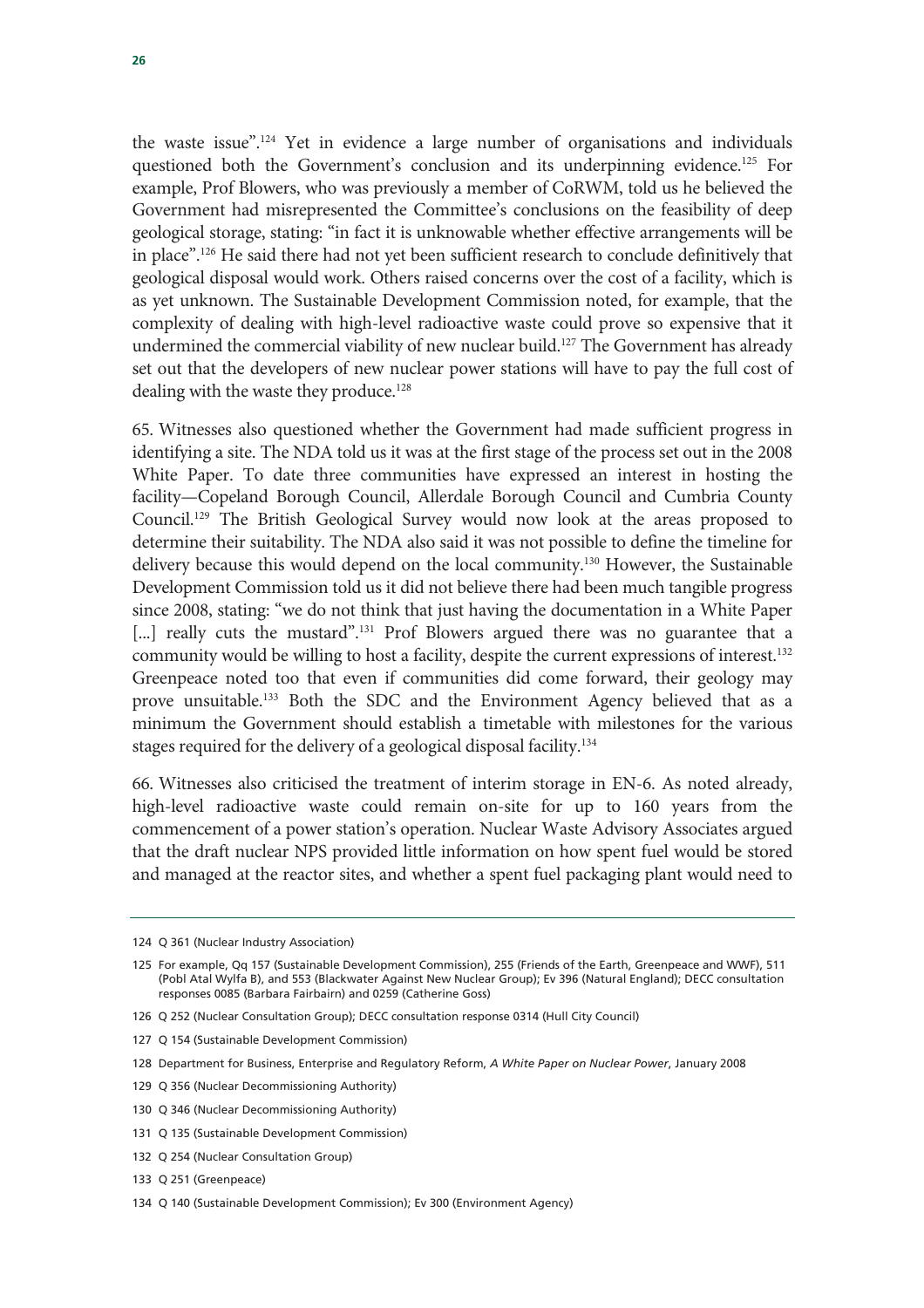be built on-site at some point in the future.135 This concern was also shared by Prof Blowers, who contrasted the Government's voluntary approach for a geological disposal facility with that for nuclear new build sites, noting that the latter would still be hosting high-level waste for many generations. He highlighted CoRWM's original recommendation that voluntarism should "be applied to new central or major regional stores at new locations if they are to inspire public confidence".136 However, he told us: "communities hosting spent fuel stores will be given no opportunity to consider whether they wish to volunteer to host a long-term radioactive waste facility".<sup>137</sup>

67. One issue underlying the concern over the length of time for interim storage was the potential risk of flooding due to rising sea levels. The Nuclear Consultation Group noted it was almost impossible to predict what the impact of climate change would be across the period when nuclear sites would be active, and that the draft nuclear NPS did not consider adequately the risks over the likely lifetime of a project.<sup>138</sup> In evidence, however, the Minister said he did not believe that the length of time nuclear sites would have to provide interim storage of high-level waste should be a relevant consideration for the IPC.139 Greenpeace told us: "It is almost as if somebody outside Hinkley Point could have a discussion in front of the IPC about whether they wanted the gates painted blue, green, or yellow, or the reactor dome pink, but these major issues around nuclear spent fuel [...] would be outside of its remit".140

68. In 2006, the then Trade and Industry Committee was told by the chief executives of E.ON UK and EDF Energy that achieving a long-term solution to the UK's existing radioactive waste legacy was vital, not only from the perspective of helping gain public acceptance of new build, but also to reassure potential investors and operators in the sector.<sup>141</sup> In evidence to this Committee those companies supported the Government's position in EN-6, stating there were "no apparent technical show-stoppers" to delivering deep geological storage, and highlighting their existing experience of managing on-site interim storage.142 EDF Energy also said that there had been sufficient progress towards developing a long-term facility to give them confidence to move ahead with the company's plans, although it would want to ensure the Government was still making progress at the time it submitted a planning application for a new nuclear power station.<sup>143</sup>

69. Finally, we received conflicting evidence on the question of whether the planning application for a geological disposal facility would be dealt with by the IPC or by the Local Planning Authority for the community that would be hosting the depository. The Nuclear Decommissioning Authority told us it believed the decision would be made by local

<sup>135</sup> Ev 428 (Nuclear Waste Advisory Associates)

<sup>136</sup> Ev 400 (Nuclear Consultation Group)

<sup>137</sup> *Ibid.*

<sup>138</sup> Q 245 (Nuclear Consultation Group)

<sup>139</sup> Q 798 (Minister for Energy)

<sup>140</sup> Q 245 (Greenpeace)

<sup>141</sup> House of Commons Trade and Industry Committee, *Fourth Report of Session 2005-06, Nuclear new build— Examining the issues*, HC 1122, July 2006

<sup>142</sup> Qq 468 and 469 (EDF Energy)

<sup>143</sup> Q 472 (EDF Energy)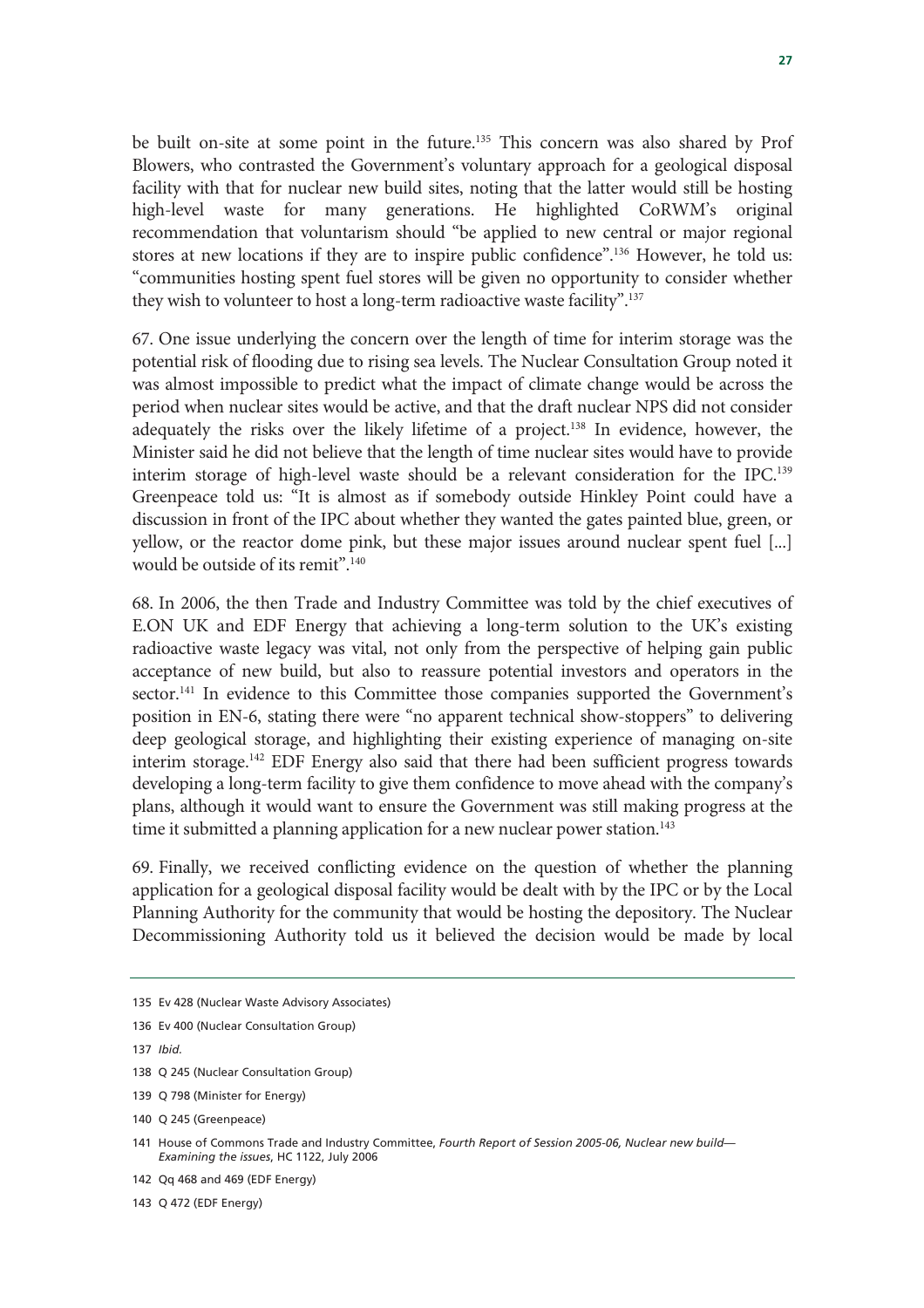communities as this would be in line with the voluntarism approach used to identify the site.<sup>144</sup> However, the Minister said he was minded for the consenting process to be the IPC's responsibility. He told us, though: "we have not made a firm decision, and, frankly, we are not really anywhere near having to make a decision".145

70. **Planning consent from the IPC for new nuclear power stations will entail the storage of high-level radioactive waste on-site for up to 160 years. From the perspective of the community affected, it is a misnomer to describe this as interim storage as it will be several lifetimes between the commencement of a power station's operation and the eventual removal of waste from that site. A key objective of the new NPS framework is to focus discussion on planning applications on site-specific issues. As such, we believe on-site storage cannot be ruled out from the IPC's deliberations and that the nuclear NPS should contain significantly more detail on what interim storage will entail for local communities and for the integrity of any site chosen.**

71. **We do not dissent from the process adopted by the Government for identifying a site for the eventual storage of radioactive waste deep underground. However, we received conflicting evidence over whether this process would yield a suitable site and if the proposed approach of geological disposal was technically feasible. We are not convinced that the progress to date supports the Government's robust assertion that suitable arrangements will be in place to manage the UK's waste legacy. However, we note too that the Government has no choice but to find a solution, regardless of a decision on nuclear new build. Furthermore, we agree that the waste arising from new nuclear power stations will not pose a significant additional challenge in terms of finding a permanent storage solution. Therefore, as this is an issue of national policy, the political and ethical elements of which have been debated widely over the past five years, we agree that this should not be a consideration for the IPC with regard to individual applications.**

72. **Nevertheless, we believe the Government must continue to demonstrate progress in delivering a geological disposal facility for radioactive waste. Accordingly, we recommend the Department now sets out key milestones in EN-6 and reports progress against these to Parliament on an annual basis. This should include establishing which body will be responsible for consenting the site.** 

#### *Parallel regulatory processes*

73. EN-6 states that: "the IPC should make its decisions in relation to a development consent application on the basis that: the relevant licensing and permitting regimes will be properly applied and enforced; it does not need to consider matters that are within the remit of the nuclear regulators; and that it should not delay a decision on whether to grant consent until completion of the licensing or permitting process".146 For example, alongside the consultation on the draft NPSs, DECC has also been consulting on the Regulatory

<sup>144</sup> Q 357 (Nuclear Decommissioning Authority)

<sup>145</sup> Q 803 (Minister for Energy)

<sup>146</sup> EN-6, para 3.4.2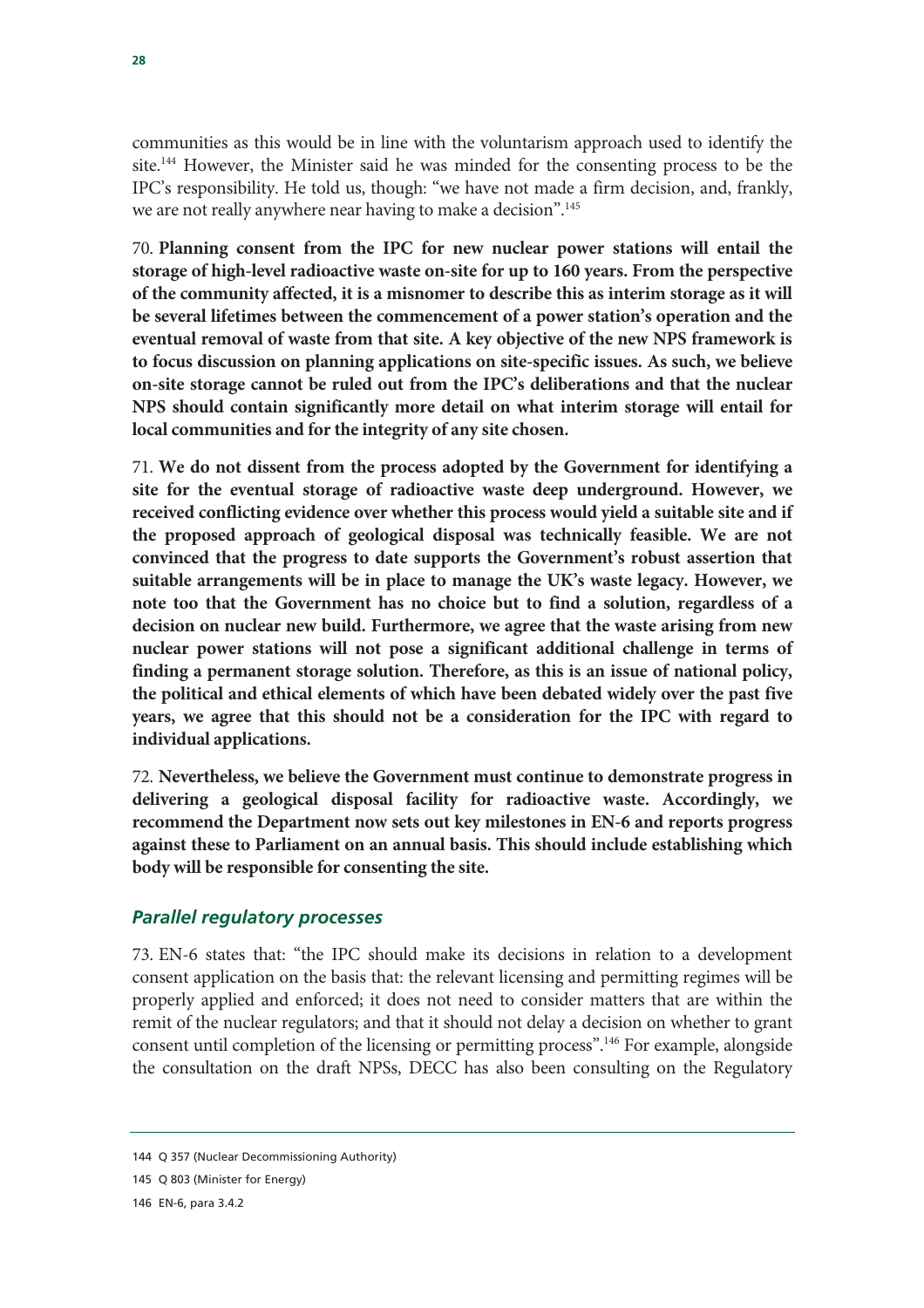Justification of new nuclear power stations, which is required under EU law.147 Elsewhere, the Environment Agency and Health and Safety Executive are conducting a generic design assessment of the two reactor types proposed for use in the UK. Greenpeace, however, expressed concern that the IPC might begin to consider a planning application for a new nuclear power station while these and other processes had not yet completed.<sup>148</sup>

74. **We believe it is not the role of the IPC to concern itself with the regulatory processes relating to new nuclear build that may be conducted in parallel to its own decisionmaking on planning consents, and which might otherwise lead to confusion and a duplication of efforts. However, the Commission should at least have cognisance of the wider regulatory framework as it is likely that it will receive submissions on issues outside of its remit when considering applications. We would therefore expect regular and open communication between the IPC, the Environment Agency, the Health and Safety Executive and other relevant bodies on these matters.** 

#### *Dungeness*

75. The sites proposed as suitable for nuclear development in EN-6 represent the outcome of a strategic siting assessment (SSA), which took place in 2009. Out of the 11 sites nominated by developers, one failed the assessment—Dungeness. This was on the basis that it would be unlikely to be possible to mitigate the adverse effects on a Natura 2000 (N2K) site, which overlaps with the footprint of the proposed site.<sup>149</sup> N2K sites are designated because of their importance to habitats and species of importance to European conservation.

76. Several witnesses voiced concern at the exclusion of Dungeness from EN-6. The Nuclear Industry Association (NIA) argued that a new power station would not pose substantially different impacts to those already created by the existing two power stations at the site. The NIA also noted that most of the sites included in EN-6 posed potential adverse effects on adjacent N2K sites, stating: "it is not clear why the Dungeness site alone should be excluded on this criterion".150 EDF Energy and Scottish Power also questioned the ruling-out of the site. Both believed the list of sites available for the IPC to consider should not be constrained at this stage, with Scottish Power noting that: "the issues around the sites of special interest can be adequately addressed".<sup>151</sup> The site's exclusion has also disappointed representatives of the local community. Both Shepway District Council and Hastings Borough Council provided extensive arguments as to why it would be wrong, at this stage, to reject any new nuclear build at Dungeness: "[…] there are good reasons to believe that any environmental impacts at Dungeness can be mitigated and managed successfully. The Infrastructure Planning Commission (IPC) could take any site-specific decision on the suitability of Dungeness for nuclear build, based on a full project-level

- 150 Ev 421 (Nuclear Industry Association)
- 151 Qq 437 (EDF Energy), 487 and 490 (Scottish Power)

<sup>147</sup> Department of Energy and Climate Change, *The Justification of practices Involving Ionising Radiation Regulations 2004*, November 2009

<sup>148</sup> Qq 200 and 238 (Greenpeace)

<sup>149</sup> EN-6, Annex A, A2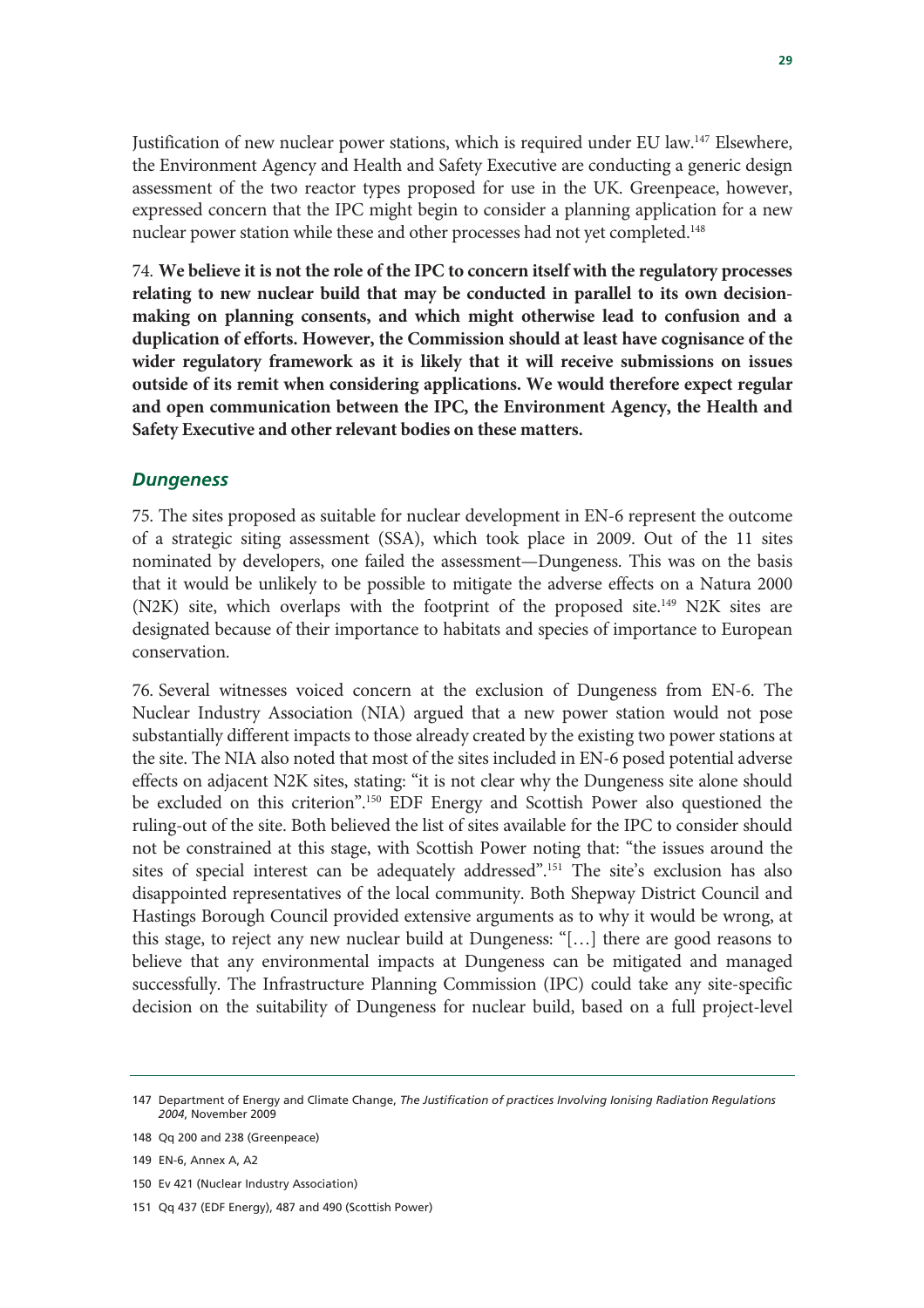application for development consent […] Dungeness should be reinstated as a nuclear build site within the finalised nuclear NPS for approval by the Secretary of State".152

77. Natural England, whose evidence influenced significantly DECC's decision not to pursue Dungeness, told us that for all the other sites there was some potential either to mitigate or compensate for the likely environmental impacts. The organisation said, however: "Dungeness is a very special place and is the result of 5,000 years' worth of interaction between the sea and land and it is simply not possible to recreate it anywhere else".153 The proposed site, along with the existing power stations, are on the largest example of a shingle beach in Europe.<sup>154</sup> The SSA had also highlighted concern regarding flood risk, although this on its own was not felt to be sufficient to rule out the site. Acknowledging that the decision was controversial, the Department defended its position, citing the unique nature of the shingle beach, and the fact that given the potential availability of 10 more preferable sites, there was not an Imperative Reason of Overriding Public Interest (IROPI) for developing there.<sup>155</sup> The Minister told us: "I certainly do not have a closed mind to this issue, but equally the advice I received [...] would suggest that development in Dungeness would be very, very difficult indeed".156

78. **We note the reasons for the Government's exclusion of Dungeness from the draft nuclear NPS and the arguments against this decision put by the industry and the local community. We recommend the Department maintains an open mind throughout the current consultation, that it considers carefully the evidence submitted to the Committee by Shepway District Council and any other evidence submitted during the consultation and, if necessary, reconsiders its position.** 

<sup>152</sup> Ev 502 (Shepway District Council)

<sup>153</sup> Q 612 (Natural England)

<sup>154</sup> British Energy, *Proposed Nuclear Development at Dungeness Environmental Scoping Report*, November 2008

<sup>155</sup> Q 747 (Minister for Energy); EN-6, Annex A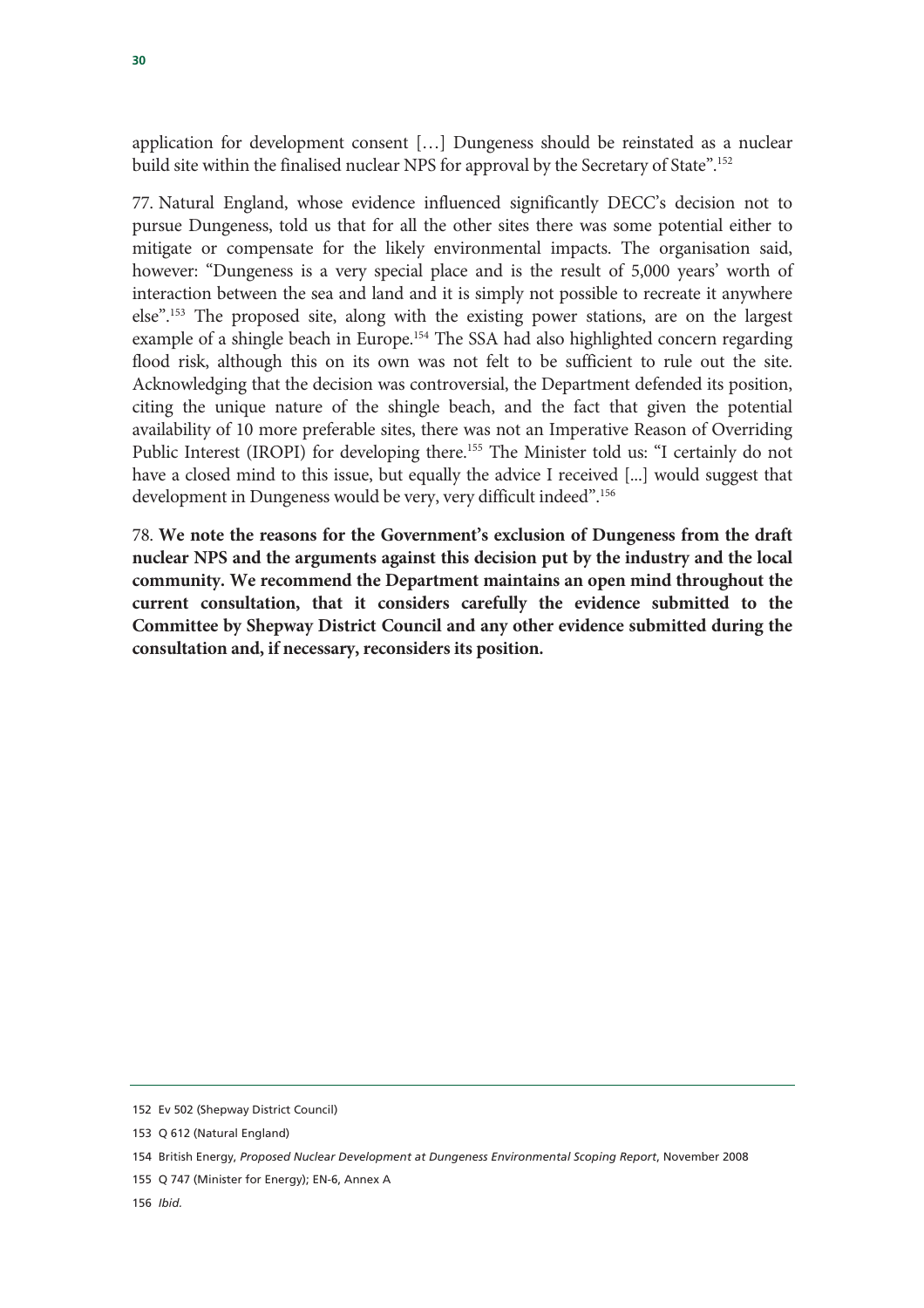### 4 The NPSs as planning documents

79. The primary role of the energy NPS series is to set out Government policy so as to provide a clear basis for the decisions on planning applications for major infrastructure developments taken by the IPC. However, they may also be material considerations in decision-making on applications that fall under the Town and Country Planning Act regime. Accordingly, this Chapter considers whether the draft NPSs are fit for purpose as planning documents. First, we contrast the site-specific nature of EN-6 with the nonspatial approach taken in EN-2 to 5. We then examine the relationship between the energy NPSs and the rest of the town and country planning system, including the treatment of infrastructure that is associated with energy proposals.

#### **The draft nuclear NPS**

80. EN-6 identifies 10 sites as suitable for potential nuclear development. These are at Bradwell in Essex; Braystones, Kirksanton and Sellafield in Cumbria; Hartlepool in Cleveland; Heysham in Lancashire; Hinkley Point in Somerset; Oldbury in Gloucestershire; Sizewell in Suffolk; and Wylfa in Anglesey. With the exception of Braystones and Kirksanton, all of the sites are adjacent to existing nuclear power stations that are either still in operation or have closed and are being decommissioned.

81. In evidence, one area of concern in relation to the proposed sites was the Government's assertion that all them will be needed. EN-6 states that: "the Government believes that only a limited number of sites are potentially suitable for the deployment of new nuclear power stations by the end of 2025. The Government has therefore concluded that it is necessary to include all 10 sites in this NPS to ensure that sufficient sites are available for development [...]".<sup>157</sup> The Planning and Environment Bar Association (PEBA) told us the effect of identifying a site in the NPS as potentially suitable would be to set a strong presumption in favour of consent that would be hard for the IPC to resist.158 The Law Society agreed, stating: "The government says that it has put forward only 10 sites and it needs every single one [...] to ask [the IPC] to say it believes it has found a really important adverse effect and one of the 10 cannot go ahead is a major decision for that body".159 We note that the Government's assertion in the nuclear NPS that all 10 sites are needed could also be taken to mean there is an expectation that some will not get planning permission from the IPC. The Commission emphasised its process would not be a rubber-stamping exercise.<sup>160</sup> It told us: "The public position of the IPC is that clearly the NPS is a very significant document but it does not mean to say that Commissioners would ultimately agree all 10 sites. If it is the view of the panel [...] that the adverse impact locally of a particular individual nuclear power station was so great that it overruled the national benefits of that energy then that panel would have the right to turn down that application".<sup>161</sup>

<sup>157</sup> EN-6, para 2.5.3-4

<sup>158</sup> Ev 459 (Planning and Environment Bar Association)

<sup>159</sup> Q 584 (Law Society)

<sup>160</sup> Q 683 (Infrastructure Planning Commission)

<sup>161</sup> Q 664 (Infrastructure Planning Commission)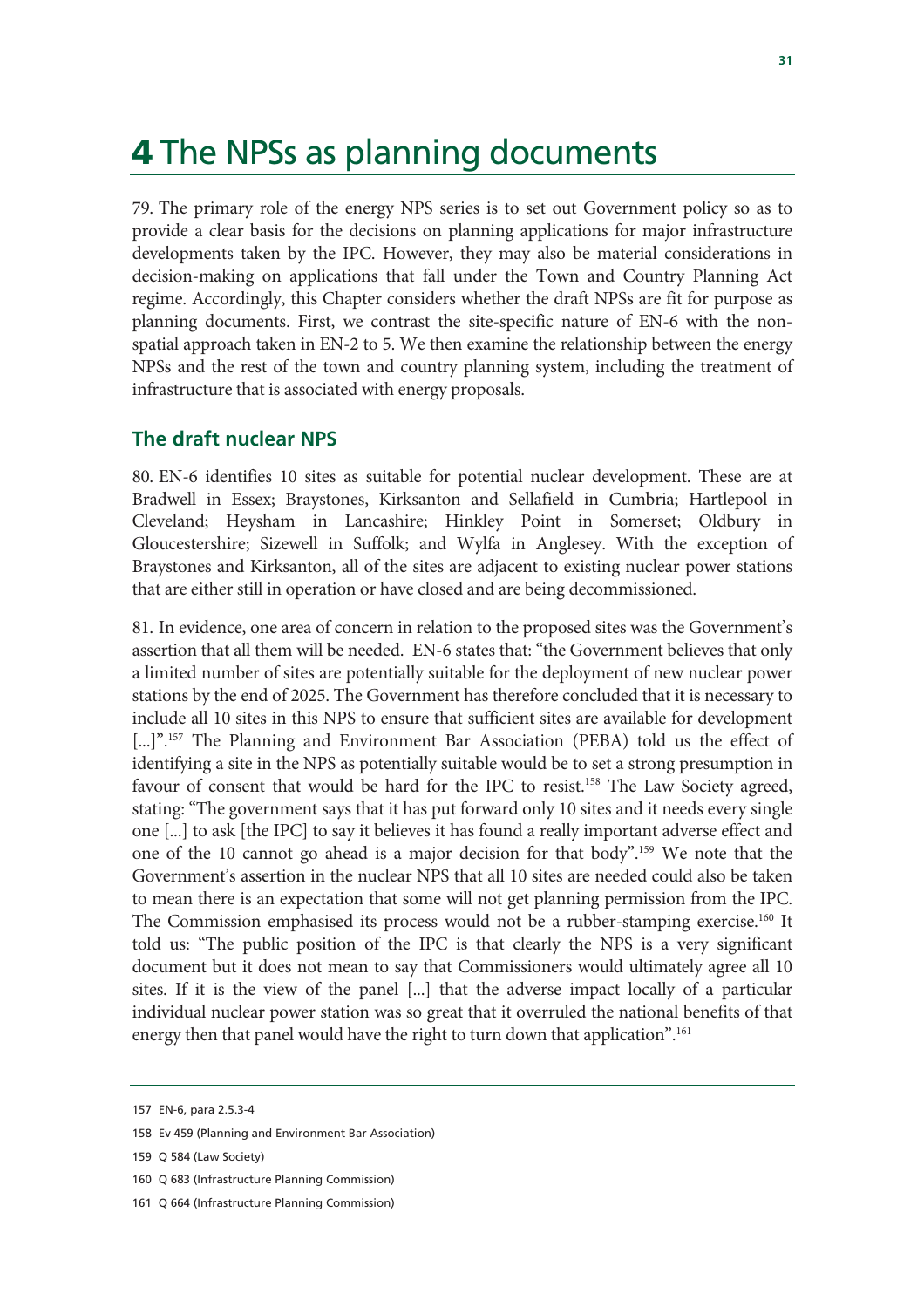#### 82. EN-6 also states that:

The Government [...] has concluded that it cannot rule out the potential for adverse effects on the integrity of designated European sites adjacent to or at a distance from each site listed in this NPS. In line with the requirements set out in [...] the Habitats Directive the Government [...] concluded that there were no alternatives that would better respect the integrity of European sites and deliver the objectives of this plan. Accordingly the Government has presented a case for Imperative Reasons of Overriding Public Interest (IROPI) which sets out the rationale for why the plan should proceed [...].<sup>162</sup>

A number of witnesses questioned the assertion of IROPI. The Nuclear Consultation Group told us: "every effort is expended to get the IPC to basically allow those sites because of overriding national interest [...]".163 The Sustainable Development Commission believed this may need to be tested in the courts, noting: "That is quite a dangerous statement to make [...] and a robust case to meet that statement is not made in the NPS at the moment".164 There was also concern over the status of the declaration of IROPI in Annex A to EN-6. Natural England told us: "[...] it is not clear from the drafting whether the intention is for that test to apply to the NPS as a whole or to individual sites [...] as it is drafted now it meets the criteria for the overall NPS but that test will need to be applied to individual site decisions".165

83. **We understand the necessity for making the nuclear NPS site-specific as to do otherwise would be less than open in a situation where there are so few alternatives. We are concerned, however, that the inclusion of 10 sites coupled with the statements that all are needed and the Government can find no alternatives that would better respect the integrity of designated European sites may place undue pressure on the IPC to permit developments on those sites. We are reassured by the IPC's statement that if local impacts did outweigh national benefits on these sites then it would refuse the application. However, we feel that the independence of the IPC could be more clearly expressed in the NPS in terms of its ability to refuse consent for any of the 10 nuclear sites. The Department should also clarify whether its opinion on Imperative Reasons of Overriding Public Interest (IROPI) refers to the nuclear NPS as a whole or to the selection of individual sites.**

#### **The non-nuclear NPSs**

84. Whether the suite of non-nuclear NPSs should be more locationally specific was an issue raised by witnesses from across different sectors. For example, WWF said "It is clear that the NPSs are not spatial plans or policies [...] They do not include any vision or sense of place, no indication of where national infrastructure should be or can be suitably located (apart from nuclear), no aspirational policies to achieve decarbonisation of the energy

<sup>162</sup> EN-6, para 1.6.2

<sup>163</sup> Q 250 (Nuclear Consultation Group)

<sup>164</sup> Q 115 (Sustainable Development Commission)

<sup>165</sup> Q 630 (Natural England)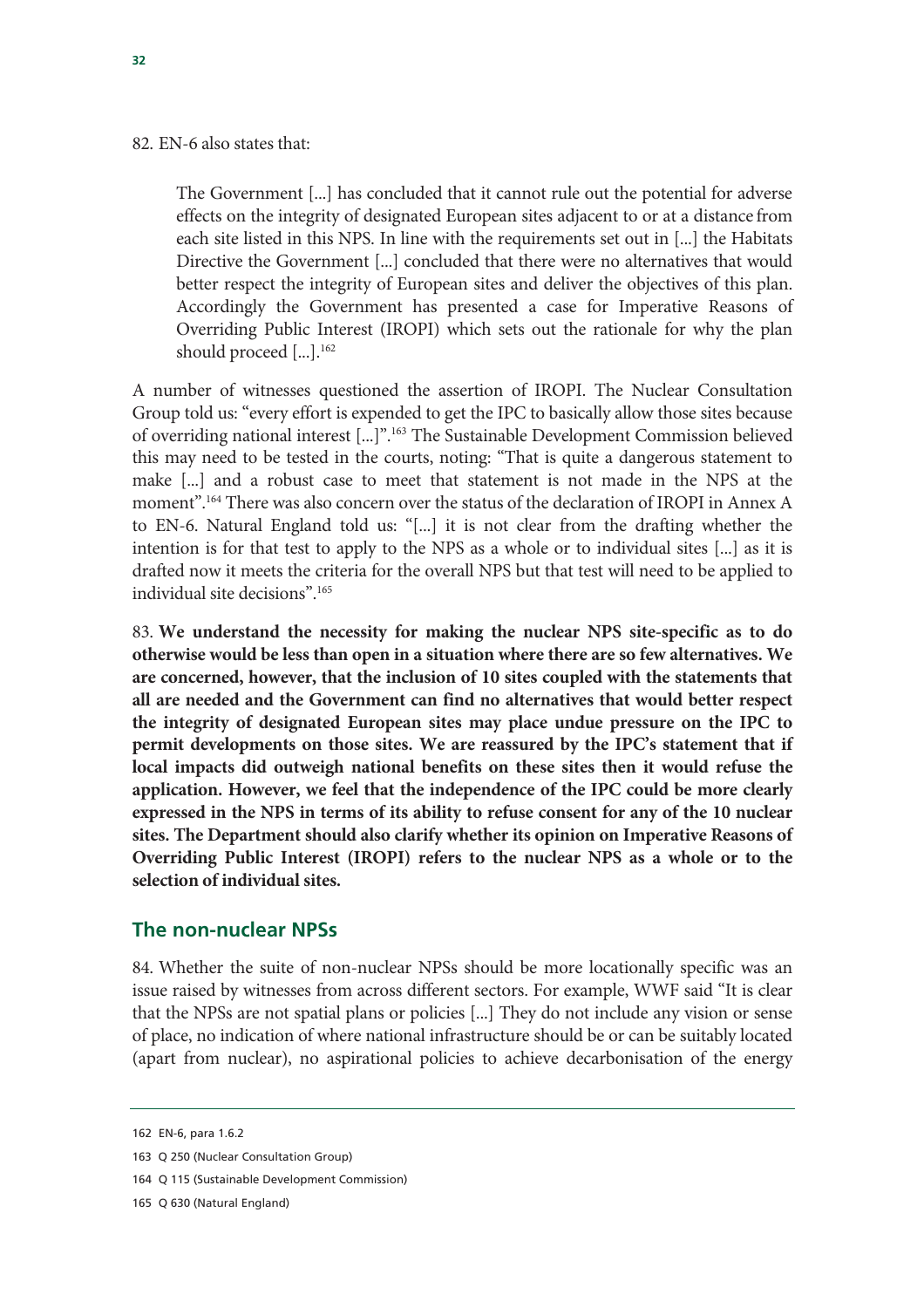sector whilst protecting the environment, and they fail to adequately address two essential elements of spatial planning—(a) the management of the competing uses for space; and (b) the making of places that are valued and have identity".166 Accordingly, in this section we examine the issues of whether the non-nuclear NPSs should be more locationally specific, and if they should be linked to some form of national spatial framework.

#### *Areas of search and corridors*

85. Two potential ways in which witnesses suggested the non-nuclear NPSs could be more locationally specific was through some form of "areas of search" approach for particular types of energy generation, or defined "corridors" for electricity transmission. The Campaign to Protect Rural England (CPRE) told us: "there need to be more criteria to guide the decision-makers in ensuring that development is located in the most appropriate locations that are beneficial for economic, social and environmental reasons and away from areas that are seen and are judged to be likely to be most damaging".167 The Sustainable Development Commission echoed this view, stating: "there are certain areas where it would be inappropriate to put onshore wind [...] It would just give people a clearer idea of what the national Government policy was, and it would also help developers".168 This latter point was reinforced by the RSPB which told us that, "[...] having a greater spatial expression in the plan gives developers a degree of certainty about what is going to be appropriate and [...] would be very helpful".<sup>169</sup> The Local Government Association said too: "the NPSs could give more of a strategic steer [...] about the kinds of places where it would be appropriate to bring forward proposals for energy infrastructure [...]".170

86. One specific example given by the SBGI's Gas Storage Operators Group (GSOG) was that EN-4 on gas supply infrastructure could recognise the geological constraints affecting the location of underground gas storage: "There are two forms of underground gas storage which are in use in the UK [...] Both types of storage require very specific geological conditions and the locations available for development of storage are very limited".171 More generally, it is worth noting that the Welsh Assembly Government has already adopted an approach of identifying 'Strategic Search Areas' for major wind farm proposals and that the Crown Estate has recently announced the areas for the third round of licences for offshore wind farm development.<sup>172</sup> On this point, we were told by the UK Business Council for Sustainable Energy that: "We suggest that the spatial nature of the Crown Estate's leasing process could also helpfully have been included in the renewables NPS and referenced in the overarching NPS".173 Elsewhere, the Environment Agency told us about work led by

168 Q 84 (Sustainable Development Commission)

172 Welsh Assembly Government, *Technical Advice Note 8: Planning for Renewable Energy*, 2005

<sup>166</sup> Ev 574 (WWF)

<sup>167</sup> Q 163 (Campaign to Protect Rural England)

<sup>169</sup> Q 165 (RSPB)

<sup>170</sup> Q 707 (Local Government Association)

<sup>171</sup> Ev 494 (SBGI's Gas Storage Operators Group)

<sup>173</sup> Q 487 (UK Business Council for Sustainable Energy)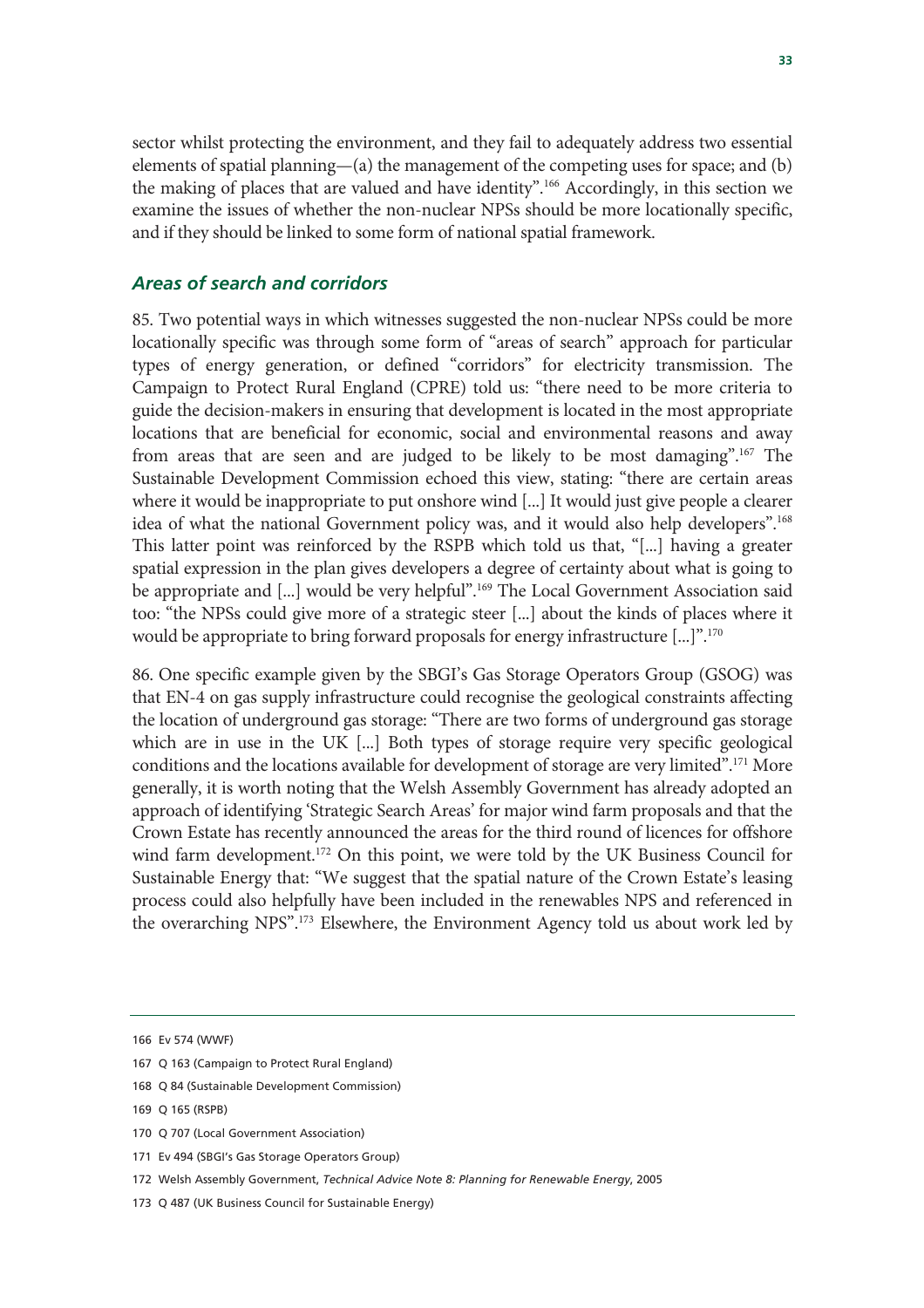DCLG and DECC that is looking at capacity assessments for each English region to deliver a variety of renewable and low-carbon forms of energy.174

87. The energy generation industry, however, did not believe the identification of broad areas of search would create benefits. For example, the British Wind Energy Association said: "[...] this would be a significant departure from existing government policy on energy. It would result in a significant increase in costs all around [...] and particularly to the industry in having to reassess all its current projects in the planning system".175 RWE Npower supported this view, stating: "the resource intensity and time involved in undertaking that exercise, both in central and local government [...] will only serve to delay the NPSs and have a knock-on effect in terms of bringing new projects forward".176 The Renewable Energy Association also noted that: "[...] however you word a spatial policy to say that this is the preferred area or an area of search, it does immediately [...] demote all other areas to a lesser status. There are many examples of projects which have been promoted in areas which might not have been immediately obvious [...]".177

88. A related issue is whether, for example, EN-5 on electricity networks could identify the main transmission 'corridors' that will require future construction or reinforcement. Some witnesses pointed to the fact that corridors had already been identified in the work of the Electricity Networks Strategy Group in their 2009 report, *A Vision for 2020*, which identifies where grid upgrades are most likely to be required in the next decade. Some witnesses were surprised that this approach had not been carried forward into the draft NPS. Scottish and Southern Energy told us: "If you look at the example of the Scottish National Planning Framework, they have adopted within that a representation of the areas where the lines may need to be developed [...] There are only limited spatial areas where those can and will be sensibly developed, and that is sensible then to specify in the NPS".178 However, National Grid were sceptical of this approach, noting: "the number of permutations for the start and finish points and the number of permutations in between all of those start and finish points" meant it would be difficult to make this approach work within the NPS.<sup>179</sup>

89. Several witnesses suggested that the more locationally specific an NPS was, the easier it would be to engage the public in the planning process. It is worth noting that we received a large volume of submissions on nuclear power in comparison to other issues. For example, the Sustainable Development Commission told us: "[...] without having any spatial element, it is very hard to engage people in this whole process and that is one of the critical weaknesses [...] in the National Policy Statements".<sup>180</sup> We examine this issue more closely in the next Chapter.

<sup>174</sup> Q 607 (Environment Agency)

<sup>175</sup> Q 271 (British Wind Energy Association)

<sup>176</sup> Q 455 (RWE Npower)

<sup>177</sup> Q 272 (Renewable Energy Association)

<sup>178</sup> Q 488 (Scottish and Southern Energy)

<sup>179</sup> Q 311 (National Grid)

<sup>180</sup> Q 83 (Sustainable Development Commission)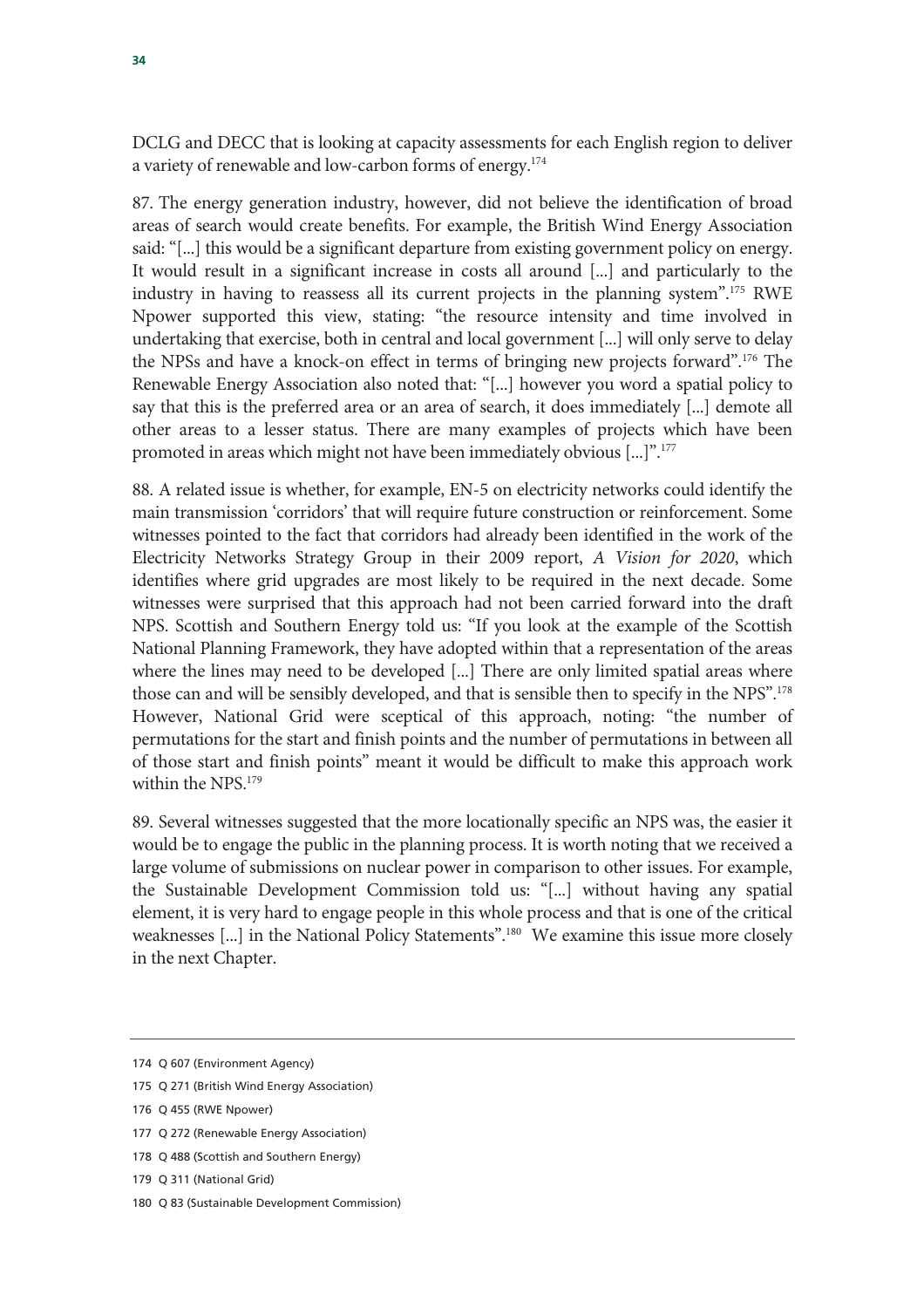90. **Whilst we accept EN-1 to 5 should not be as specific on the location of energy infrastructure developments as the nuclear NPS, we believe there are ways in which the non-nuclear NPSs could take greater account of spatial issues. Possible examples include: those areas of the transmission network requiring reinforcement to meet the UK's renewable energy targets; the Welsh Assembly Government's strategic search areas; the DCLG/DECC work on regional capacities for renewable generation; and areas with suitable geology for gas storage. Such an approach would not constrain the choice of sites for developers but would provide valuable guidance and an incentive to bring applications forward in the most appropriate locations. Nor would it constrain the decision-making of the IPC, which should treat all applications on their merits. It could also facilitate greater public engagement in the NPS process.** 

#### *A national spatial strategy*

91. Some witnesses raised the issue of having some form of overarching statement of national spatial priorities to which all the NPSs on energy, transport, waste and water could relate.181 For example, the Sustainable Development Commission told us it had consistently supported the idea of a national spatial strategy.<sup>182</sup> Elsewhere, the Institution of Civil Engineers noted the lack of a spatial link between the draft energy NPSs and the draft ports NPS.183 One benefit of such an expression of spatial impacts and priorities could be that it would provide a means of linking together all the NPSs. For energy developments it could facilitate the location of new infrastructure nearer to sources of demand. In considering this issue, it is worth noting the recommendation of the then Transport, Local Government and the Regions Select Committee in its Report on the 2001 Planning Green Paper which argued that policy statements should relate to the national spatial strategy, and that Wales already has a Spatial Plan and Scotland a National Planning Framework.<sup>184</sup>

92. **We believe the Government has not fully explored the potential for some form of English national spatial strategy. Such a document could provide the means of drawing together the many spatial aspects and implications of not only the energy NPSs, but all the NPSs. It could also provide the means of relating policies in the NPSs more clearly to the range of existing national spatial policies and environmental designations. However, we do not believe such a strategy should be a pre-requisite of designation of the energy NPSs.**

#### **The relationship between the energy NPSs and the overall planning system**

93. The *Planning Act 2008* states that the IPC will make decisions on development consent for the following types of nationally significant energy infrastructure:

• Onshore electricity generation stations with a capacity of over 50 MW;

<sup>181</sup> For example, DECC consultation response 0206 (Swindon Borough Council)

<sup>182</sup> Q 85 (Sustainable Development Commission)

<sup>183</sup> Q 47 (Institution of Civil Engineers)

<sup>184</sup> House of Commons Transport, Local Government and the Regions Committee, *Thirteenth Report of Session 2001-02, The Planning Green Paper*, July 2002, HC 476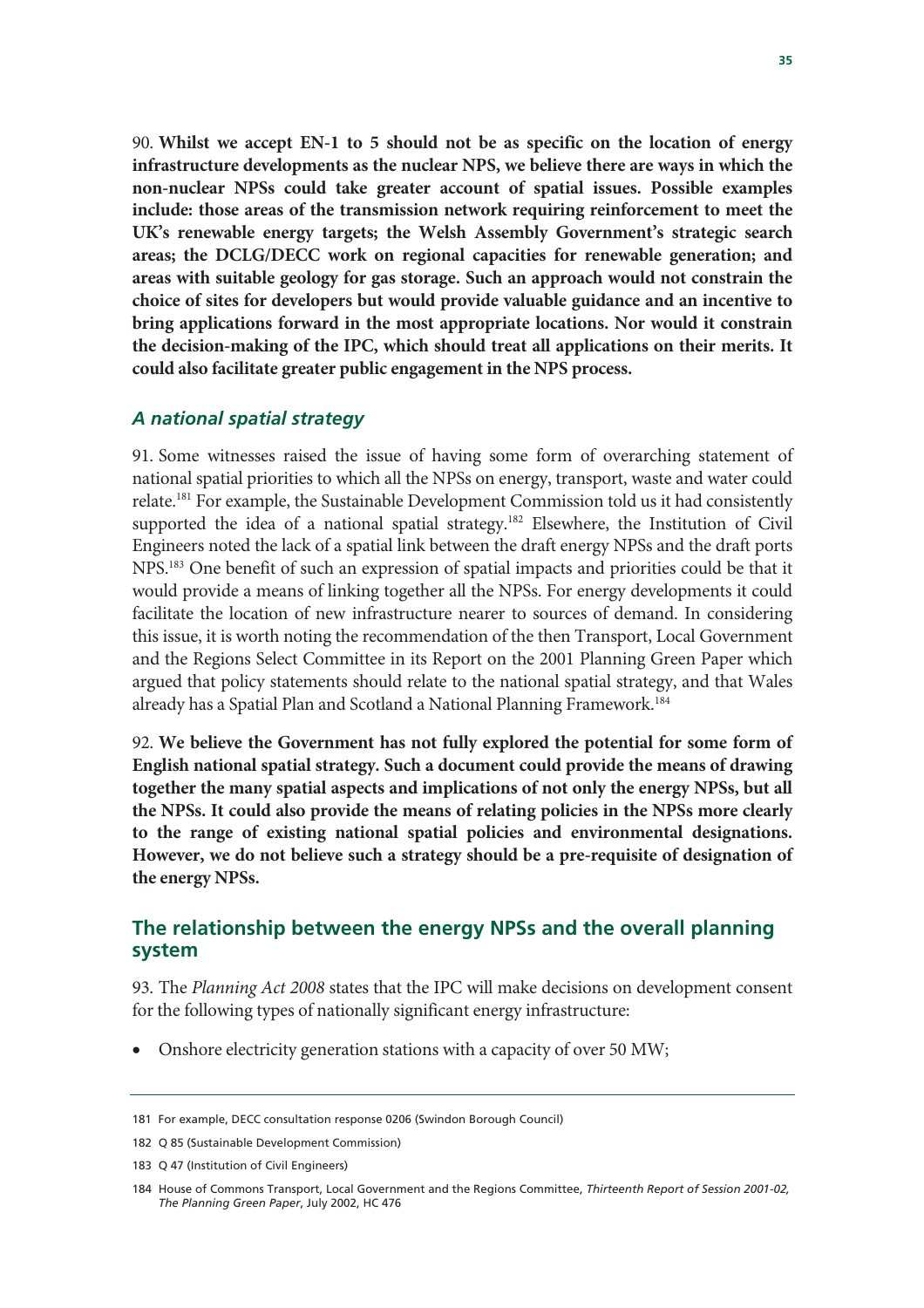- Offshore electricity generation stations with a capacity of over 100 MW;
- Certain underground facilities for the storage of gas in natural porous strata by a gas transporter;
- Certain cross-country pipelines of the kind previously covered in the *Pipelines Act 1962* and certain gas transporter pipelines; and
- Overhead electricity lines of 132 kV and above.

94. The energy NPSs will not only form the basis for decision-making by the IPC, but are also meant to form a key part of the wider policy context for decisions on energy proposals that fall below these thresholds. Although this is not spelt out clearly in the draft NPSs, these decision-makers will include: local planning authorities; the new Marine Management Organisation; the Planning Inspectorate, when dealing with any appeals; and the Secretary of State for Communities and Local Government if dealing with 'called-in' planning applications or 'recovered' appeals. One example of the importance of the NPSs within the overall planning system concerns renewable energy. The British Wind Energy Association told us around 70% of onshore projects in England and Wales will go through the town and country planning regime rather than being dealt with by the IPC.<sup>185</sup> It is, therefore, vital that the energy NPSs are fit for purpose in fulfilling their wider role. In the next few sections we consider a number of aspects relating to the relationship between the energy NPSs and the rest of the planning system.

#### *NPSs and the town and country planning regime*

95. A key issue raised in evidence was whether the draft energy NPSs provided adequate guidance for those authorities and bodies that are required to take decisions on energy infrastructure that falls below the thresholds set out in the *Planning Act 2008*. The draft overarching energy NPS states that: "In England and Wales this NPS may [...] be a material consideration in decision-making on applications that fall under the Town and Country Planning Act 1990 (as amended). Where relevant, decision-makers of such applications in England should apply the policy and guidance in this NPS as far as practicable".186 In November 2009, the Chief Planner at the Department for Communities and Local Government (DCLG) wrote to Local Planning Authorities (LPAs) in England, stating: "NPSs may specifically set out policies which will need to be taken into account by decision-makers other than the IPC [...] LPAs and other decision-makers should therefore take account of those policies when determining applications for consent for belowthreshold infrastructure applications made under the town and country planning regime".187 This letter appeared to strengthen the extent to which the NPSs are meant to guide LPAs' decision-making on applications that fall to them.

96. Our evidence raised concerns that the role of the energy NPSs in providing guidance for other parts of the planning system has not been clearly established. For example, the

<sup>185</sup> Q 281 (British Wind Energy Association)

<sup>186</sup> EN-1, para 1.2.1

<sup>187</sup> Letter from the DCLG Chief Planner to Local Authority Chief Planning Officers, 9 November 2009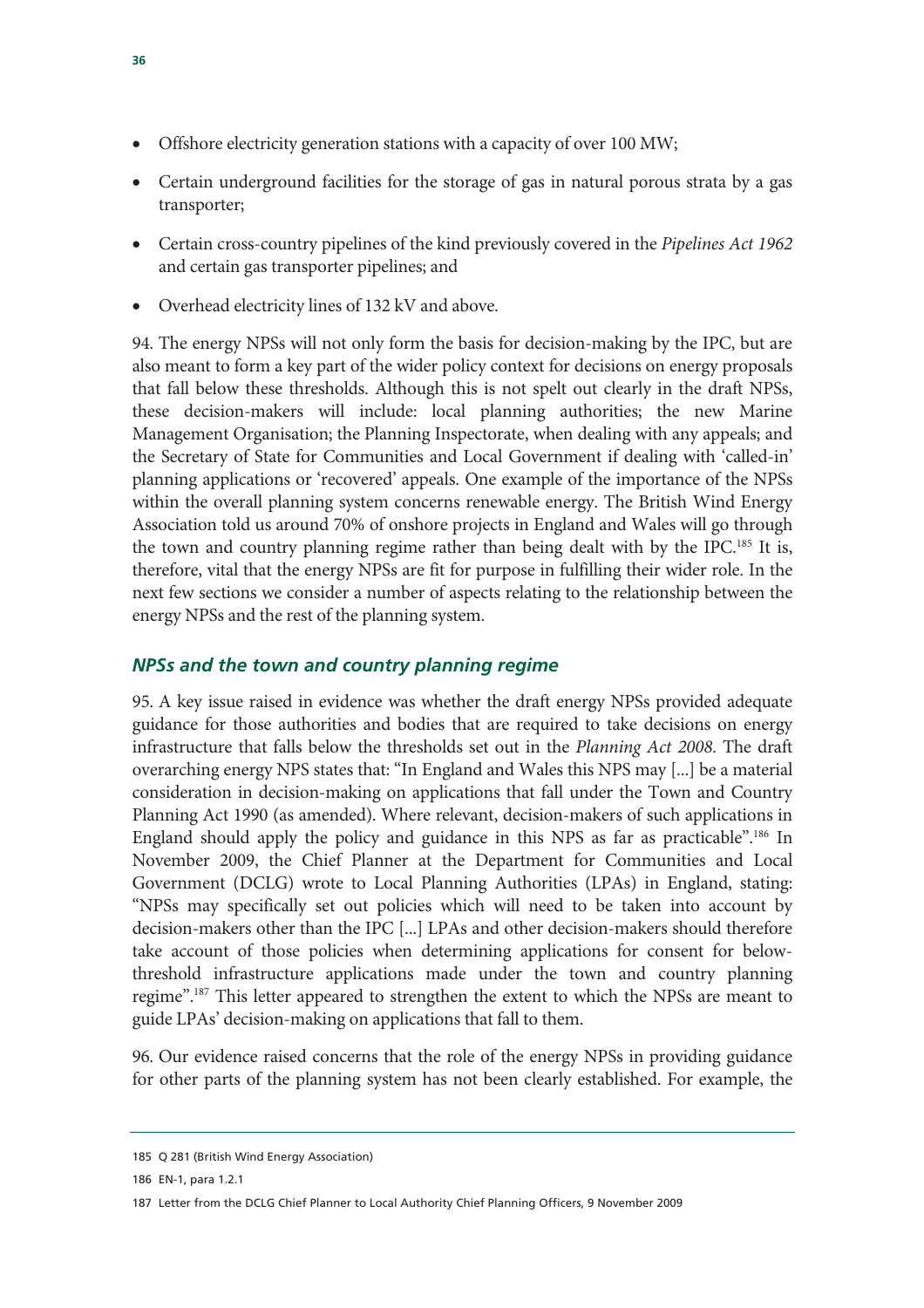Energy Networks Association told us: "We need to make sure that the difference between what happens on DECC consents, the Town and Country Planning Act and the IPC is absolutely seamless, and that there is not one going off in one direction and another going off in another direction".188 The UK Business Council for Sustainable Energy highlighted the potential risk of perverse incentives if developers favoured one system of decisionmaking over another. It said: "The reason you need consistency both in terms of the process and the efficiency of the two regimes is that you do not want to skew the market so that developers bring forward very many more large projects and no smaller scale projects".189

#### *NPSs and regional and local plans*

97. A second and related aspect is the relationship between NPSs and regional and local plans. The DCLG Chief Planner's letter stated that: "Regional planning bodies and local planning authorities must [...] have regard to NPSs when preparing their plans at regional and local level".190 The Town and Country Planning Association expressed concern at this statement, noting that the development of the NPSs by different government departments outside of DCLG created a risk that there would not be proper integration between the policy content of the Statements and regional local planning frameworks.191 RWE Npower told us, however: "our expectation is that the development plans will in time be aligned with the NPSs [...] Clearly there is that opportunity for conflict. At the end of the day, a dispute is resolved ultimately through the law [...]".192

98. It is worth noting that the 2007 Planning White Paper, which introduced the new system, envisaged a symbiotic relationship between different levels of policy. It stated that: "Where national policy statements are more locationally specific, they would need to set out clearly how national interests and local impacts had been considered and balanced in setting the policy. This would include taking into account relevant national planning policy and the development plan for the locations being considered".<sup>193</sup>

#### *NPSs and other national planning policy*

99. There are two aspects to integrating planning policy at a national level—the relationship between the energy NPSs and other NPSs and that between the NPSs and existing guidance used by Local Planning Authorities, such as Planning Policy Statements (PPSs). On the first of these, the Royal Institute of Chartered Surveyors (RICS) expressed concern that consideration of the draft energy NPSs would be in isolation to other NPSs on issues such as roads, rail and airports, despite the fact that much of the energy infrastructure in the draft NPS would be reliant on locating near to good road or rail links. RICS felt this made it difficult to have a joined-up approach to strategic planning in the

<sup>188</sup> Q 303 (Energy Networks Association)

<sup>189</sup> Q 493 (UK Business Council for Sustainable Energy)

<sup>190</sup> Letter from the DCLG Chief Planner to Local Authority Chief Planning Officers, 9 November 2009

<sup>191</sup> Q 35 (Town and Country Planning Association)

<sup>192</sup> Q 460 (RWE Npower)

<sup>193</sup> HM Government, *Planning for a Sustainable Future*, Cm 7120, para 3.19, 2007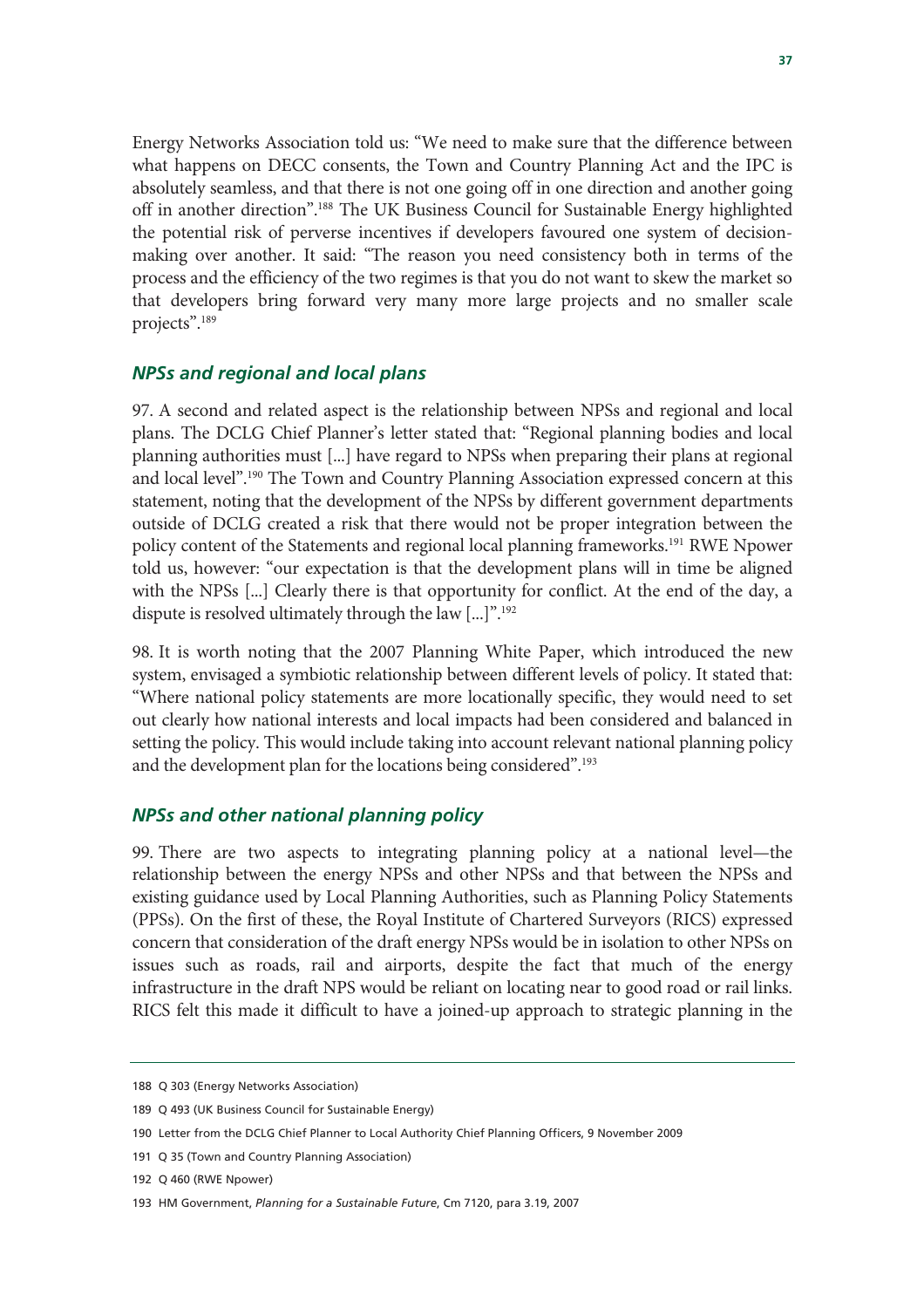UK.194 We note too that the Transport Committee, following its consideration of the draft ports NPS, has recommended delaying designation until the Department for Transport has produced the national networks NPS.195

100. We also received evidence suggesting a lack of clarity on the relationship between the policy statements contained in EN-1 to 6 and those in existing Government planning guidance. The BWEA believed central Government departments had not yet decided the relationship the NPSs would have to PPSs. The Association told us: "it makes no sense to have two policies that have the same weight when one is saying something slightly different potentially in emphasis to the other, and they both claim to deal with renewable energy".196 For example, the Campaign for National Parks pointed out that the guidance on development within nationally designated landscapes in para 4.24.7 of EN-1 is at odds with current Government policy for assessing major development proposals within National Parks, as set out in Planning Policy Statement 7. Whereas EN-1 attempts to define exceptional circumstances as those where development can be demonstrated to be in the public interest, PPS7 states that both exceptional circumstances and public interest must be demonstrated, as the two are not always necessarily equivalent.197 Overall, the Sustainable Development Commission summed up the situation thus: "At the moment, it is very unclear how these things all fit together [...] what Government needs to do is very clearly set out that relationship".<sup>198</sup>

101. **We are concerned that the current status of the NPSs within the wider planning system is, at best, ambiguous. Whilst the NPSs' role in relation to the IPC is embodied in statute, their important role in relation to Local Planning Authorities (LPAs) and other bodies has not been addressed with sufficient thoroughness. For example, it is not clear what weight LPAs should give to NPSs in their decision-making. Nor is it clear what happens in cases of conflict between an NPS and other Government statements of planning policy. This ambiguity risks creating perverse incentives for developers within the planning regime.** 

102. **We note the Chief Planner has attempted to provide some clarity on the role of the NPSs within the planning system. However, this intervention has raised more questions than it has answers. We recommend the DCLG should first consult on, and then issue, definitive guidance on the role that all NPSs will play in the preparation of plans at the regional and local levels and in informing and guiding decision-makers other than the IPC in considering applications for relevant infrastructure projects. This guidance should clarify whether there is a hierarchy of planning documents, for example in relation to NPSs and Planning Policy Statements, and how decision-makers are to deal with conflicts between different policy statements when they arise. We do not believe the Government should designate the energy NPSs until this guidance is in place.**

<sup>194</sup> Ev 475 (Royal Institution of Chartered Surveyors)

<sup>195</sup> House of Commons Transport Committee, *Fifth Report of Session 2009-10, The proposal for a National Policy Statement on Ports*, March 2010, HC 217

<sup>196</sup> Q 284 (British Wind Energy Association)

<sup>197</sup> Ev 238 (Campaign for National Parks)

<sup>198</sup> Q 91 (Sustainable Development Commission)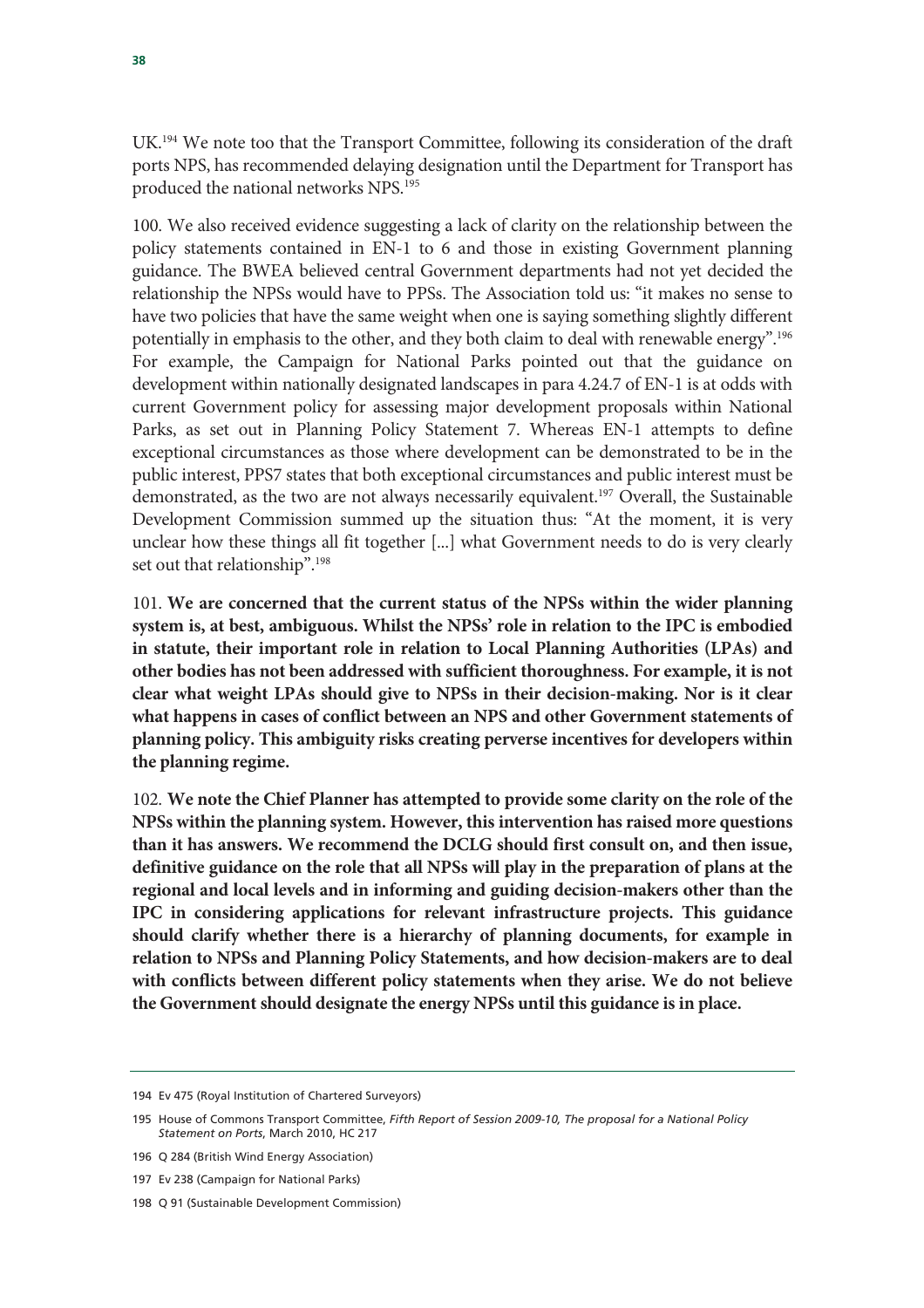#### **Associated infrastructure**

103. The *Planning Act 2008* allows the IPC to deal with development that is *associated* with a main proposal in a single application.<sup>199</sup> Associated infrastructure includes a variety of developments, such as: fuel depots; measures to prevent coastal erosion; substations; distribution lines; security measures; and waste heat plant and pipe work. DCLG has published guidance stating: "Associated development should not be an aim in itself but should be subordinate to and necessary for the development and effective operation [...] of the NSIP that is the subject of the application". Furthermore "The IPC can only consider associated development in conjunction with the main application and has no power to consider a separate application unless this is an NSIP in its own right".<sup>200</sup> An applicant can still apply for permission for associated development through the town and country planning regime.

104. The associated infrastructure provision was widely welcomed in the evidence we received. The UK Business Council for Sustainable Energy told us: "One of the key benefits of the new regime is the opportunity for developers to bundle up all the different associated developments in one application [...]".201 Equally, National Grid said: "the flexibility built in to enable us to bring an integrated application or to bring applications that will be considered in different timescales is very important".202

105. We also received evidence of a degree of concern about the possibility of delay in gaining consent for associated development that was not included in a main 'bundled' application.<sup>203</sup> National Grid, for example, told us: "We must [...] make sure that we do not build a process where we consent the main plant items through IPC and then we are frustrated by having got [...] permission for the power station, the line, the sub-station, but we cannot get the equipment to the sub-station site because we cannot get access roads".<sup>204</sup> Elsewhere, the Royal Institute of Chartered Surveyors (RICS) said: "If a developer is looking at proposals for a particular large power plant development [...] it will want to know that that proposal is going to be able to go into operation—not just receive consent for the proposal on site, but also that the remaining infrastructure which is necessary will be provided".<sup>205</sup>

106. **We support the flexibility within the overarching NPS for applicants to decide whether to include associated development within an application to the IPC for consent for the main NSIP development or to apply for consent for it via other routes. However, we are concerned that there are potential risks of delay where associated infrastructure falls under a different planning regime. This opportunity for delay strengthens the case we have already made for a clearer statement of the relationship between an NPS and the rest of the planning system.** 

<sup>199</sup> Planning Act 2008, Section 115(1)(b)

<sup>200</sup> DCLG, *Guidance on associated development applications to the IPC*, para 11, September 2009

<sup>201</sup> Q 494 (UK Business Council for Sustainable Energy)

<sup>202</sup> Q 307 (National Grid)

<sup>203</sup> For example, Q 52 (Institution of Civil Engineers)

<sup>204</sup> Q 317 (National Grid)

<sup>205</sup> Q 55 (Royal Institute of Chartered Surveyors)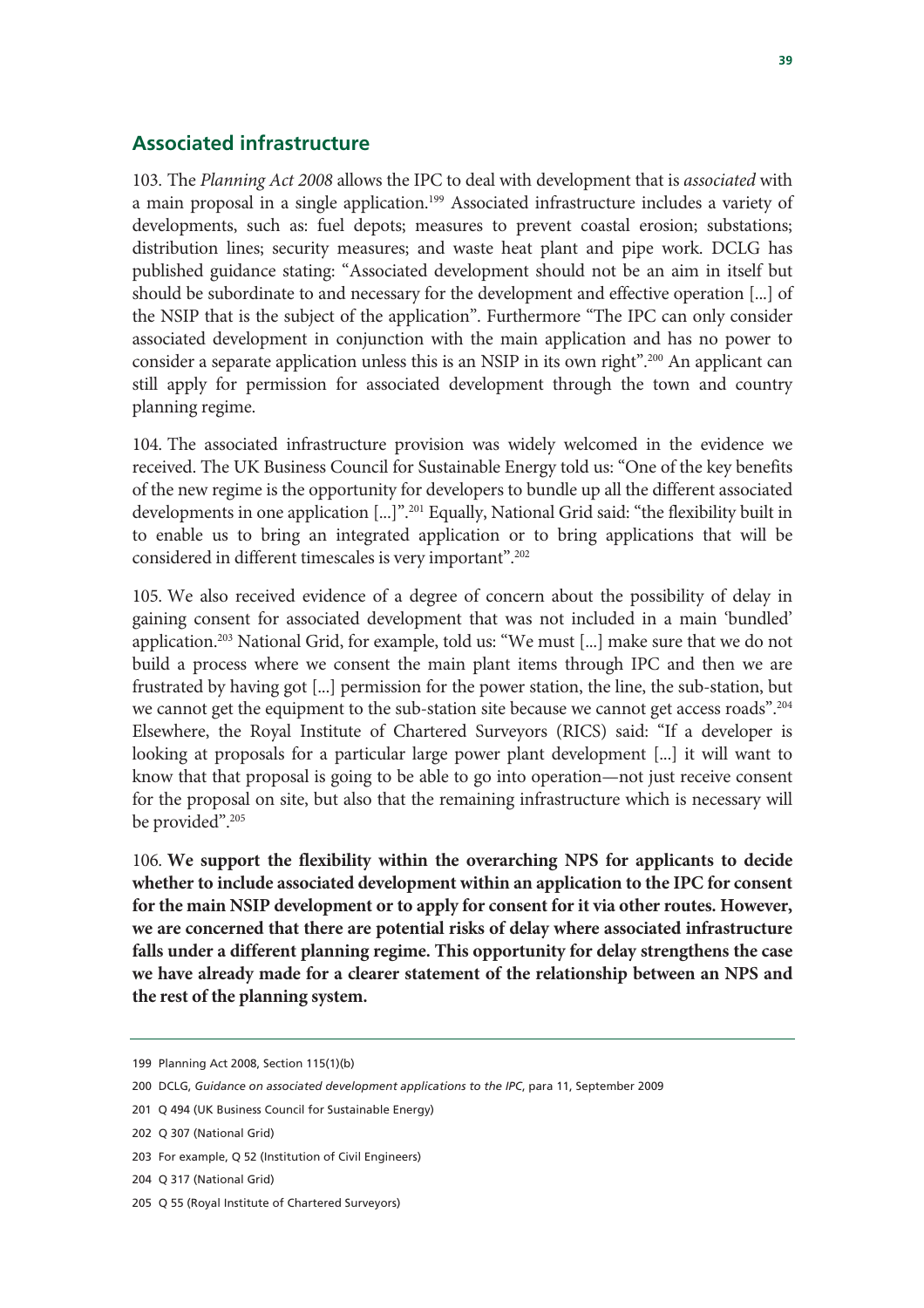### **5** Other requirements under the Planning Act 2008

107. In addition to parliamentary scrutiny of the draft NPSs, the *Planning Act 2008* states they must also be subject to public consultation and an appraisal of sustainability before they can be designated by the Secretary of State. In this Chapter we consider the Government's conduct of both these requirements. We also examine briefly a general requirement within the Act that NPSs should have regard to the desirability of achieving good design.

#### **The Department's consultation**

108. DECC launched its consultation alongside the publication of the draft energy NPSs on 9 November 2009 and it closed on 22 February 2010. In addition to seeking written and online responses, the Department held a number of local events near the sites proposed for potential nuclear development and several more general national events on the suite of draft NPSs. There were also a number of technology-specific stakeholder meetings with environmental NGOs and industry. The Energy Networks Association told us it believed "the draft NPSs should be subject to the deepest and widest consultation process to ensure they have got the widest agreement and legitimacy [...]".206 A number of witnesses, however, were critical of the consultation process. For example, WWF said the Government had taken "the bare minimum approach".<sup>207</sup> Another group remarked: "[...] the consultation process is fundamental and I think it is very flawed".208 Both the Environmental Law Foundation and the Sustainable Development Commission suggested that the consultation process was not compliant with the Aarhus Convention,<sup>209</sup> which has been ratified by the UK.<sup>210</sup> This "obliges the Government to make appropriate practical and other provisions for public participation [...] within a transparent and fair framework. There must be sufficient time for the public to prepare and participate effectively during the decision-making process [...]".211 The following sections examine more closely the process adopted by the Government and the difficulties faced in seeking to engage the public in these issues.

#### *Local events*

109. The *Planning Act 2008* requires the Secretary of State to: "ensure that appropriate steps are taken to publicise the proposal" where it relates to specific sites.<sup>212</sup> Over the course of the consultation period the Department held local events at each of the proposed sites

<sup>206</sup> Q 300 (Energy Networks Association)

<sup>207</sup> Q 192 (WWF)

<sup>208</sup> Q 240 (Nuclear Consultation Group)

<sup>209</sup> UN Convention on Access to Information, *Public Participation in Decision Making and Access to Justice in Environmental Matters 1998*

<sup>210</sup> Ev 524 (Sustainable Development Commission)

<sup>211</sup> Ev 303 (Environmental Law Foundation)

<sup>212</sup> Planning Act 2008, Section 7(5)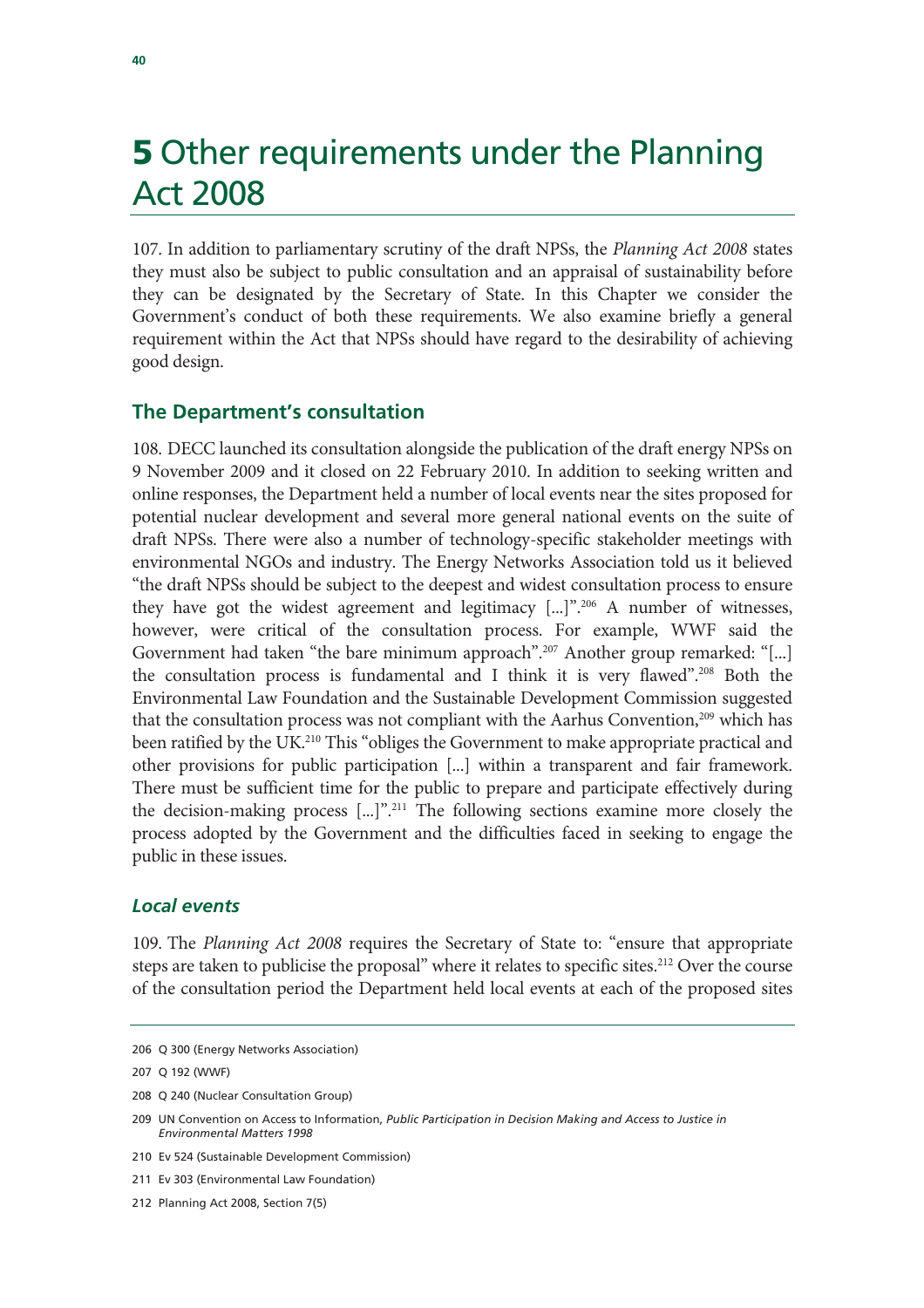for potential nuclear development. The purpose of these was to: raise awareness of the consultation; encourage people to take part; and allow them to discuss issues with senior policy officials. Venues for the events were suggested by local authorities and energy companies. Each comprised an exhibition that ran for three days, with a two-hour public meeting on the morning of the third day.

110. In evidence, witnesses raised a number of criticisms concerning the conduct of the local events. One concern was the short notice of their time and location.<sup>213</sup> The Hartlepool event began on Thursday 12 November—three days after the publication of the draft NPSs. As a consequence, just 63 people attended the exhibition with 34 at the public meeting. The Hinkley Point event that followed the week after had a similarly poor attendance. One group opposed to the development told us the event had been poorly advertised, was difficult to find, and was poorly attended.<sup>214</sup> The Department subsequently responded to these criticisms by holding additional public meetings at Hartlepool, Hinkley Point and also Dungeness, where there was significant local concern that the site had been excluded from the draft nuclear NPS.215 Witnesses also highlighted the remoteness of some of the venues, poor publicity and the cold weather as having contributed to the poor turnout for several of the events.<sup>216</sup> Figure 2 gives a summary of the attendance at each of the local events, as well as the number of people potentially reached through leafleting and newspaper advertising.

111. In general, there was frustration among many of those we heard from that local concerns were not being taken into account. The Town and Country Planning Association told us: "the real issue is whether or not communities have had a proper voice, and it seems very obvious that they have not [...]".217 One witness described the process as "unresponsive [...] We have made a myriad of comments. Many of them ignored and they come back in a sort of vague and bland document [...]".<sup>218</sup> Another said: "The general local opinion is that the whole thing is a done deal already. They will not take any notice of us, so why bother?".219 Elsewhere, one local group said: "The format of the meetings was not conducive to proper public engagement".<sup>220</sup> Finally, the Law Society told us it believed, on the face of it, that the statutory requirements on consultation under the *Planning Act 2008* had not been met.<sup>221</sup>

220 Q 553 (Blackwater Against New Nuclear Group)

<sup>213</sup> Qq 174 (Friends of the Earth), 551 (Shut Down Sizewell Campaign), 516 (Stop Hinkley) and 558 (Blackwater Against New Nuclear Group); Ev 529 (Town and Country Planning Association)

<sup>214</sup> Q 513 (Stop Hinkley)

<sup>215</sup> Q 738 (Minister for Energy)

<sup>216</sup> Qq525 (Radiation Free Lakeland), 529 (Braystones Residents), 551 (Shut Down Sizewell Campaign), 553 (Blackwater Against New Nuclear Group) 559 (Lanyon); (Town and Country Planning Association)

<sup>217</sup> Q 4 (Town and Country Planning Association)

<sup>218</sup> Q 240 (Nuclear Consultation Group)

<sup>219</sup> Q 551 (Shut Down Sizewell Campaign)

<sup>221</sup> Q 602 (Law Society)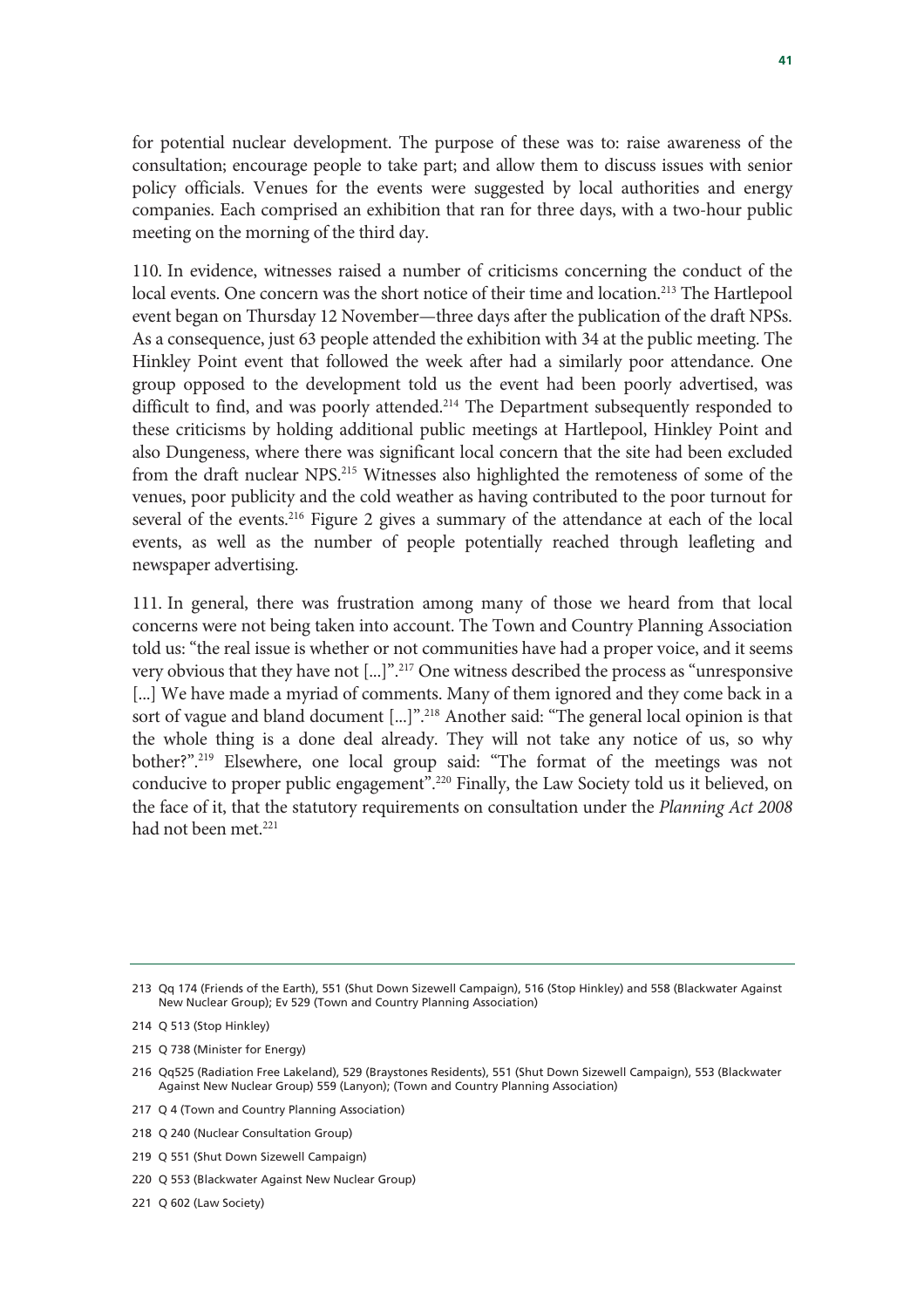| <b>Event</b>         | <b>Date</b> | <b>Exhibition</b><br>attendance | <b>Public</b><br>meeting<br>attendance | <b>Households</b><br><b>leafleted</b> | <b>Businesses</b><br><b>leafleted</b> | <b>Newspaper</b><br>advertising<br>readership |
|----------------------|-------------|---------------------------------|----------------------------------------|---------------------------------------|---------------------------------------|-----------------------------------------------|
| Hartlepool           | 12-13 Nov   | 63                              | 34                                     | 5,040                                 | 1,335                                 | 331,000                                       |
| <b>Hinkley Point</b> | 19-21 Nov   | 67                              | 35                                     | 5,000                                 | 92                                    | 391,000                                       |
| Heysham              | 26-28 Nov   | 257                             | 71                                     | 13,788                                | 98                                    | 242,000*                                      |
| Sizewell             | $3-5$ Dec   | 142                             | 64                                     | 11,000                                | 100                                   | 330,000*                                      |
| <b>Bradwell</b>      | 10-12 Dec   | 142                             | $52/28**$                              | 10,000                                | 30                                    | 317,000*                                      |
| Wylfa                | $7-9$ Jan   | 173                             | 80                                     | 12,300                                | 95                                    | 256,000*                                      |
| <b>Braystones</b>    | $11-13$ Jan | 133                             | 99                                     | 6,789                                 | 38                                    | 124,000*                                      |
| Sellafield           | 14-16 Jan   | 165                             | 96                                     | 6,789                                 | 38                                    | 124,000*                                      |
| Kirksanton           | 21-23 Jan   | 385                             | 207                                    | 2,088                                 | 296                                   | 187,000*                                      |
| Hartlepool***        | 26 Jan      | $\overline{a}$                  | 72                                     | $\overline{\phantom{a}}$              | $\overline{\phantom{a}}$              | $\overline{\phantom{a}}$                      |
| <b>Hinkley Point</b> | 27 Jan      | $\overline{a}$                  | 96                                     | 3,914                                 | 92                                    | 391,000*                                      |
| Oldbury              | 4-6 Feb     | 633                             | 216                                    | 3,562                                 | 87                                    | 478,000*                                      |

**Figure 2: Attendance and advertising for local events** 

*Source: Department of Energy and Climate Change (\*there were two rounds of newspaper advertising for these sites; \*\*there were two public meetings at different venues for the Bradwell site; \*\*\*The local authority also contacted 1,000 people through its stakeholder database)* 

112. However, the Minister told us he was satisfied their process had been "thorough and effective", noting that there had been a significant amount of local media attention surrounding each of the events.<sup>222</sup> He also said there had been "good acknowledgement of the openness in the way in which officials had been prepared to discuss with people [...]".<sup>223</sup> One attendee of the local events described the staff at the exhibition as "charming," polite and amiable".224 It is worth noting too that DECC's engagement with the potential nuclear sites is not in isolation. EDF Energy told us, for example, that at the time it had identified Hinkley Point as a site for development, the company held nine exhibitions, receiving 1,100 visitors; 22 meetings attended by 600 people; and received around 150 written submissions.<sup>225</sup> The firm said it believed DECC had also made significant effort to engage with communities near to the proposed sites.<sup>226</sup>

<sup>222</sup> Q 738 (Minister for Energy) 223 *Ibid.*  224 Q 551 (Shut Down Sizewell Campaign) 225 Q 457 (EDF Energy) 226 Q 458 (EDF Energy)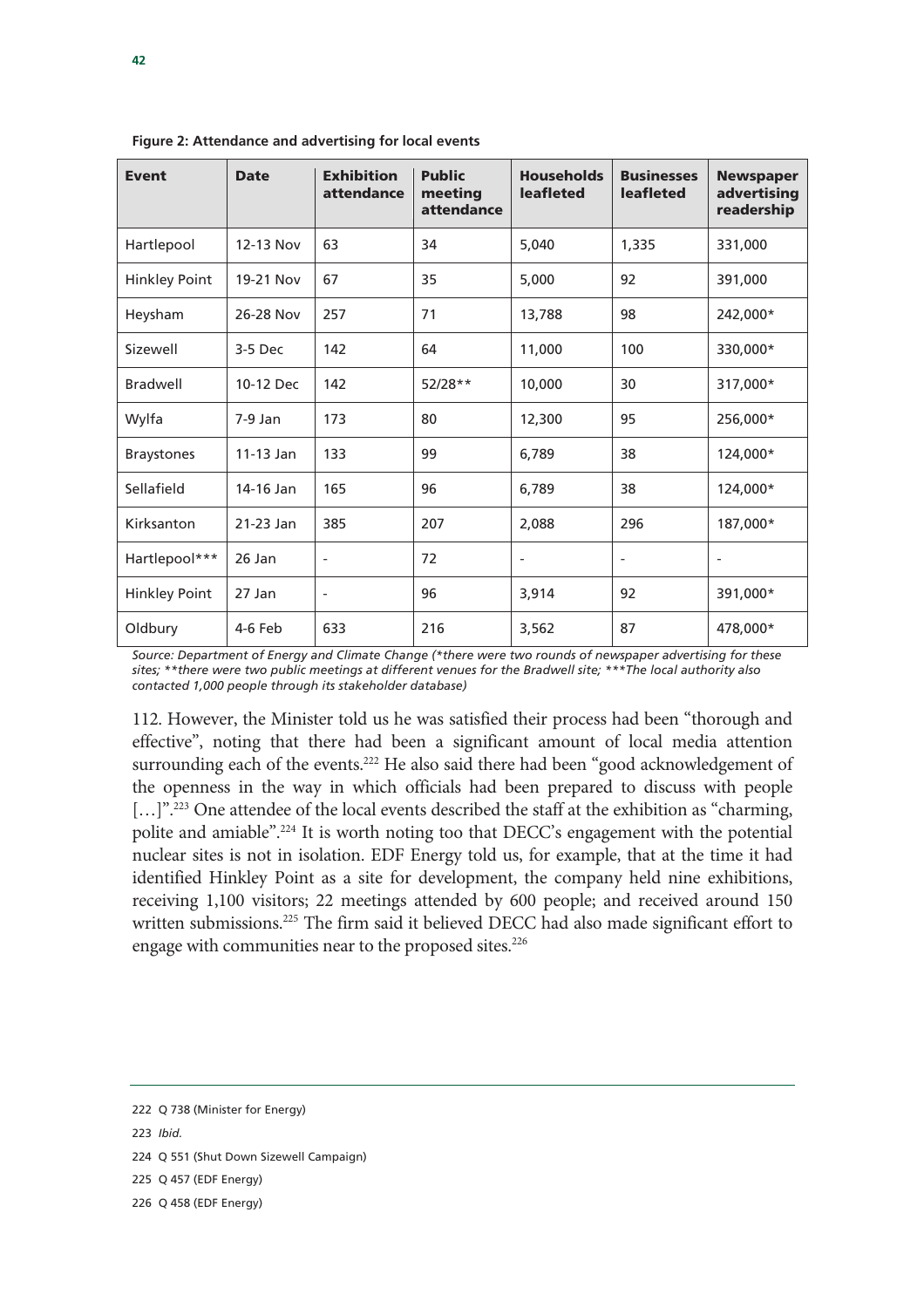#### *Greenfield sites*

113. One issue raised in evidence by the residents of Braystones and Kirksanton was the treatment of greenfield sites in the consultation process. Whereas most of the sites in EN-6 may have expected the possibility of development adjacent to their existing nuclear power stations ever since the first indication of a programme of new nuclear build in 2005, this would not have been the case for greenfield sites. These would have first become aware of their nomination in early 2009. The residents of Kirksanton told us that initially there had been an expectation that nuclear new build would take place only on existing brownfield sites. They could find no evidence of the point at which the Government had indicated that greenfield development was possible as well. Their representative told us: "We and Braystones could never have been part of the early [...] process because no one was looking for us—we were only nominated in March 2009".<sup>227</sup> The Planning and Environment Bar Association also highlighted the differences between the greenfield and brownfield sites, and argued for "a process of consultation in relation to each site being considered, which is appropriate to the characteristics of the site [...]".<sup>228</sup> However, the Minister told us there had been a strong response to the consultation from the greenfield sites, noting: "I do not think there should be any issue of people [...] not feeling that they had the opportunity to input".<sup>229</sup>

114. In relation to the level of local engagement for all the proposed nuclear sites, it is worth noting that while a large proportion of the evidence we received from local groups was opposed to nuclear development, this does not mean there was not also local support as well. One of the main reasons for the original choice of sites was that there already existed a local skilled workforce and there was a greater degree of local public acceptance of nuclear power than in the wider population. Although we received little evidence from nominated communities in favour of new build, we note that the majority of the evidence we took in relation to Dungeness, which has not been selected, was in favour of development there.

#### *Timing and documentation*

115. The amount of documentation that formed part of the consultation on the draft energy NPSs ran into many hundreds of pages. This was a significant concern to several of our witnesses.<sup>230</sup> One told us: "the impression one gets from below it that this tonne-weight of stuff is being thrust upon people, almost saying to them, "You can't possibly respond to this, can you?" It's just too unmanageable".231 Others noted that without access to a computer and the Internet it was difficult to get hold of the relevant documentation or respond to the consultation.232 Planning Aid said that to make the draft NPSs more

<sup>227</sup> Q 533 (Kirksanton Residents)

<sup>228</sup> Ev 459 (Planning and Environment Bar Association)

<sup>229</sup> Q 746 (Minister for Energy)

<sup>230</sup> Qq 129 (Sustainable Development Commission), 240 (Nuclear Consultation Group) and 551 (Shut Down Sizewell Campaign)

<sup>231</sup> Q 240 (Nuclear Consultation Group)

<sup>232</sup> Q 516 (Radiation Free Lakeland); DECC consultation response 0319 (Keith E H Woolley)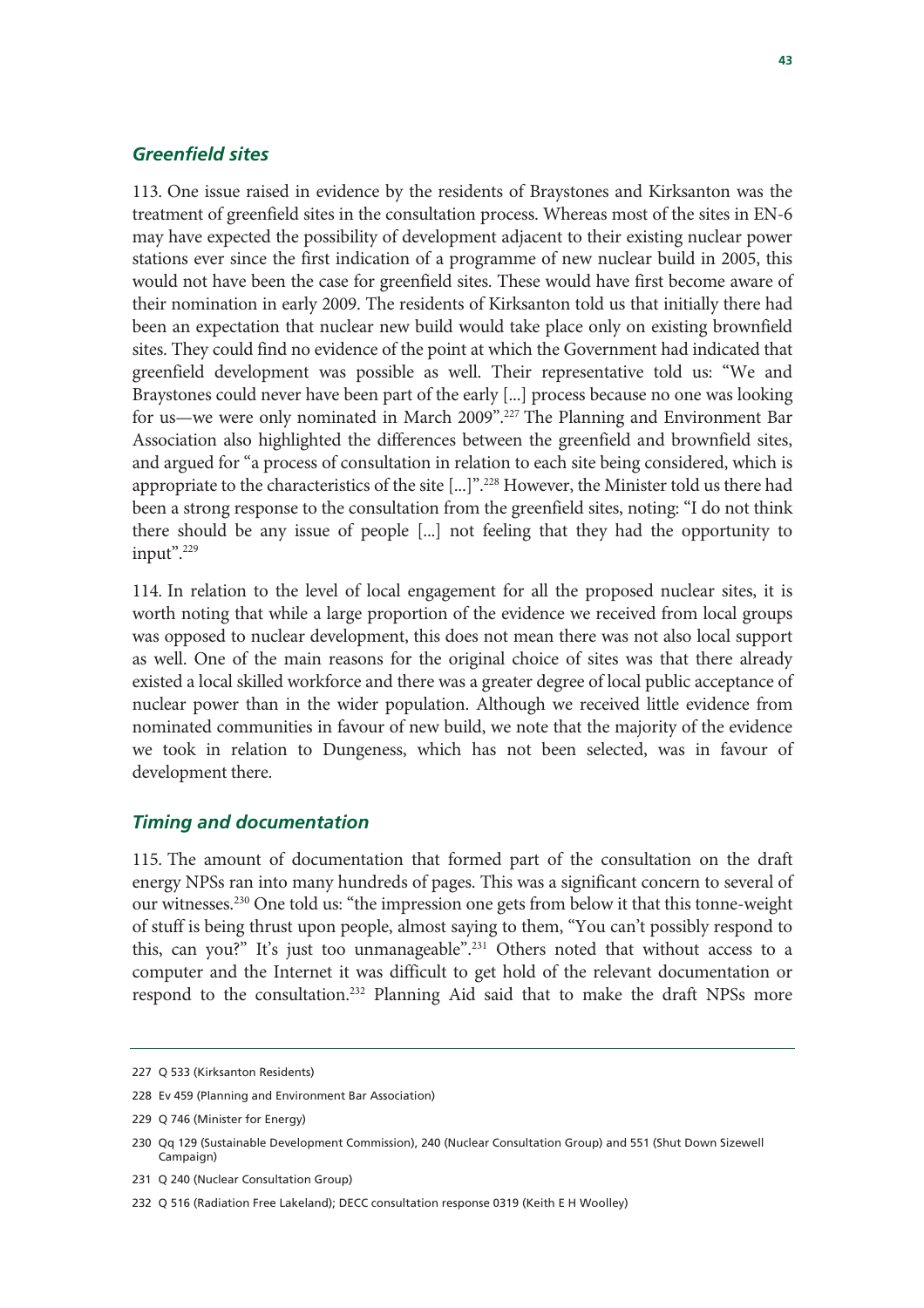accessible it had produced two-page leaflets summarising them. It made these available through its network of regional offices and online, and told us several thousand copies had been downloaded during the first few weeks of the consultation.<sup>233</sup>

116. Linked to criticism over the size of the documents were complaints about the length of time for the consultation—in particular because it overlapped with our own scrutiny of the draft NPSs.234 In order to produce our Report before the General Election we had to begin taking oral evidence seven weeks before the close of the Department's consultation, and have a substantially earlier deadline for written evidence in order for it to inform our questioning of witnesses. The RSPB told us: "given the timing of the consultation period, and the squeeze on the Parliamentary process [...] we have concerns about how robust the consultation and scrutiny process will be".<sup>235</sup> Indeed, an Early Day Motion put down by Paul Truswell MP that voices the same concerns has received 67 signatures from Members of Parliament.236 The Department's consultation closed on 22 February. It received 3,120 responses from organisations and members of the public and around 43,600 hits on its dedicated website.

#### *Public engagement*

117. Overall, various witnesses were critical of the approach taken by the Government for its consultation.237 The Sustainable Development Commission described it as "a very traditional approach to community engagement".<sup>238</sup> The Town and Country Planning Association also believed there had been very little public engagement or expenditure on public awareness. Its planning spokesperson, Dr Hugh Ellis, told us: "I can find no one who is aware that we are about to approve one of the most significant programmes of new infrastructure that the country has seen in 40 years. It [...] will pass through the public without any proper consultation".<sup>239</sup> Elsewhere, the Law Society stated: "[...] we suspect that much of the general public has not engaged with the NPSs and their decisive nature".<sup>240</sup> As the Environmental Law Foundation concluded: "It is a false economy to attempt to make the decision-making process more efficient by seeking to remove important elements of public participation [...] While the government is concerned to provide a process that reduces delay, uncertainty and upfront cost [...] this may result in a system that is less fair and transparent, especially for communities who will bear the impacts of those decisions". 241

118. However, there was also acknowledgement of the difficulty of attracting public interest in planning policy. As one witness put it: "I do not think the man in the street [...]

<sup>233</sup> Ev 456 (Planning Aid)

<sup>234</sup> Q 174 (Friends of the Earth); Ev 524 (Sustainable Development Commission), Ev 574 (WWF)

<sup>235</sup> Ev 477 (RSPB)

<sup>236</sup> House of Commons, *Early Day Motion 545*, as at 17 March 2010

<sup>237</sup> For example, Qq 192 (WWF), 240 (Nuclear Consultation Group); DECC consultation response 0018 (Richard Lewis) and 0270 (Wildlife and Countryside Link)

<sup>238</sup> Q 124 (Sustainable Development Commission)

<sup>239</sup> Q 7 (Town and Country Planning Association)

<sup>240</sup> Ev 385 (Law Society)

<sup>241</sup> Ev 303 (Environmental Law Foundation)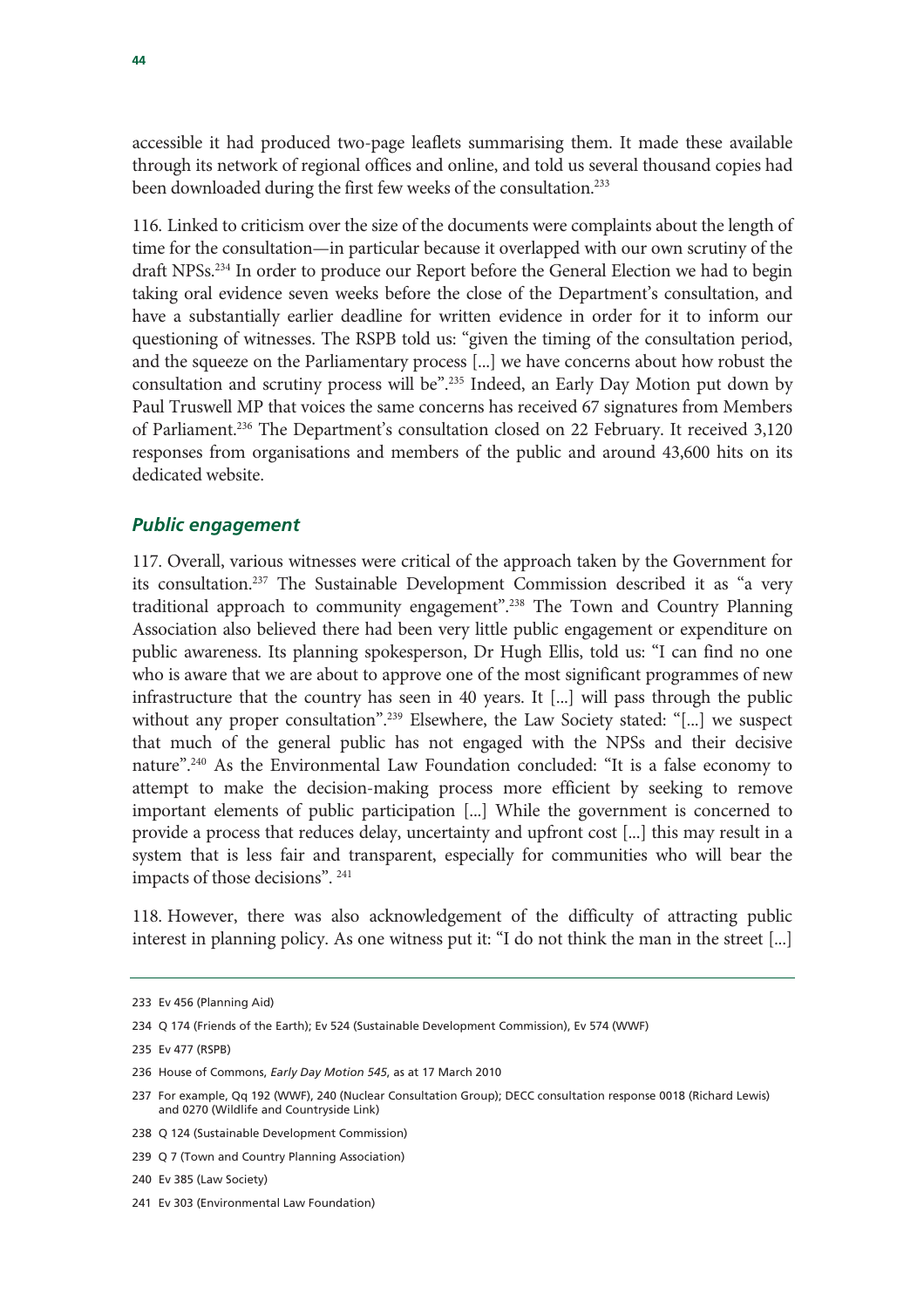really wants to look at the spatial strategy for energy".<sup>242</sup> The Campaign to Protect Rural England noted, though, that there had been examples of regional spatial strategy consultations that had received a much larger number of responses than that which the draft energy NPSs managed.<sup>243</sup> The CPRE argued that achieving local 'buy-in' to the NPSs early on could potentially reduce the risk of delay later when planning applications for particular sites came forward. Friends of the Earth also pointed to the Government's engagement with the public on its environmental policy for genetically modified crops as an example of where it had adopted creative means of bringing people into the debate.<sup>244</sup> The Minister, however, argued: "You can always find different ways to consult", but that the Department's consultation had been "thorough and effective".245 He also noted that developers would have to conduct further local consultation at the time of their applications to the IPC, as required under the *Planning Act 2008*.

119. Local authorities will provide an important means of representing local concerns to the IPC at the time of planning applications. However, we heard evidence from the Local Government Association, raising concerns that many authorities would not have the resources to carry out the work required of them. It told us: "whether it is a small council or a big council [...] we will be quite hamstrung unless we find additional sources of finance".<sup>246</sup> The IPC agreed with this, stating that local authorities: "will need professional and technical expertise to come to their own conclusions about what is in the interests of their local communities and I think they do need to have the resources to do that effectively [...] I think there is a potential issue there".<sup>247</sup>

120. **The energy NPSs will play a key role in determining our future energy mix. It is clear that the Government's consultation has not gone far enough in engaging the public. It is unfortunate too that the publication of the draft NPSs has come so late in the current Parliament, thus constraining the time available for consultation and parliamentary scrutiny. We recommend the Government learns from this experience and for future NPSs considers more innovative ways, particularly with regard to greenfield sites, in which it can engage the public in these important documents. We were particularly concerned that the late inclusion of greenfield sites into the consideration process leading towards the site-specific NPS effectively prevented either a clear comparison between possible greenfield sites or effective consultation on those sites proposed. The Government should also ensure it provides adequate time for Parliament to complete its scrutiny, preferably after its own consultation. The Government will also need to review the resources available to local authorities to ensure they are able fully to undertake their role in the planning process.**

246 Q 699 (Local Government Association)

<sup>242</sup> Q 702 (Local Government Association)

<sup>243</sup> Q 175 (Campaign to Protect Rural England)

<sup>244</sup> Q 181 (Friends of the Earth)

<sup>245</sup> Q 744 (Minister for Energy)

<sup>247</sup> Q 696 (Infrastructure Planning Commission)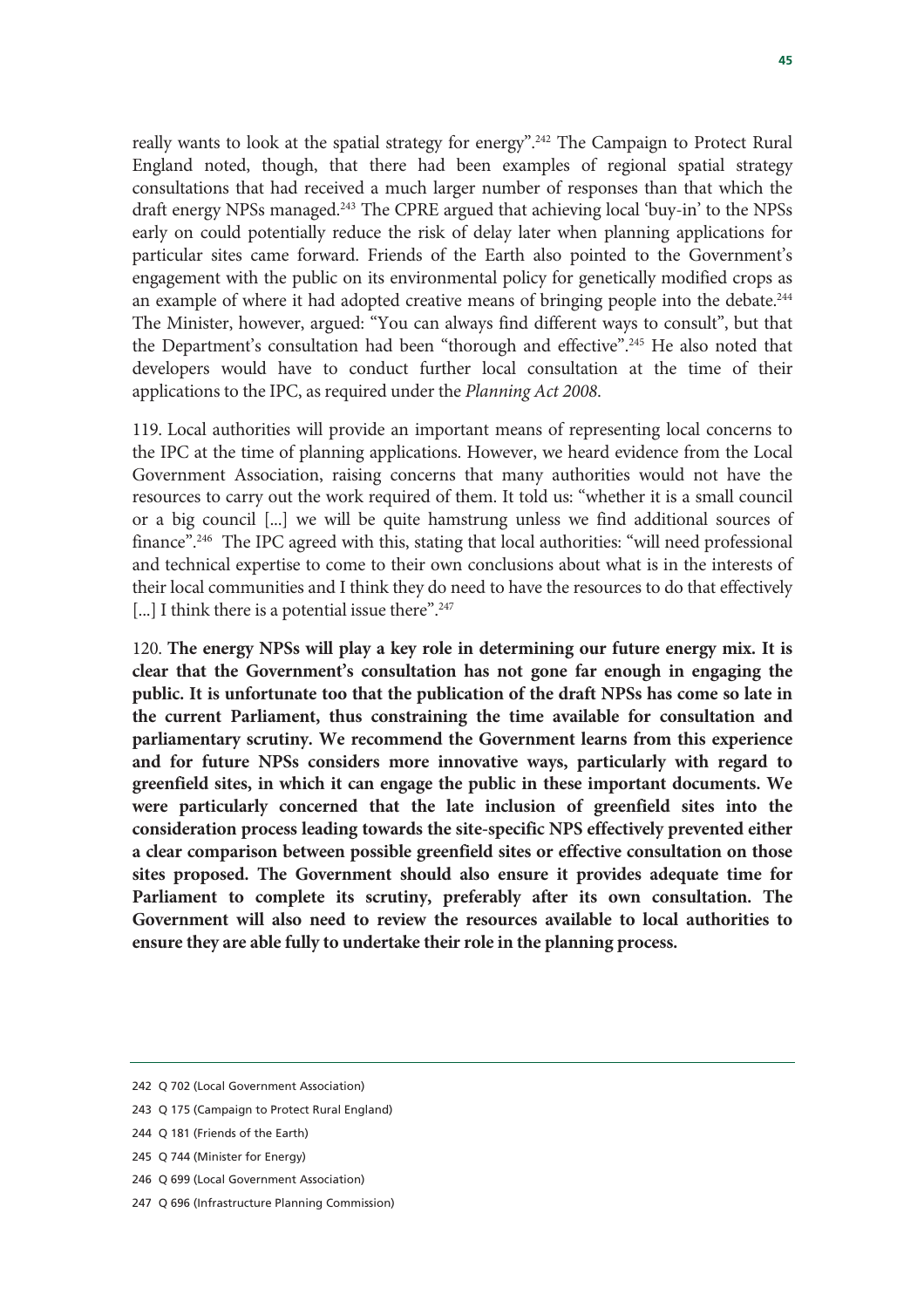#### **Appraisal of sustainability**

121. The *Planning Act 2008* requires that the "Secretary of State must carry out an appraisal of sustainability of the policy set out in the statement".248 Accordingly, alongside the draft energy NPSs, the Government has published separate appraisals for each statement. For the draft nuclear NPS there is a main report appraisal and 14 site-specific appraisals covering each of the sites nominated into the Strategic Siting Assessment process or considered through the Department's Alternative Sites Study. There is little statutory guidance on what these appraisals should contain. The Government, however, has stated that their role is to: "help ensure that the NPSs take account of environmental, social and economic considerations with the objective of contributing to the achievement of sustainable development".<sup>249</sup> They have also been undertaken in such a way that incorporates requirements from the European Directive on Strategic Environmental Assessment. This requires environmental effects to be taken into account by authorities during the preparation of plans and programmes in areas such as land-use, transport, waste and water management, and energy.<sup>250</sup>

122. The environmental NGOs and regulators both expressed varying degrees of concern at the Government's conduct of the appraisals of sustainability. A criticism raised by the Sustainable Development Commission and others was on the consideration of reasonable alternatives within the appraisals for the non-nuclear NPSs. This considers four strategic level alternatives, including the option of there being no NPS. The Government's preferred approach is an NPS that: "a) set out high level Government energy policy, b) defined through generic criteria, types of location which were unlikely (and/or likely) to be suitable for energy developments and c) set out guidance on how impacts of energy developments could be avoided or mitigated".251 Of the two other options, one included only (a) above, and the other included (a) and (b). The appraisal justifies its choice on the basis that it "enables the clearest guidance to be given to the IPC on the circumstances in which different forms of energy development will be acceptable [...]".<sup>252</sup> The approach contrasts with that taken for the draft nuclear NPS, which considers a range of alternatives, including the possibility of not establishing a list of sites, as well as that of having a prohibition on new build.

123. Many of the bodies submitting evidence, including the Sustainable Development Commission, WWF and the Institute of Environmental Management and Assessment, criticised the appraisal for EN-1 to 5 for failing to consider alternatives ways of delivering the need set out in the NPS, such as reduced energy demand.<sup>253</sup> The RSPB also raised this concern, stating: "What the Government has done is, rather than looking at alternative ways of meeting our energy requirements, it has simply looked at alternative ways of doing

<sup>248</sup> Planning Act 2008, Section (3)

<sup>249</sup> Department of Energy and Climate Change, *Consultation on draft National Policy Statements for Energy Infrastructure*, para 4.3, November 2009

<sup>250</sup> Parliamentary Office of Science and Technology, *Strategic Environmental Assessment*, July 2004

<sup>251</sup> Department of Energy and Climate Change, *Appraisal of Sustainability for EN-1 to 5*, November 2009

<sup>252</sup> *Ibid.* 

<sup>253</sup> Q 104 (Sustainable Development Commission); Ev 378 (Institute of Environmental Management and Assessment) and Ev 574 (WWF)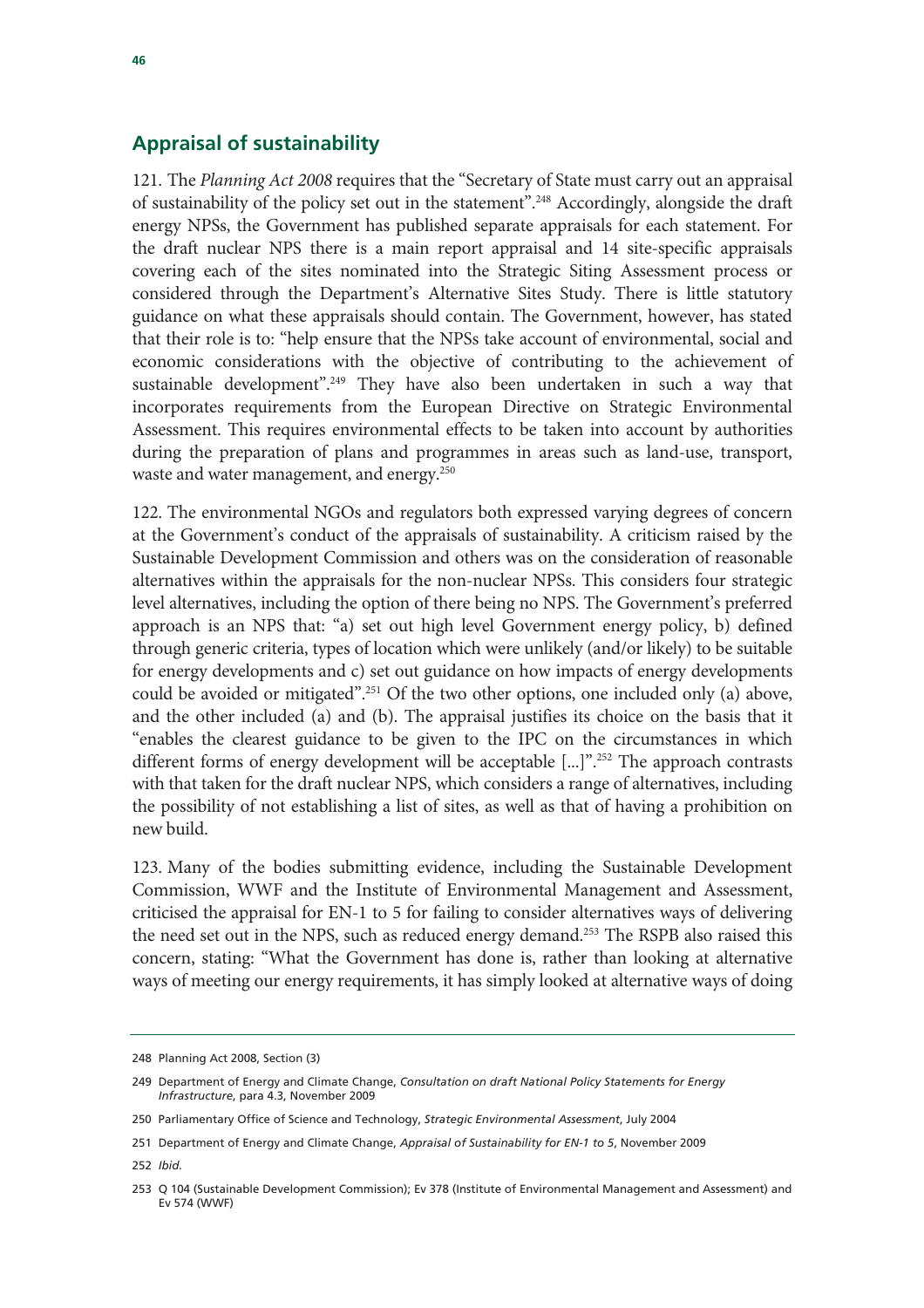an NPS [...] which completely misses the point".254 Friends of the Earth highlighted the fact that the Department's consultants, Entec, had posited a range of alternative approaches, but that DECC had ruled these out as unreasonable.<sup>255</sup> The NGO also criticised the Department's evaluation of the alternatives, noting it is: "neither quantitative nor qualitative but impressionistic".256 In response the Department reiterated that the purpose of the NPSs was not to create new energy policy, but to set out existing policy. It was for this reason that it ruled out consideration of alternatives such as defining the energy mix within the NPS or setting quotas for different technologies.<sup>257</sup>

124. The WWF took the view that: "the environmental assessments undertaken are fundamentally flawed [...] it could be argued that the way in which the assessments have been carried out is nothing less than a case study on how to circumvent the spirit of the SEA and Habitats Directives".<sup>258</sup> Elsewhere, the Environment Agency and Natural England told us that, while the appraisals were broadly fit for purpose, there were still ways in which they could be improved.<sup>259</sup> One concern was that the appraisals did not at present make an assessment of the cumulative environmental impacts of new generating capacity. The Agency believed these effects could be significant, depending on the location of future developments and the eventual energy mix.<sup>260</sup> The Campaign for National Parks made the same point in relation to Cumbria: "Significant cumulative impacts would arise if a number of different installations came forward in the same general area [...] with proposals and possibilities of nuclear, wind (onshore and offshore), tidal developments and their associated infrastructure. At which point will the potential cumulative impacts of these separate developments be considered [...]?".<sup>261</sup> The Environment Agency also argued there should be more guidance for the IPC on the expectations on developers to monitor the environmental impacts of their developments. Finally, the Agency told us the NPSs should draw from the appraisals more explicitly—at present there was a lack of transparency as to how the two documents were linked.<sup>262</sup>

125. **The lack of guidance on the conduct of an appraisal of sustainability for an NPS means it is difficult to determine whether the Department has fulfilled its requirements under the** *Planning Act 2008***. We recommend the Government produces such guidance to assist departments in the future production of NPSs. We note the concerns raised by the environmental NGOs over the lack of consideration of policy alternatives within the appraisals for EN-1 to 5, particularly regarding the possibility of energy demand reduction. This contrasts with the approach taken in EN-6, which considers explicitly the "realistic option" of a nuclear NPS that prohibits new build, despite this being counter to Government policy. The Government must ensure consistency of approach** 

256 *Ibid.* 

258 Ev 574 (WWF)

- 260 Also for example, DECC consultation response 0358 (Sedgemoor District Council)
- 261 Ev 238 (Campaign for National Parks)

<sup>254</sup> Q 195 (RSPB)

<sup>255</sup> Ev 334 (Friends of the Earth)

<sup>257</sup> Q 764 (Department of Energy and Climate Change)

<sup>259</sup> Q 629 (Environment Agency) and (Natural England)

<sup>262</sup> Q 623 (Environment Agency) and (Natural England)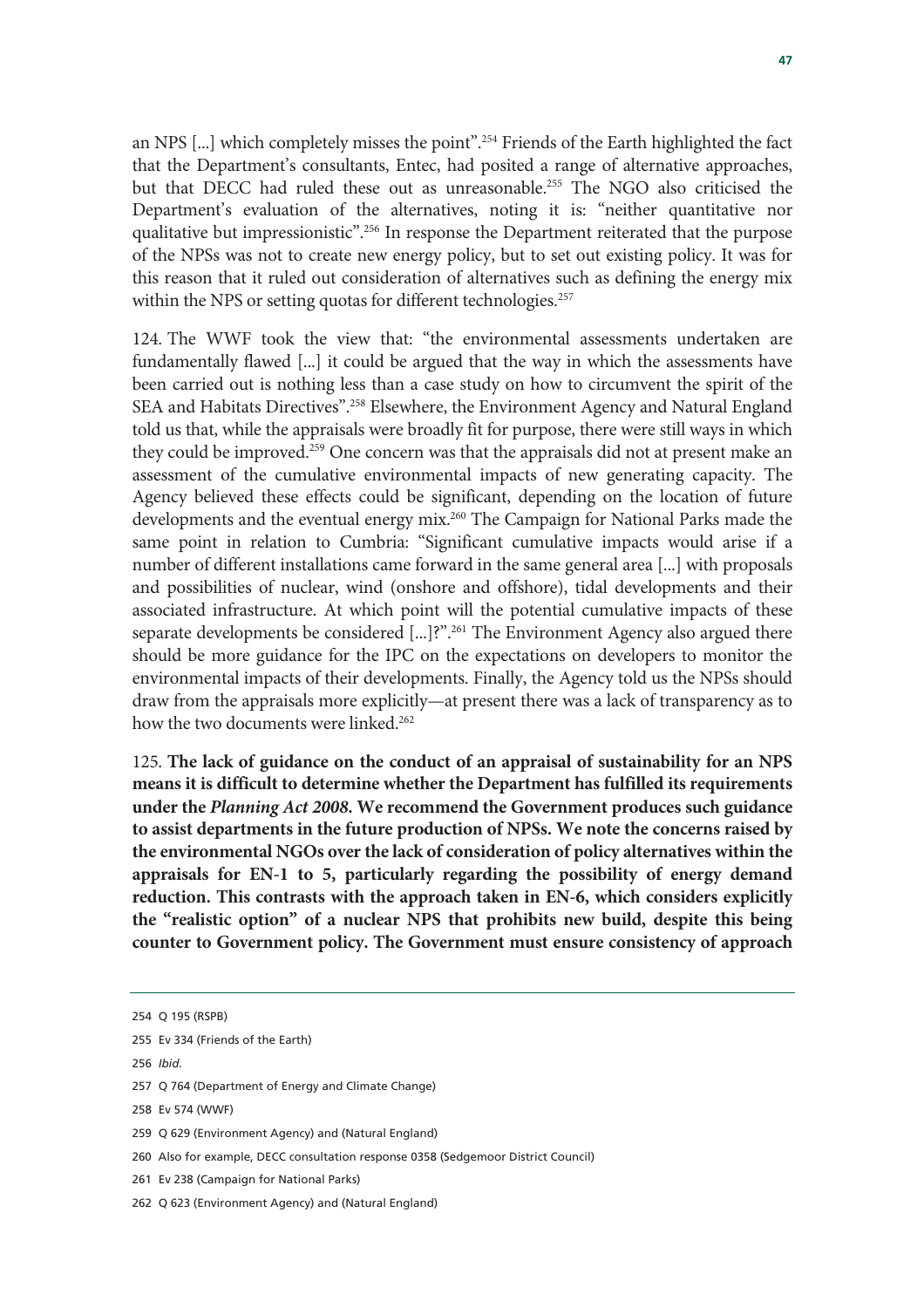**across its appraisals of sustainability. It should also make a better assessment of the cumulative environmental impacts of new generating capacity; provide more guidance for the IPC on the expectations on developers to monitor the environmental impacts of their developments; and link more explicitly the appraisals to the NPSs.**

#### **The importance of good design**

126. The *Planning Act 2008* requires that: "If a national policy statement sets out policy in relation to a particular description of development, the statement must set out criteria to be taken into account in the design of that description of development".263 Accordingly, EN-1 states that: "The expectation should be that good aesthetic and functional design can go together although the nature of much energy infrastructure development will often limit the extent to which it can contribute to the enhancement of the quality of the area".<sup>264</sup> This somewhat uninspiring exhortation to achieve good design is in contrast with the Government's existing advice to Local Planning Authorities which states clearly that: "Good design is indivisible from good planning [...] High quality and inclusive design should be the aim of all those involved in the development process".<sup>265</sup>

127. The IPC itself stated that: "[...] it would be helpful for the NPSs to set out a clearer high-level framework for the consideration of design issues, indicating more explicitly what components of good design the Government considers applicants should be incorporating into their proposals [...]".266 We questioned the Minister on this issue and, whilst he followed the sentiment in the NPS, he did commit to looking again at this. He told us: "I [...] am committed to good design in public buildings [...] Obviously, energy infrastructure sometimes does not lend itself to beautiful buildings, but we will do our best, [...] It is an open invitation for us to look at what we say on design, and I am certainly very positive about doing that".267

128. **We do not consider the issue of good design is treated with sufficient rigour in the draft NPSs. We would look for a much stronger message on design that is more in line with the Government's existing stated policies expressed, for example, in Planning Policy Statement 1 and, in this, we are heartened by the Minister's commitment to look again at the current wording in the NPSs.**

<sup>263</sup> Planning Act 2008, Section 5(6)

<sup>264</sup> EN-1, para 4.5.1

<sup>265</sup> Office of the Deputy Prime Minister, *Planning Policy Statement 1, Delivering Sustainable Development*, 2005

<sup>266</sup> Ev 373 (Infrastructure Planning Commission)

<sup>267</sup> Qq 793-4 (Minister for Energy)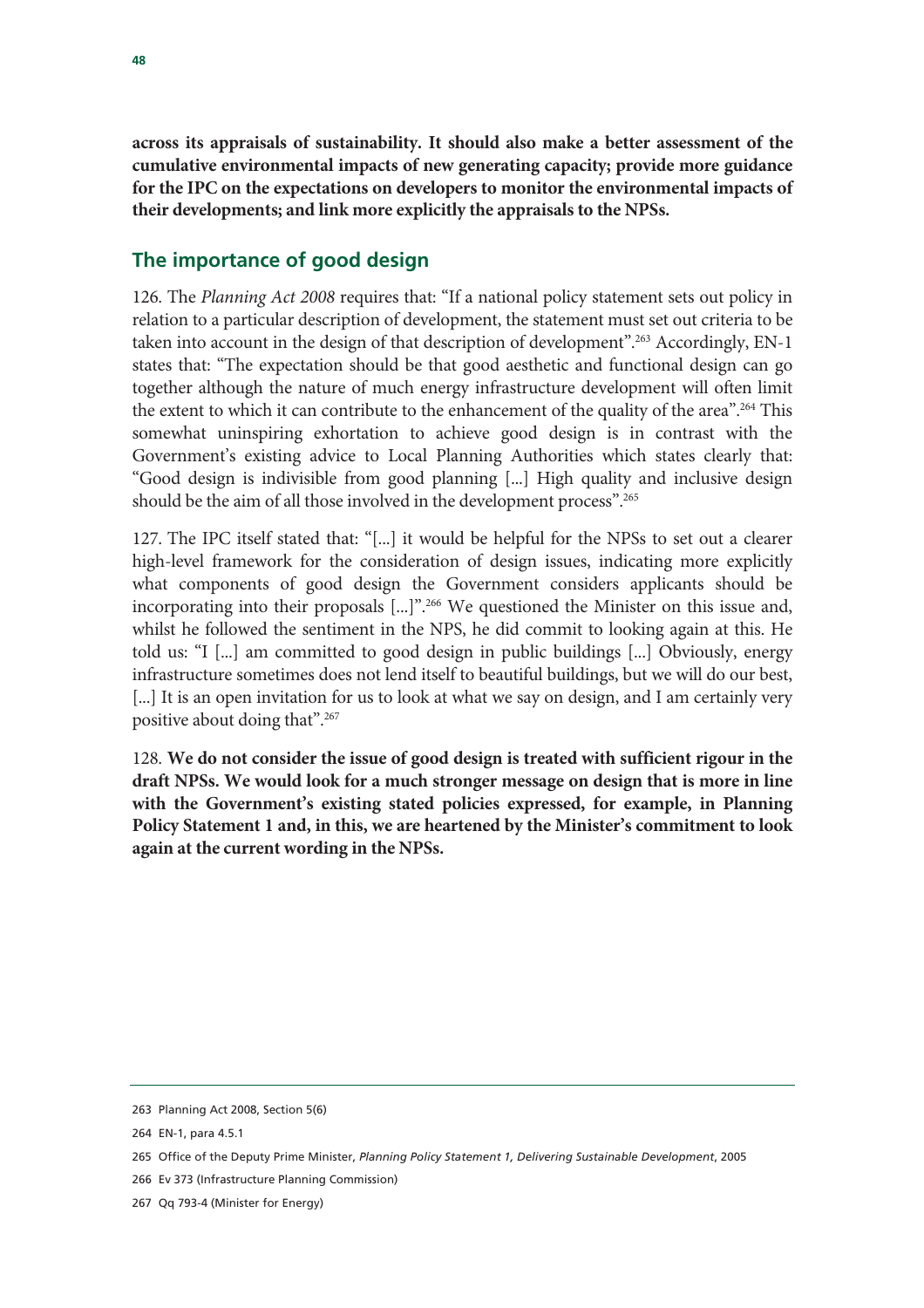### Conclusions and recommendations

#### **Our inquiry**

- **1.** This Report makes a number of recommendations, which we expect the Government to take account of before designating the energy NPSs. Given the importance of the Statements in delivering our energy and climate change objectives, we recommend that they be subject to a debate in the main Chamber on an amendable motion, offering the possibility of a vote. If there is not time to schedule a debate before the dissolution, it is imperative that this take place at the earliest opportunity in the next Parliament. (Paragraph 5)
- **2.** Because of the short timescale for our work, we have not been able to consider in detail each of the sites proposed for new nuclear development. It would, therefore, be inappropriate for us to form a judgement on their suitability. However, our inquiry has accumulated a significant body of evidence, particularly in relation to individual sites, which we hope the Department will take account of in addition to its own consultation responses. (Paragraph 6)

#### **Government policy on energy and climate change**

- **3.** The Government's energy and climate change targets and objectives influence crucially the level of need for new energy infrastructure. It is therefore vital that the overarching energy NPS states clearly what those objectives are, especially with regard to carbon emission reductions, energy security and affordability; how performance against those objectives is to be measured; and that it sets out more explicitly the link between those objectives and the need for new infrastructure. We recommend the Government reconsiders the current expression of policy in the draft NPS with this concern in mind. It would be wholly undesirable for sloppy or unclear drafting to result in unintended outcomes. (Paragraph 12)
- **4.** The Government's draft overarching energy NPS focuses primarily on power generation and does not take a sufficiently holistic view of the energy sector. We believe the statement of policy in EN-1 should make more explicit reference to transport and heating, especially as the electrification of these sectors will be crucial in achieving a low-carbon economy and will impact on the need for new generating capacity. Furthermore, although this would constitute an addition to Government policy, we recommend the incorporation of the Committee on Climate Change's proposal that the electricity sector should be fully decarbonised by 2030 if the UK is to be on course to meet its 2050 target for greenhouse gas emissions. This would provide a long-term view of the UK's energy requirements that would better inform the IPC's decision-making on new generating capacity. (Paragraph 15)

#### **Establishing the need for new energy infrastructure**

**5.** The 2020 target for renewable energy means there is a clear and unambiguous need for new large-scale renewable generating capacity in the next decade, regardless of the level of expansion in small-scale renewables. The Department should examine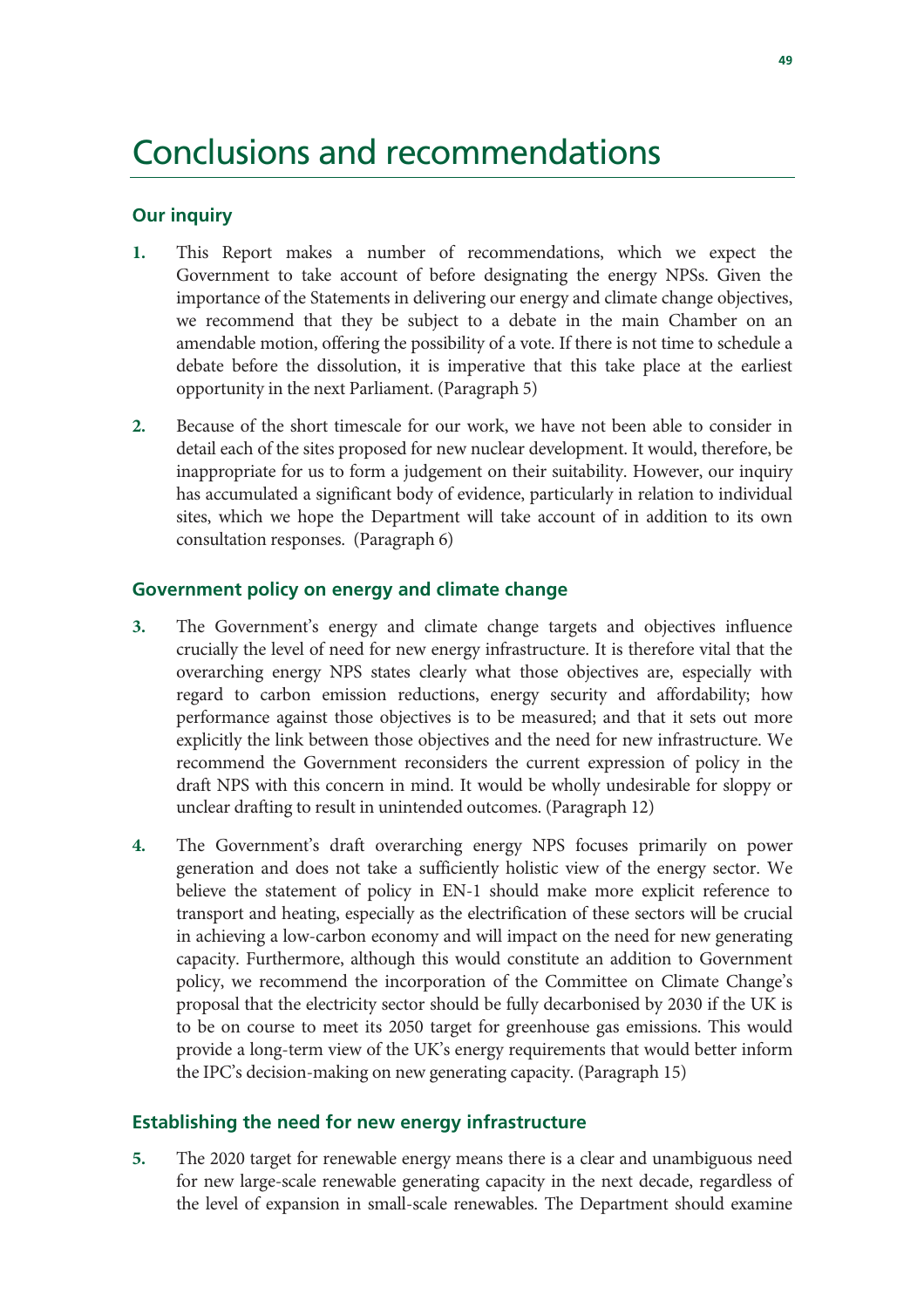whether this need is expressed adequately in EN-1. Moreover, we are concerned that there are perceived doubts over the credibility of the target for renewable generation. In the next Parliament the Government should evaluate whether its policy levers are commensurate with its stated objectives. A lack of buy-in to the achievability of the Government's targets will otherwise undermine the role of the NPS. (Paragraph 21)

- **6.** The draft overarching energy NPS states: "there is a significant need for new major energy infrastructure". However, the Government's own analysis for non-renewable generating capacity suggests the anticipated need over the next decade could be largely met already through projects that are either under construction or have received planning consent under the existing regime. If the Government accepts this, but maintains there is still a need for significant levels of non-renewable capacity, the implication is that it either believes its targets for renewable energy will be missed, or that nuclear or CCS infrastructure will not come forward in sufficient quantities to meet requirements. The Department should look again at the evidence put forward in EN-1. Furthermore, the current assertion of the need for new conventional generating capacity reduces the likelihood that the renewables target will be met. (Paragraph 26)
- **7.** National Grid believes gas imports will be much greater in the next 10 years than the Department's own analysis in EN-1 suggests. We recommend the Government looks again at its predictions for gas demand and adjusts its assessment of the need for new gas supply infrastructure accordingly. If it remains content with its assessment, it should explain why it differs so substantially to National Grid's analysis. (Paragraph 29)

#### **Cumulative carbon emissions**

- **8.** There is significant concern that decision-making by the IPC could give rise to an energy infrastructure that risks breaching the UK's carbon budgets, making it more difficult to decarbonise the electricity sector in the longer term. In the first instance, the Government must look again at the policy levers that give rise to this concern particularly its reliance on the EU Emissions Trading Scheme as the main means of delivering low-carbon infrastructure. The Government's policy must ensure that projects would not come forward that threatened the achievability of its carbon reduction targets—otherwise this undermines the credibility of these targets. (Paragraph 36)
- **9.** In the event that planning applications may still come forward that threaten a breach of the carbon budgets, we believe there should be a role for the IPC in acting as a safeguard by considering the life-cycle carbon emissions of proposed new plant. However, we accept it is not the role of the IPC to monitor whether its decisions are in accordance with the carbon budgets. Accordingly, we recommend: (Paragraph 37)
	- The inclusion of a specific requirement within the overarching energy NPS on applicants to conduct a full life-cycle carbon assessment of their proposals, including that of the supply chain;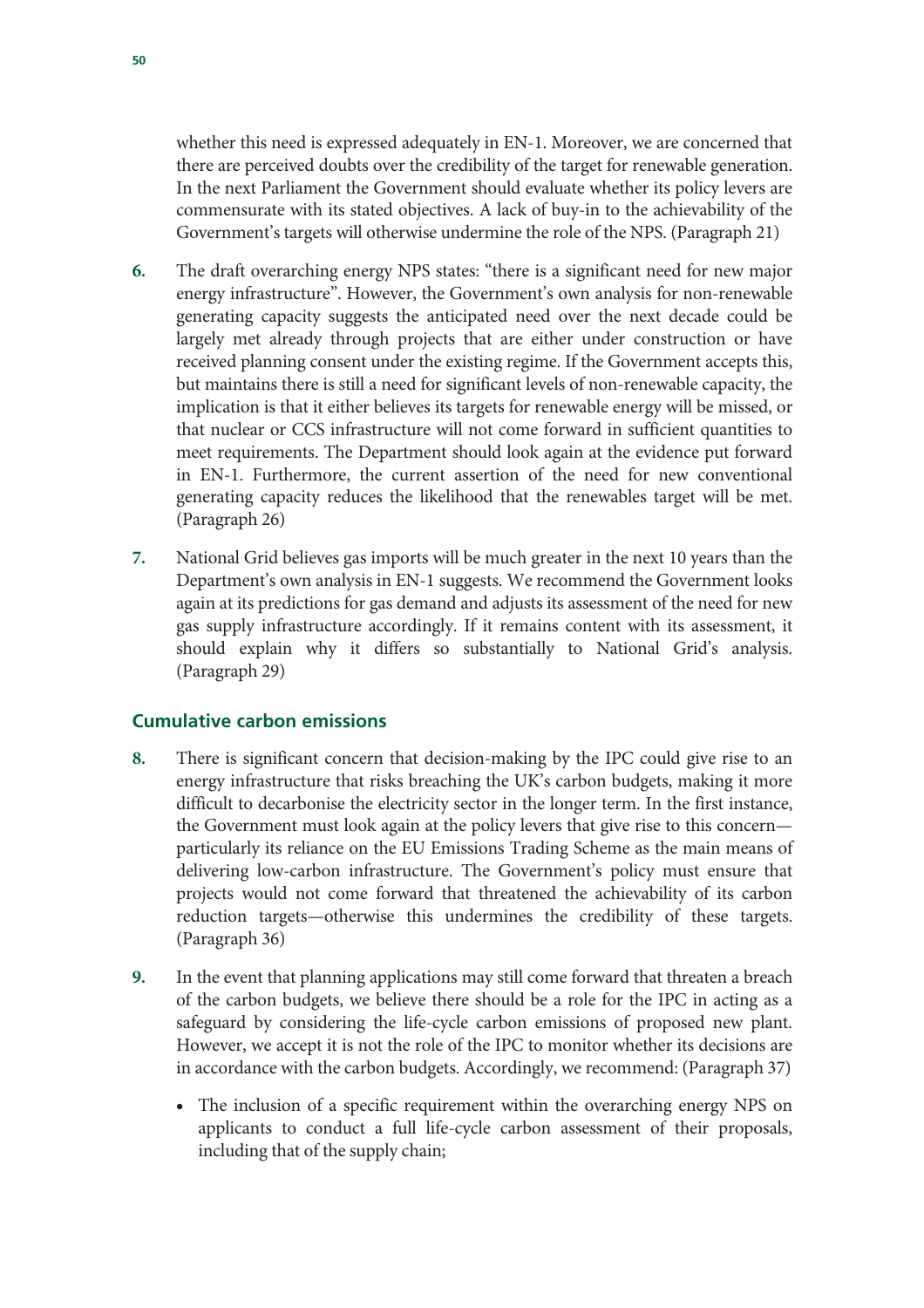- The Committee on Climate Change be made a statutory consultee for planning applications. To avoid delaying the application process, we would expect it to take a risk-based approach in determining which applications to comment on—for example, further new gas-fired power stations. The CCC and the IPC should then agree a memorandum of understanding that would set out a protocol covering the sharing of information on applicants' carbon assessments;
- The IPC should take account of any evidence the CCC chooses to submit with respect to particular applications; and
- The CCC should be required to report annually on the cumulative emissions arising from developments consented by the IPC as part of its overall monitoring of progress against the carbon budgets, which would flag up to Ministers the need for action if the Commission was at risk of locking the UK into a high-carbon energy mix.
- **10.** These measures would exist as safeguards, though we believe an intervention by the CCC would constitute a failure of Government policy. In this instance the Government should consider revising the NPS better to enable the achievement of its long-term targets. A potential future option could be the introduction of a hierarchy of preferred generation technologies to guide more directly the IPC's decisionmaking. (Paragraph 38)

#### **Weighing need against impacts**

**11.** The IPC's decision-making will be informed by weighing the assessment of need set out in the NPSs against the potential impacts of developments. It is important, therefore, that the NPSs provide sufficient guidance to inform this balancing of factors. We recommend the Department reviews the draft NPSs to ensure consistency of language throughout the six main Statements and their supporting documents. We note too that, although a key role of the overarching energy NPS is to establish the case for need, the IPC should still expect to receive evidence on this issue in particular cases, for example when a proposal presents significant potential adverse impacts. (Paragraph 42)

#### **Carbon capture and storage**

**12.** We recommend the Department looks again at its criteria for assessing carbon capture readiness (CCR) as set out in the draft NPS to examine whether they reflect sufficiently the EU Directive on the Geological Storage of Carbon Dioxide. The IPC's interpretation of the criteria will be crucial in determining the success of applications before it. We therefore also recommend the Government provides further clarification in the NPS on how it expects the IPC to assess applicants against the CCR requirements, having regard to the risks this might pose for the Government's carbon reduction targets. Clarity is also required about the necessity for the IPC to assess the economic feasibility of CCR, given the Commission's assertion to us that it is primarily a matter for the developer. This appears to contradict the draft NPS and the Government should settle the matter conclusively. We also recommend that the Government looks again at the wording of the NPS in relation to gas CCS, as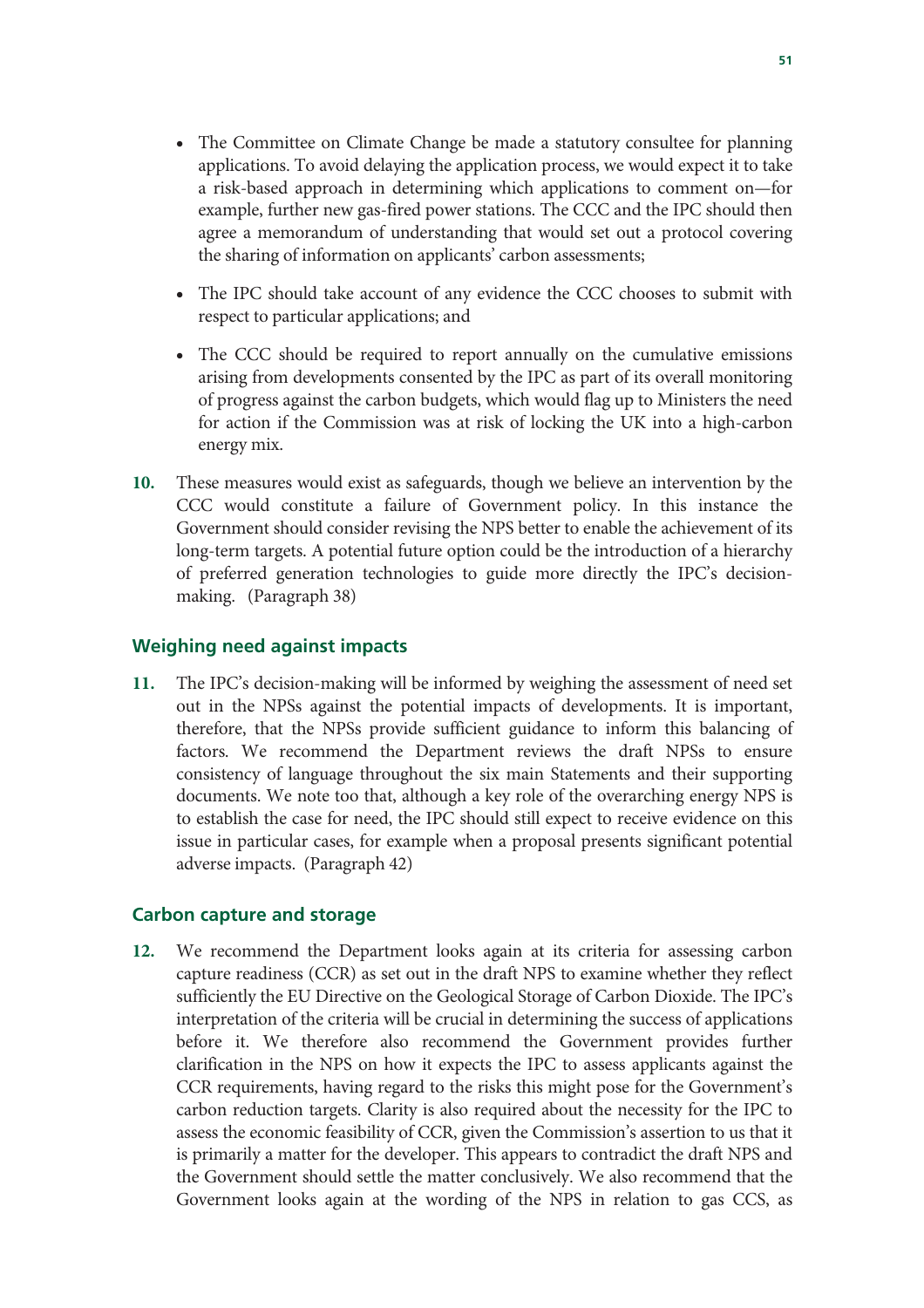concerns have been raised that the need to demonstrate economic feasibility could prevent its development. (Paragraph 48)

**13.** The development of a future carbon dioxide network will be integral to the future deployment of carbon capture and storage. It is at present a glaring omission from the draft energy NPSs, which we recommend the Department rectifies. (Paragraph 51)

#### **Biofuels and energy from waste**

**14.** The current draft NPS on renewables, EN-3, reflects the Government's current policy on the fuel sources for biomass and energy from waste power plant. However, we are concerned that the IPC is directed not to consider the sustainability of biomass fuel. Although to do this would require a change of policy, we believe the existing draft guidance would mean the IPC would not be able to examine fully all adverse environmental, social and economic impacts as it is required to do in paragraph 4.1.1 of EN-1. We therefore recommend the Department revises EN-3 to require all biomass power station applicants to make a full assessment of the sustainability of their fuel sources. We also recommend that the Department reassesses whether its current guidance on energy from waste ensures that only waste that cannot otherwise be economically recycled or reused is sourced as feedstock for energy from waste production. (Paragraph 55)

#### **Other renewables**

**15.** We agree that at this stage there is no urgency to include technologies such as wave and tidal in the renewables NPS. Nevertheless, EN-3 should set out the Government's intentions for how these technologies will be dealt with in future versions of the NPS. We note too that a decision over whether to pursue one of the proposed Severn tidal projects will require a substantial revision of EN-3, if not a new NPS in its own right. (Paragraph 57)

#### **Combined heat and power**

**16.** We accept that, in the absence of a targeted policy to encourage combined heat and power, it is difficult for the NPSs to indicate a greater preference for CHP than that which is already present in the current draft. If in the future, the Government decides to introduce a more spatial approach to the non-site specific NPSs, we recommend it considers whether it could use this to promote further deployment of CHP where it is cost-effective to do so. (Paragraph 60)

#### **Nuclear new build**

**17.** Planning consent from the IPC for new nuclear power stations will entail the storage of high-level radioactive waste on-site for up to 160 years. From the perspective of the community affected, it is a misnomer to describe this as interim storage as it will be several lifetimes between the commencement of a power station's operation and the eventual removal of waste from that site. A key objective of the new NPS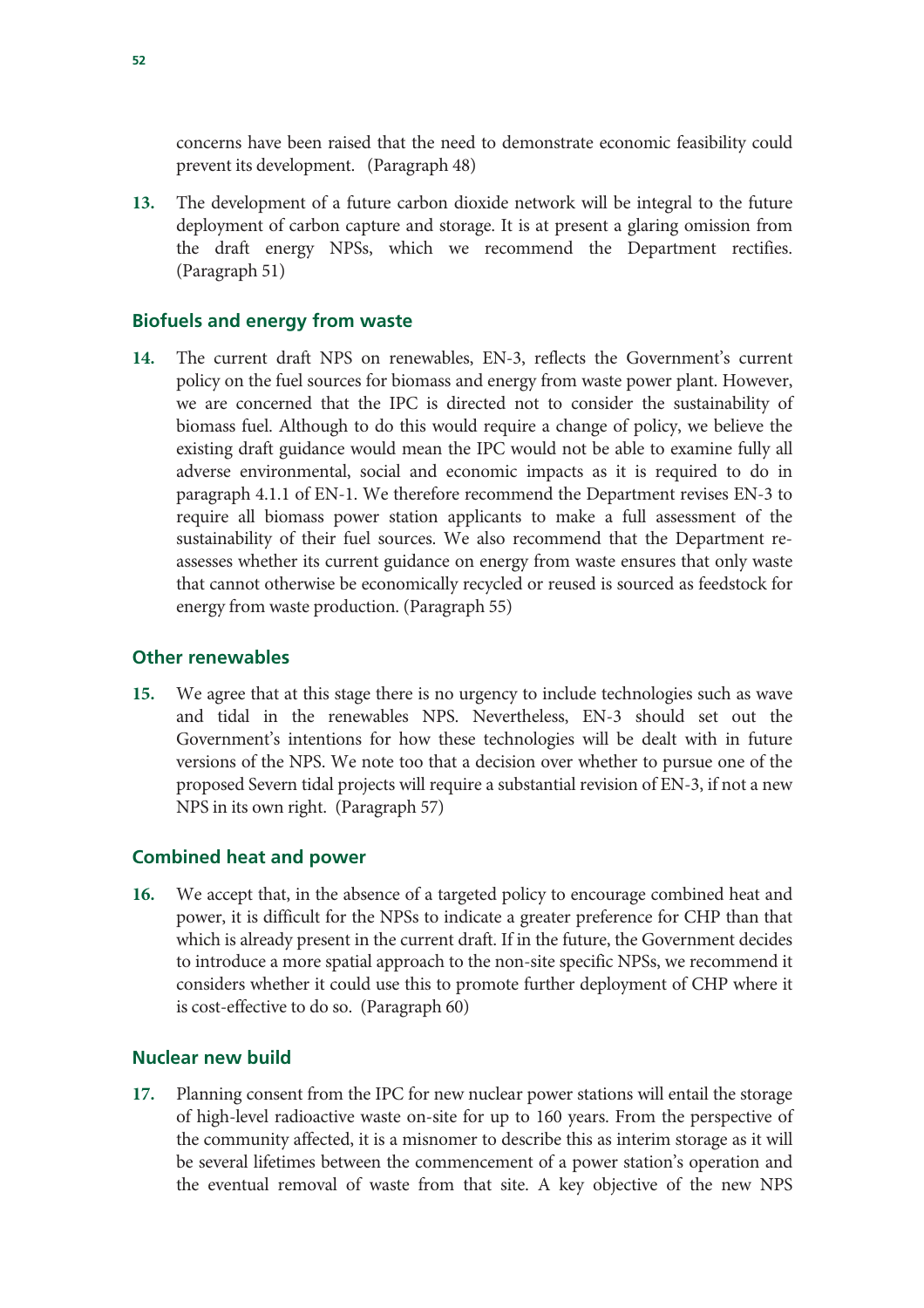framework is to focus discussion on planning applications on site-specific issues. As such, we believe on-site storage cannot be ruled out from the IPC's deliberations and that the nuclear NPS should contain significantly more detail on what interim storage will entail for local communities and for the integrity of any site chosen. (Paragraph 70)

- **18.** We do not dissent from the process adopted by the Government for identifying a site for the eventual storage of radioactive waste deep underground. However, we received conflicting evidence over whether this process would yield a suitable site and if the proposed approach of geological disposal was technically feasible. We are not convinced that the progress to date supports the Government's robust assertion that suitable arrangements will be in place to manage the UK's waste legacy. However, we note too that the Government has no choice but to find a solution, regardless of a decision on nuclear new build. Furthermore, we agree that the waste arising from new nuclear power stations will not pose a significant additional challenge in terms of finding a permanent storage solution. Therefore, as this is an issue of national policy, the political and ethical elements of which have been debated widely over the past five years, we agree that this should not be a consideration for the IPC with regard to individual applications. (Paragraph 71)
- **19.** Nevertheless, we believe the Government must continue to demonstrate progress in delivering a geological disposal facility for radioactive waste. Accordingly, we recommend the Department now sets out key milestones in EN-6 and reports progress against these to Parliament on an annual basis. This should include establishing which body will be responsible for consenting the site. (Paragraph 72)
- **20.** We believe it is not the role of the IPC to concern itself with the regulatory processes relating to new nuclear build that may be conducted in parallel to its own decisionmaking on planning consents, and which might otherwise lead to confusion and a duplication of efforts. However, the Commission should at least have cognisance of the wider regulatory framework as it is likely that it will receive submissions on issues outside of its remit when considering applications. We would therefore expect regular and open communication between the IPC, the Environment Agency, the Health and Safety Executive and other relevant bodies on these matters. (Paragraph 74)
- **21.** We note the reasons for the Government's exclusion of Dungeness from the draft nuclear NPS and the arguments against this decision put by the industry and the local community. We recommend the Department maintains an open mind throughout the current consultation, that it considers carefully the evidence submitted to the Committee by Shepway District Council and any other evidence submitted during the consultation and, if necessary, reconsiders its position. (Paragraph 78)

#### **The NPSs as planning documents: the draft nuclear NPS**

**22.** We understand the necessity for making the nuclear NPS site-specific as to do otherwise would be less than open in a situation where there are so few alternatives. We are concerned, however, that the inclusion of 10 sites coupled with the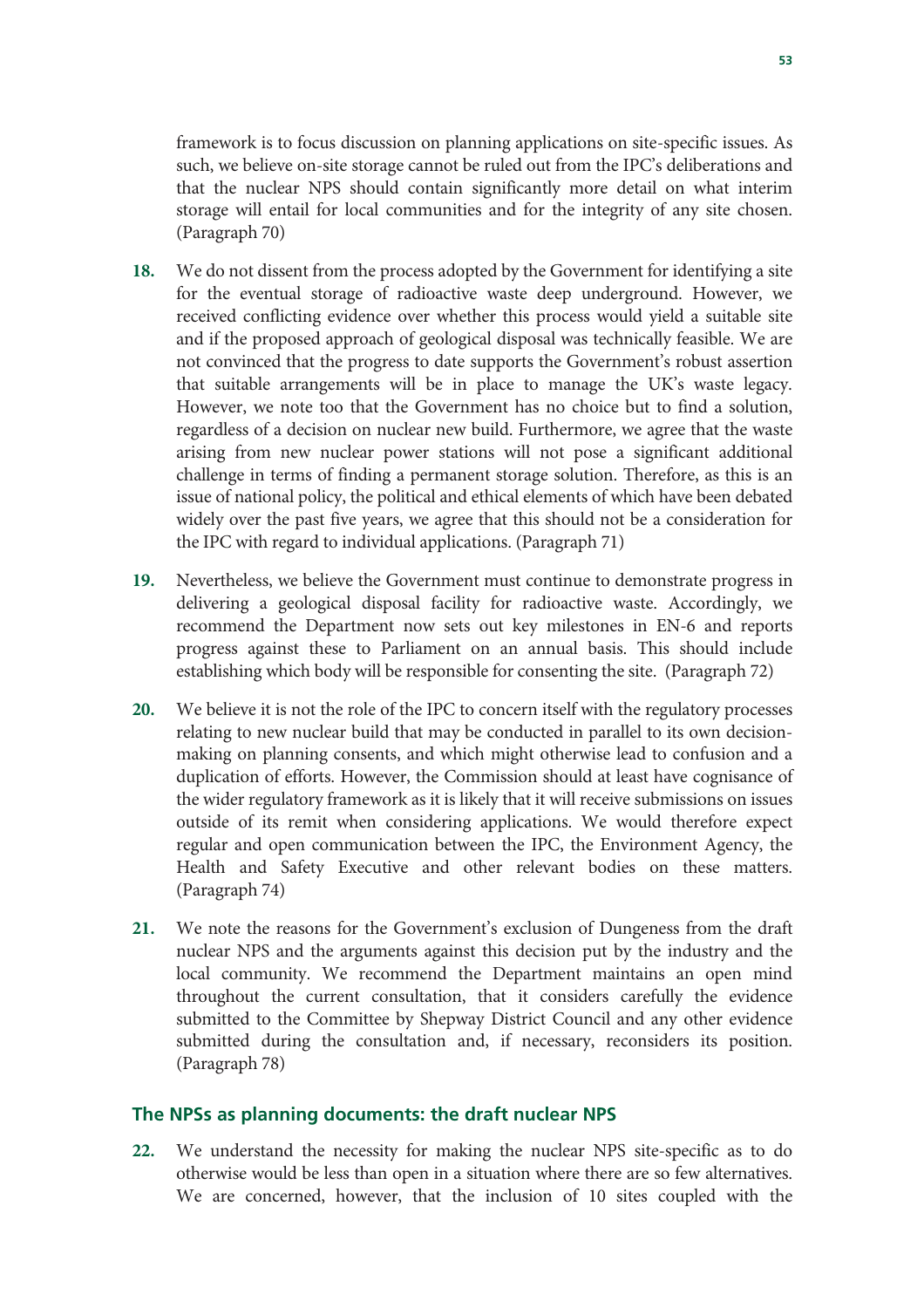statements that all are needed and the Government can find no alternatives that would better respect the integrity of designated European sites may place undue pressure on the IPC to permit developments on those sites. We are reassured by the IPC's statement that if local impacts did outweigh national benefits on these sites then it would refuse the application. However, we feel that the independence of the IPC could be more clearly expressed in the NPS in terms of its ability to refuse consent for any of the 10 nuclear sites. The Department should also clarify whether its opinion on Imperative Reasons of Overriding Public Interest (IROPI) refers to the nuclear NPS as a whole or to the selection of individual sites. (Paragraph 83)

#### **The NPSs as planning documents: the non-nuclear NPSs**

- **23.** Whilst we accept EN-1 to 5 should not be as specific on the location of energy infrastructure developments as the nuclear NPS, we believe there are ways in which the non-nuclear NPSs could take greater account of spatial issues. Possible examples include: those areas of the transmission network requiring reinforcement to meet the UK's renewable energy targets; the Welsh Assembly Government's strategic search areas; the DCLG/DECC work on regional capacities for renewable generation; and areas with suitable geology for gas storage. Such an approach would not constrain the choice of sites for developers but would provide valuable guidance and an incentive to bring applications forward in the most appropriate locations. Nor would it constrain the decision-making of the IPC, which should treat all applications on their merits. It could also facilitate greater public engagement in the NPS process. (Paragraph 90)
- **24.** We believe the Government has not fully explored the potential for some form of English national spatial strategy. Such a document could provide the means of drawing together the many spatial aspects and implications of not only the energy NPSs, but all the NPSs. It could also provide the means of relating policies in the NPSs more clearly to the range of existing national spatial policies and environmental designations. However, we do not believe such a strategy should be a pre-requisite of designation of the energy NPSs. (Paragraph 92)

#### **The relationship between the energy NPSs and the overall planning system**

- **25.** We are concerned that the current status of the NPSs within the wider planning system is, at best, ambiguous. Whilst the NPSs' role in relation to the IPC is embodied in statute, their important role in relation to Local Planning Authorities (LPAs) and other bodies has not been addressed with sufficient thoroughness. For example, it is not clear what weight LPAs should give to NPSs in their decisionmaking. Nor is it clear what happens in cases of conflict between an NPS and other Government statements of planning policy. This ambiguity risks creating perverse incentives for developers within the planning regime. (Paragraph 101)
- **26.** We note the Chief Planner has attempted to provide some clarity on the role of the NPSs within the planning system. However, this intervention has raised more questions than it has answers. We recommend the DCLG should first consult on, and then issue, definitive guidance on the role that all NPSs will play in the preparation of plans at the regional and local levels and in informing and guiding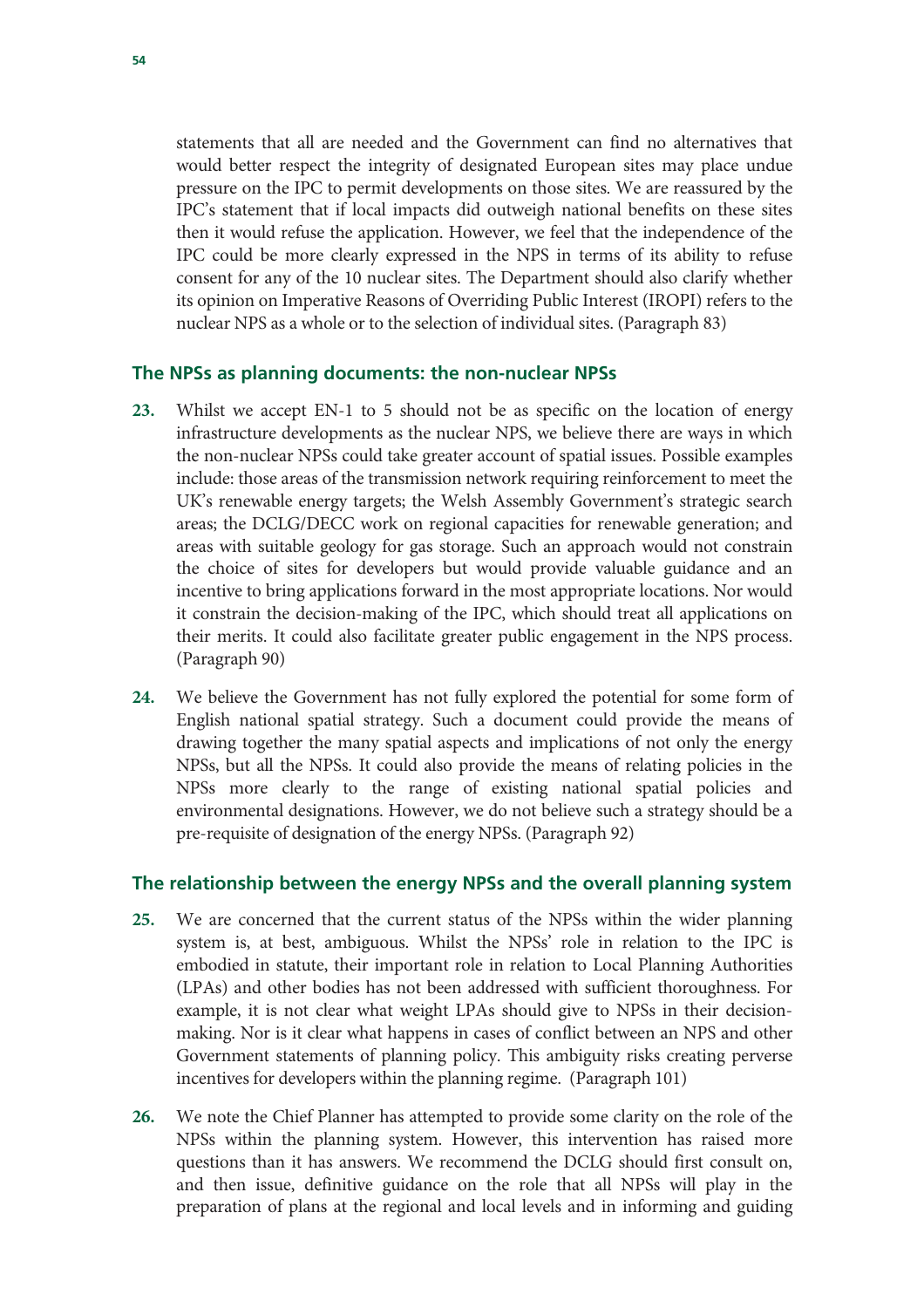decision-makers other than the IPC in considering applications for relevant infrastructure projects. This guidance should clarify whether there is a hierarchy of planning documents, for example in relation to NPSs and Planning Policy Statements, and how decision-makers are to deal with conflicts between different policy statements when they arise. We do not believe the Government should designate the energy NPSs until this guidance is in place. (Paragraph 102)

#### **Associated infrastructure**

**27.** We support the flexibility within the overarching NPS for applicants to decide whether to include associated development within an application to the IPC for consent for the main NSIP development or to apply for consent for it via other routes. However, we are concerned that there are potential risks of delay where associated infrastructure falls under a different planning regime. This opportunity for delay strengthens the case we have already made for a clearer statement of the relationship between an NPS and the rest of the planning system. (Paragraph 106)

#### **The Department's consultation**

**28.** The energy NPSs will play a key role in determining our future energy mix. It is clear that the Government's consultation has not gone far enough in engaging the public. It is unfortunate too that the publication of the draft NPSs has come so late in the current Parliament, thus constraining the time available for consultation and parliamentary scrutiny. We recommend the Government learns from this experience and for future NPSs considers more innovative ways, particularly with regard to greenfield sites, in which it can engage the public in these important documents. We were particularly concerned that the late inclusion of greenfield sites into the consideration process leading towards the site-specific NPS effectively prevented either a clear comparison between possible greenfield sites or effective consultation on those sites proposed. The Government should also ensure it provides adequate time for Parliament to complete its scrutiny, preferably after its own consultation. The Government will also need to review the resources available to local authorities to ensure they are able fully to undertake their role in the planning process. (Paragraph 120)

#### **Appraisal of sustainability**

**29.** The lack of guidance on the conduct of an appraisal of sustainability for an NPS means it is difficult to determine whether the Department has fulfilled its requirements under the Planning Act 2008. We recommend the Government produces such guidance to assist departments in the future production of NPSs. We note the concerns raised by the environmental NGOs over the lack of consideration of policy alternatives within the appraisals for EN-1 to 5, particularly regarding the possibility of energy demand reduction. This contrasts with the approach taken in EN-6, which considers explicitly the "realistic option" of a nuclear NPS that prohibits new build, despite this being counter to Government policy. The Government must ensure consistency of approach across its appraisals of sustainability. It should also make a better assessment of the cumulative environmental impacts of new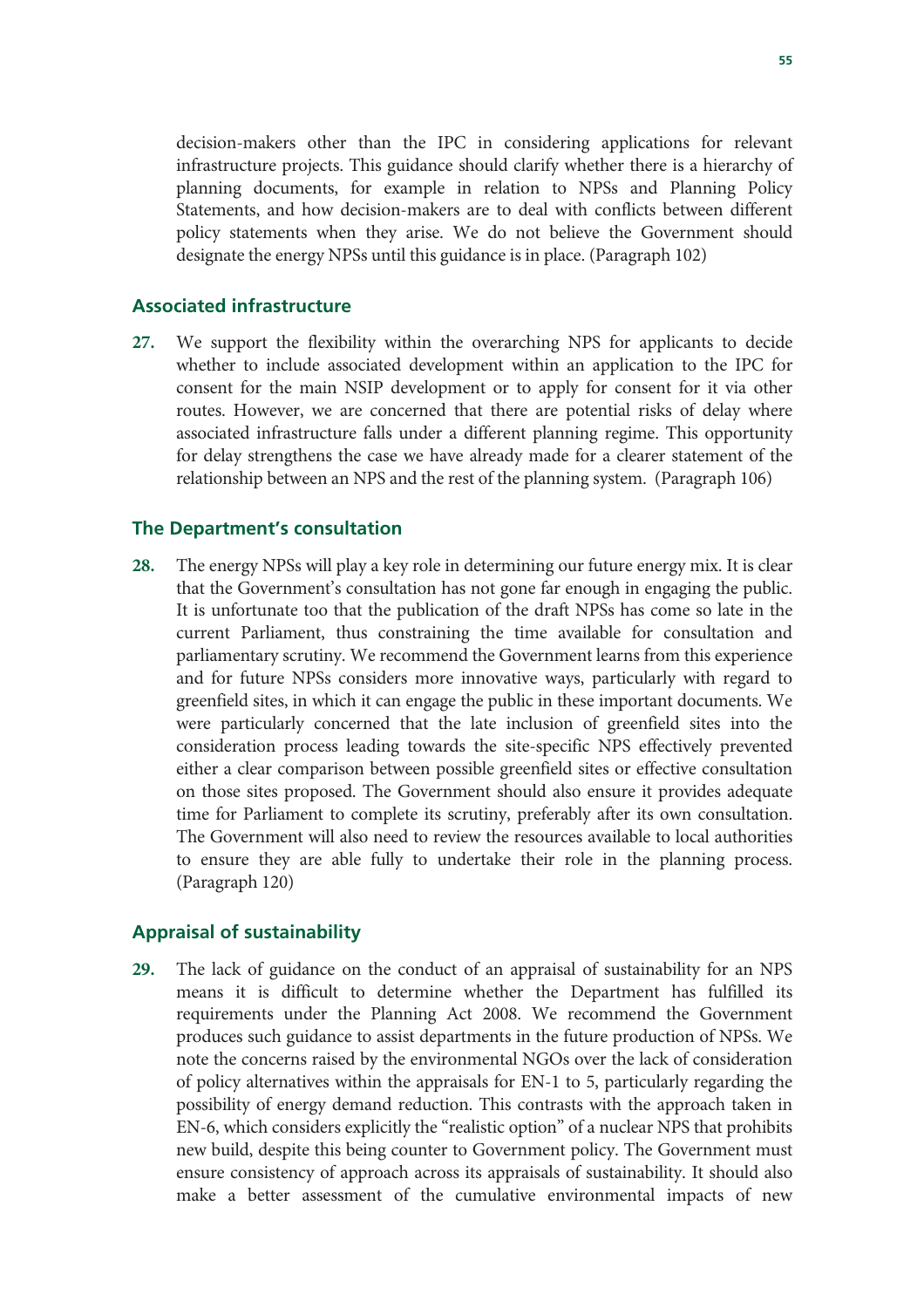generating capacity; provide more guidance for the IPC on the expectations on developers to monitor the environmental impacts of their developments; and link more explicitly the appraisals to the NPSs. (Paragraph 125)

#### **The importance of good design**

**30.** We do not consider the issue of good design is treated with sufficient rigour in the draft NPSs. We would look for a much stronger message on design that is more in line with the Government's existing stated policies expressed, for example, in Planning Policy Statement 1 and, in this, we are heartened by the Minister's commitment to look again at the current wording in the NPSs. (Paragraph 128)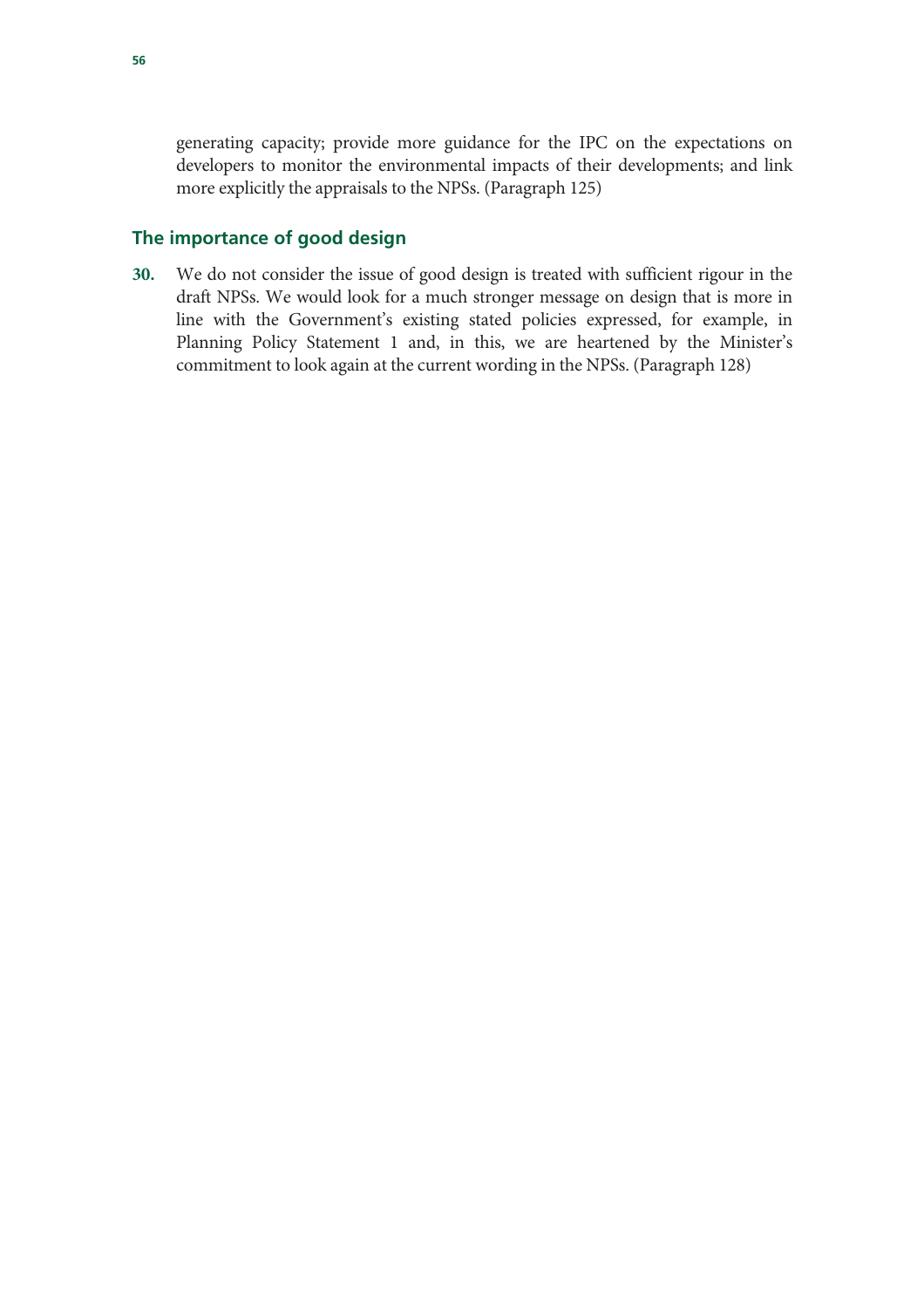### Formal Minutes

#### **Wednesday 17 March 2010**

Members present:

Mr David Anderson Colin Challen Charles Hendry Judy Mallaber Sir Robert Smith

Paddy Tipping Dr Desmond Turner Mr Mike Weir Dr Alan Whitehead

In the absence of the Chair, Paddy Tipping was called to the Chair in accordance with the resolution of 20 May 2009.

Draft Report (*The proposals for national policy statements on energy*), proposed by the Chair, brought up and read.

*Ordered*, That the Chair's draft Report be read a second time, paragraph by paragraph.

Paragraphs 1 to 128 read and agreed to.

Summary agreed to.

*Resolved*, That the Report be the Third Report of the Committee to the House.

*Ordered*, That the Chair make the Report to the House.

*Ordered,* That embargoed copies of the Report be made available, in accordance with the provisions of Standing Order No. 134.

Written evidence was ordered to be reported to the House for printing with the Report, together with written evidence reported and ordered to be published on 27th January 2010.

[Adjourned till Wednesday 24 March at 9.00 am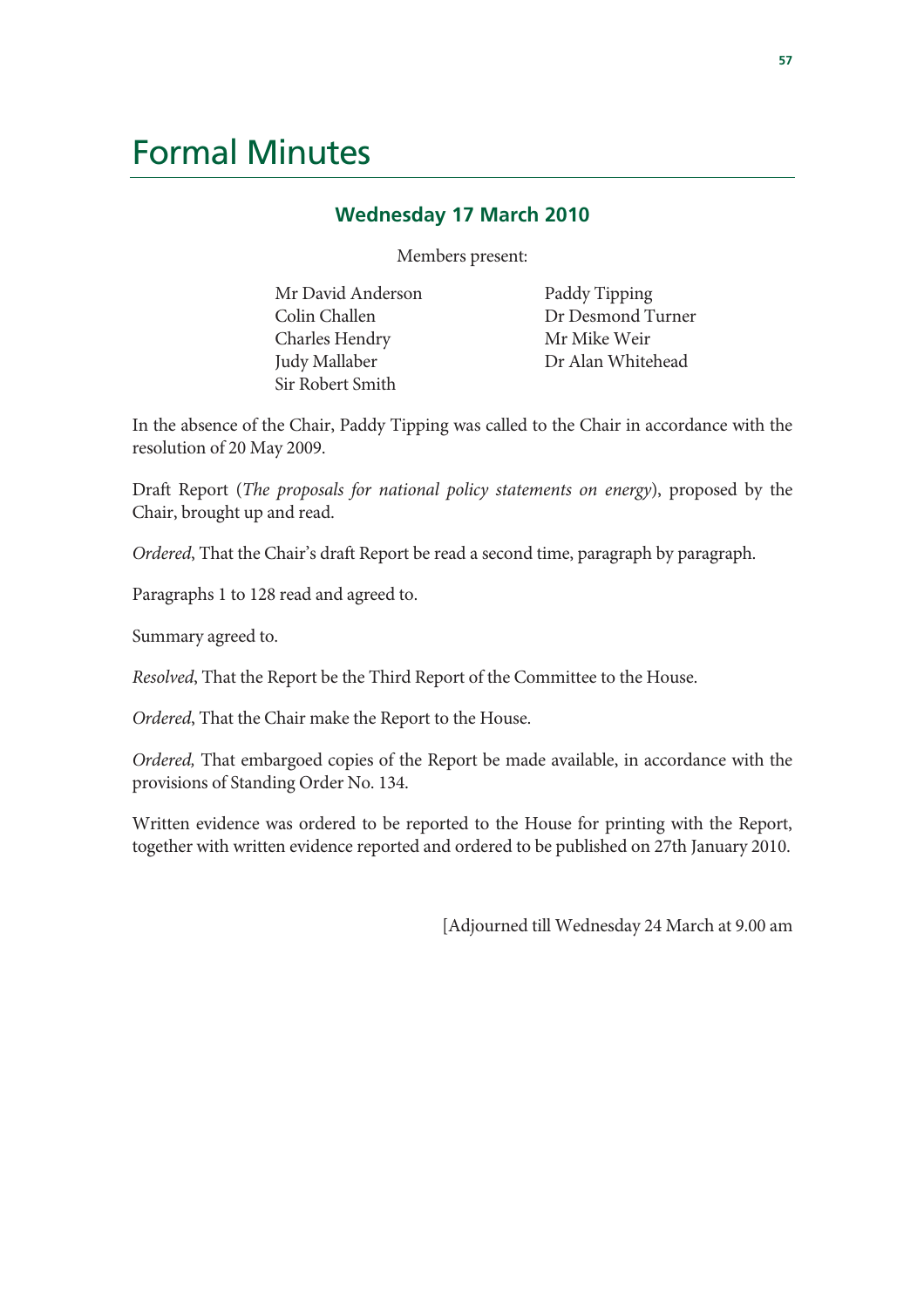### **Witnesses**

| <b>Wednesday 6 January 2009</b>                                                                                                                                                                                                                                                                                          | Page            |
|--------------------------------------------------------------------------------------------------------------------------------------------------------------------------------------------------------------------------------------------------------------------------------------------------------------------------|-----------------|
| Mr Hugh Ellis, Chief Planner, Town and Country Planning Association                                                                                                                                                                                                                                                      | Ev <sub>1</sub> |
| Mr Graham Bocking, Royal Institution of Chartered Surveyors, and Mr Richard<br>Coakley, Vice-President, Institution of Civil Engineers                                                                                                                                                                                   |                 |
| Wednesday 13 January 2010 (morning)                                                                                                                                                                                                                                                                                      | Ev 11           |
| Ms Jayne Ashley, Head of Sustainable Places, and Mr James Greenleaf, Senior Policy<br>Analyst, Sustainable Development Commission                                                                                                                                                                                        | <b>Ev 18</b>    |
| Ms Fiona Howie, Head of Planning and Regions, Campaign to Protect Rural England,<br>Mr Phil Michaels, Head of Legal, and Ms Naomi Luhde-Thompson, Planning Co-<br>ordinator, Friends of the Earth, Mr Simon Marsh, Head of Planning and Regional<br>Policy, RSPB, and Ms Emmalene Gottwald, Senior Planning Adviser, WWF | Ev 30           |
| <b>Wednesday 13 January 2010 (afternoon)</b>                                                                                                                                                                                                                                                                             |                 |
| Mr Simon Bullock, Economy Campaigner, Friends of the Earth, Mr Ben Ayliffe, Senior<br>Climate and Energy Campaigner, and Ms Jean McSorley, Senior Nuclear Consultant,<br>Greenpeace, Mr Keith Allott, Head of Climate Change, WWF, and Professor Andrew<br><b>Blowers, Nuclear Consultation Group</b>                    | Ev 40           |
| <b>Wednesday 20 January 2010 (morning)</b>                                                                                                                                                                                                                                                                               |                 |
| Mr Robert Asquith, Planning Director of New Earth Energy, and Ms Gaynor Hartnell,<br>Director of Policy, Renewable Energy Association, and Ms Gemma Grimes, Planning<br>Advisor, and Mr Peter Madigan, Head of Offshore Renewables, British Wind Energy<br><b>Association</b>                                            | Ev 57           |
| Mr Nick Winser, Executive Director, National Grid, and Mr David Smith, Chief<br><b>Executive, Energy Networks Association</b>                                                                                                                                                                                            | Ev 65           |
| <b>Wednesday 20 January 2010 (afternoon)</b>                                                                                                                                                                                                                                                                             |                 |
| Mr Keith Parker, Chief Executive, and Mr Simon James, Head of Public Affairs, Nuclear                                                                                                                                                                                                                                    |                 |

**Industry Association**, and Mr Richard Waite, Executive Director, and Mr Bruce McKirdy, Repository Technical Director, **Nuclear Decommissioning Authority** Ev 72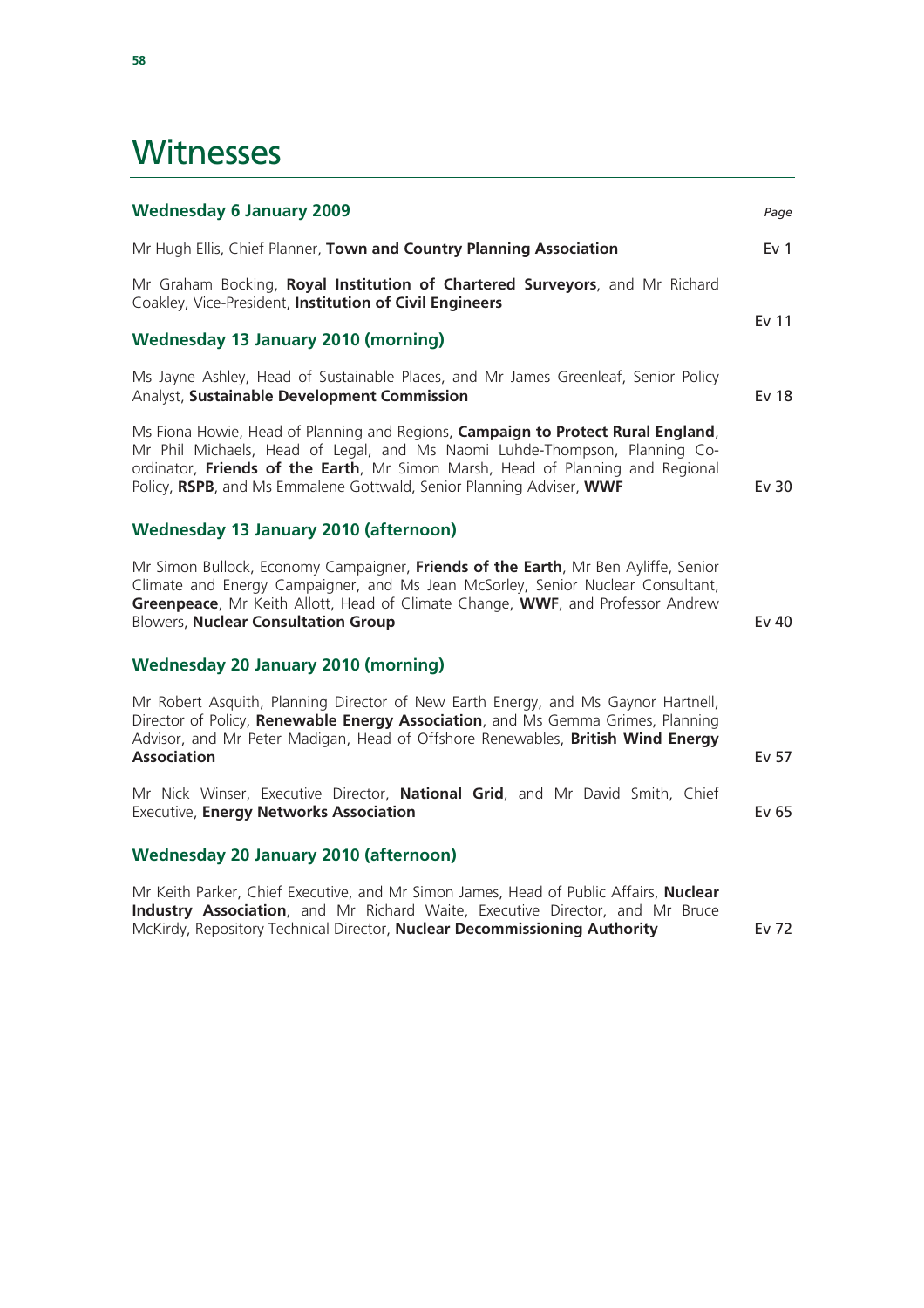#### **Wednesday 27 January 2010 (morning)**

| Mr Brian Seabourne, Head of Regulation and Government Affairs, E.ON UK, Mr Paul<br>Spence, Director of Strategy and Regulation, EDF Energy, Mr Simon Wells, Head of<br>Planning and Environmental Law, RWE Npower, and Mr David Porter, Chief Executive,<br><b>Association of Electricity Producers</b>               | <b>Ev 91</b>  |
|-----------------------------------------------------------------------------------------------------------------------------------------------------------------------------------------------------------------------------------------------------------------------------------------------------------------------|---------------|
| Mr Sarwjit Sambhi, Director of the Power business Unit, Centrica, Dr Keith MacLean,<br>Scottish and Southern Energy, Mr Rupert Steele, Director of Regulation, Scottish<br>Power, and Ms Jane Smith, Planning Consultant, UK Business Council for<br><b>Sustainable Energy</b>                                        | <b>Ev 98</b>  |
| <b>Wednesday 27 January 2010 (afternoon)</b>                                                                                                                                                                                                                                                                          |               |
| Dr Carl Clowes, Pobl Atal Wylfa B, and Mr Jim Duffy, Stop Hinkley                                                                                                                                                                                                                                                     | Ev 107        |
| Ms Marianne Birkby, Radiation Free Lakeland, Ms Pauline Preston and Mr Imitaz<br>Mohamed, Kirksanton Residents, and Ms Jenny Hawkes, Braystones Residents                                                                                                                                                             | Ev 112        |
| Mr Peter Lanyon, Shut Down Sizewell Campaign and Communities Against<br>Nuclear Expansion, and Ms Varrie Blowers and Mr Barry Turner, Blackwater Against<br><b>New Nuclear Group</b>                                                                                                                                  | <b>Ev 118</b> |
| <b>Wednesday 3 February 2010 (morning)</b>                                                                                                                                                                                                                                                                            |               |
| Mr David Brock, Chair, Planning and Environmental Law Committee, Law Society, and<br>Mr Timothy Corner QC, Chair, Planning and Environment Bar Association                                                                                                                                                            | Ev 125        |
| Dr Tony Grayling, Head of Climate Change and Sustainable Communities, and Dr Joe<br>McHugh, Head of Radioactive Substances Regulation, Environment Agency, and Mr<br>Rob Cooke, Director of Environmental Advice and Analysis, and Ms Rosie Manise,<br>Principal Specialist, Energy & Climate Change, Natural England | Ev 132        |
| <b>Wednesday 3 February 2010 (afternoon)</b>                                                                                                                                                                                                                                                                          |               |
| Sir Michael Pitt, Chair, Dr Ian Gambles, Director of Strategy, and Dr Pauleen Lane CBE,<br>Deputy Chair, Infrastructure Planning Commission                                                                                                                                                                           | Ev 139        |
| Mr Richard Kemp, Deputy Chair and Mr Phillip Mind, Senior Policy Consultant, Local<br><b>Government Association</b>                                                                                                                                                                                                   | Ev 146        |
| <b>Wednesday 10 February 2010</b>                                                                                                                                                                                                                                                                                     |               |
| Lord Hunt of Kings Heath OBE, Minister of State, Mr Adam Dawson, Head of New<br>Nuclear, and Ms Anne Stuart, Head of Energy Planning Reform, Department of                                                                                                                                                            |               |

**Energy and Climate Change Ev 152**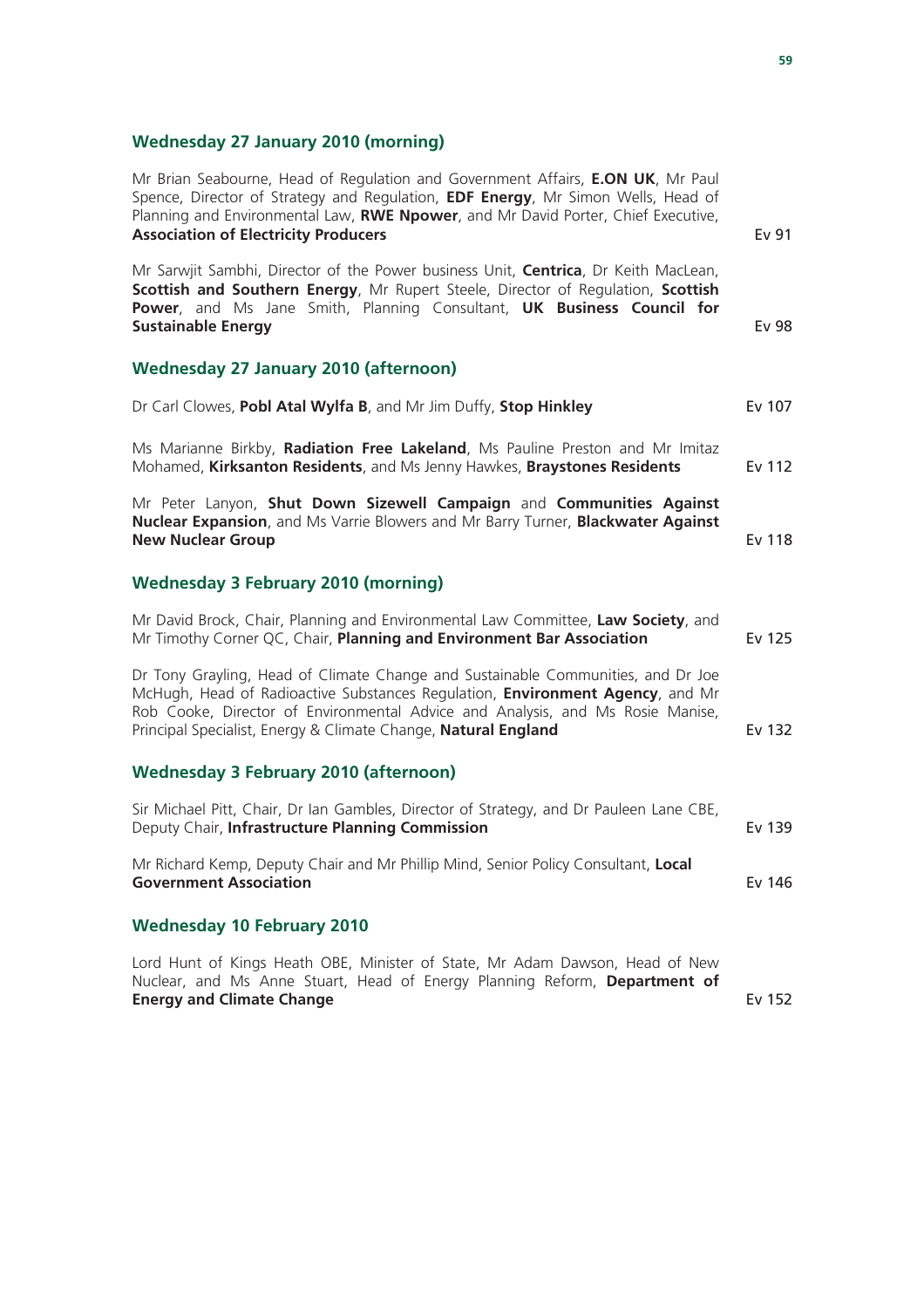# List of written evidence

| $\mathbf{1}$ | Association for the Conservation of Energy                                 | Ev 171 |
|--------------|----------------------------------------------------------------------------|--------|
| 2            | <b>Association of Electricity Producers</b>                                | Ev 172 |
| 3            | Association of Electricity Producers supplementary                         | Ev 174 |
| 4            | Billingborough and Horbling against Turbines/Billingborough Parish Council | Ev 174 |
| 5            | <b>Blackwater Against New Nuclear Group</b>                                | Ev 185 |
| 6            | Blackwater Against New Nuclear Group supplementary                         | Ev 192 |
| 7            | Blackwater Against New Nuclear Group further supplementary                 | Ev 195 |
| 8            | <b>Varrie Blowers</b>                                                      | Ev 204 |
| 9            | <b>Bradwell for Renewable Energy</b>                                       | Ev 208 |
| 10           | Mr Philip Bratby                                                           | Ev 212 |
| 11           | <b>Braystones Residents</b>                                                | Ev 215 |
| 12           | <b>Britain's Energy Coast West Cumbria</b>                                 | Ev 223 |
| 13           | <b>British Wind Energy Association</b>                                     | Ev 224 |
| 14           | Mr John Busby                                                              | Ev 229 |
| 15           | <b>Calor Gas Ltd</b>                                                       | Ev 232 |
| 16           | <b>Campaign for National Parks</b>                                         | Ev 238 |
| 17           | Campaign to Protect Rural England                                          | Ev 241 |
| 18           | <b>CBI</b>                                                                 | Ev 247 |
| 19           | Centrica                                                                   | Ev 250 |
| 20           | Chartered Institution of Environmental Health                              | Ev 253 |
| 21           | Committee on Climate Change                                                | Ev 254 |
| 22           | <b>Communities Against Nuclear Expansion</b>                               | Ev 255 |
| 23           | <b>Copeland Borough Council</b>                                            | Ev 258 |
| 24           | <b>Country Land and Business Association</b>                               | Ev 266 |
| 25           | The Crown Estate                                                           | Ev 270 |
| 26           | Cumbria Wildlife Trust                                                     | Ev 273 |
| 27           | <b>Cumbrians Opposed to a Radioactive Environment</b>                      | Ev 280 |
| 28           | Department of Energy and Climate Change                                    | Ev 281 |
| 29           | Department of Energy and Climate Change supplementary                      | Ev 288 |
| 30           | Department of Energy and Climate Change further supplementary              | Ev 289 |
| 31           | <b>EDF Energy</b>                                                          | Ev 290 |
| 32           | <b>Energy Networks Association</b>                                         | Ev 294 |
| 33           | English Heritage                                                           | Ev 296 |
| 34           | <b>Environment Agency</b>                                                  | Ev 300 |
| 35           | <b>Environmental Law Foundation</b>                                        | Ev 303 |
| 36           | <b>Environmental Services Association</b>                                  | Ev 311 |
| 37           | <b>E.ON UK</b>                                                             | Ev 312 |
| 38           | <b>E.ON UK supplementary</b>                                               | Ev 329 |
| 39           | Dr Ian Fairlie                                                             | Ev 329 |
| 40           | Federation of Petroleum Suppliers                                          | Ev 331 |
| 41           | Freight on Rail                                                            | Ev 332 |
| 42           | Friends of the Earth                                                       | Ev 334 |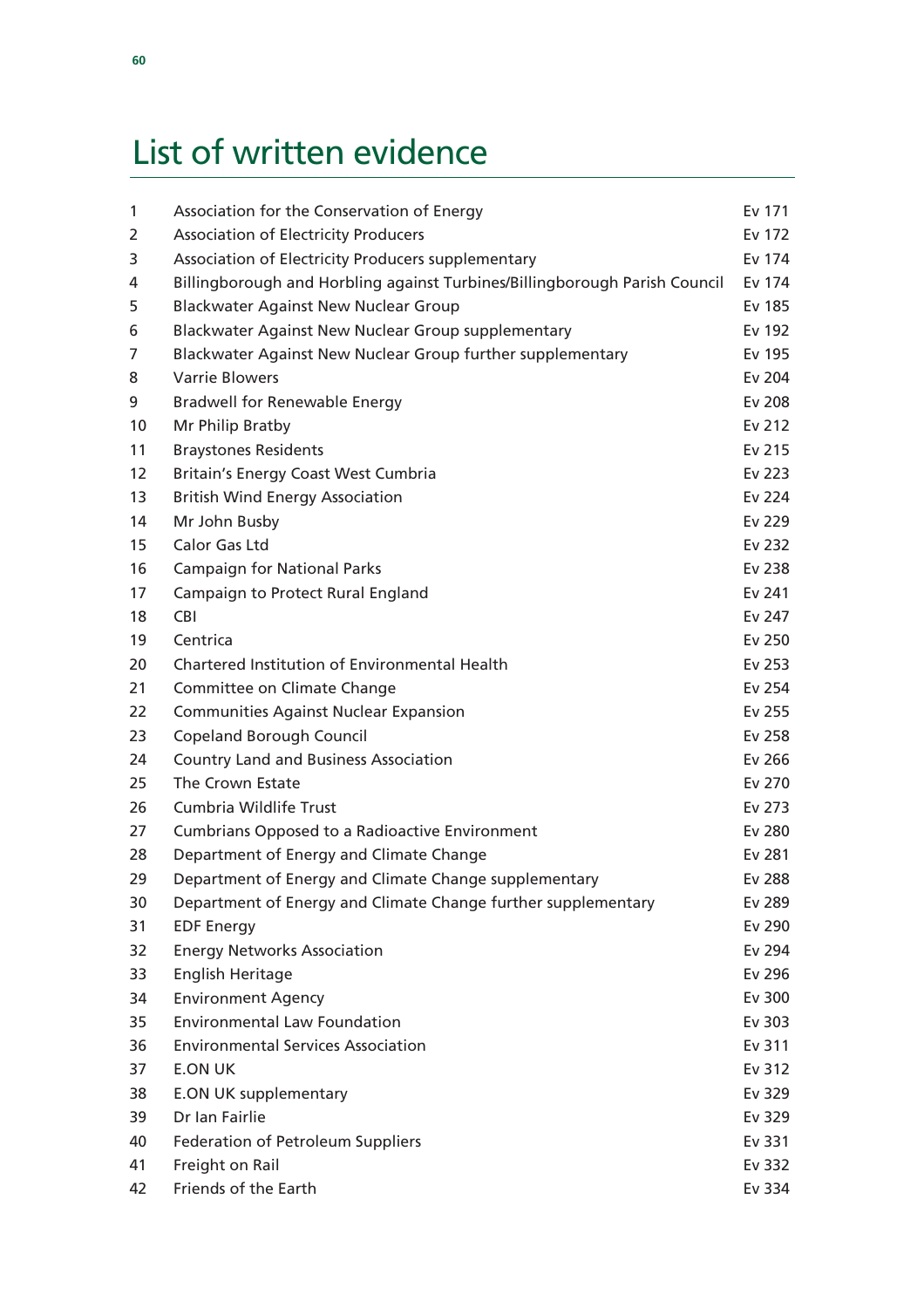| 43 | Friends of the Earth supplementary                         | Ev 343 |
|----|------------------------------------------------------------|--------|
| 44 | Friends of the Earth further supplementary                 | Ev 344 |
| 45 | Mr Nigel Gilligan                                          | Ev 345 |
| 46 | Greenpeace                                                 | Ev 346 |
| 47 | Greenpeace supplementary                                   | Ev 355 |
| 48 | <b>Hastings Borough Council</b>                            | Ev 359 |
| 49 | Jenny Hawkes                                               | Ev 360 |
| 50 | <b>Health and Safety Executive</b>                         | Ev 364 |
| 51 | Prof Dieter Helm, University of Oxford                     | Ev 368 |
| 52 | <b>Horizon Nuclear Power</b>                               | Ev 370 |
| 53 | <b>Infrastructure Planning Commission</b>                  | Ev 373 |
| 54 | Infrastructure Planning Commission supplementary           | Ev 374 |
| 55 | Institution of Civil Engineers                             | Ev 375 |
| 56 | Institution of Civil Engineers supplementary               | Ev 376 |
| 57 | Institute of Environmental Management & Assessment         | Ev 378 |
| 58 | Kirksanton Action Group/Kirksanton Residents               | Ev 383 |
| 59 | Kirksanton Action Group/Kirksanton Residents supplementary | Ev 384 |
| 60 | Law Society of England and Wales                           | Ev 385 |
| 61 | <b>Local Government Association</b>                        | Ev 386 |
| 62 | <b>Maritime UK</b>                                         | Ev 388 |
| 63 | Mrs S Millar                                               | Ev 391 |
| 64 | <b>National Grid</b>                                       | Ev 392 |
| 65 | Natural England                                            | Ev 396 |
| 66 | <b>Nuclear Consultation Group</b>                          | Ev 400 |
| 67 | <b>Nuclear Decommissioning Authority</b>                   | Ev 409 |
| 68 | <b>Nuclear Free Local Authorities</b>                      | Ev 414 |
| 69 | <b>Nuclear Industry Association</b>                        | Ev 421 |
| 70 | Nuclear Legacy Advisory Forum                              | Ev 427 |
| 71 | <b>Nuclear Waste Advisory Associates</b>                   | Ev 428 |
| 72 | People Against Wylfa B                                     | Ev 449 |
| 73 | People Against Wylfa B (Welsh)                             | Ev 452 |
| 74 | People Against Wylfa B supplementary                       | Ev 455 |
| 75 | <b>Planning Aid England</b>                                | Ev 456 |
| 76 | Planning and Environment Bar Association                   | Ev 459 |
| 77 | <b>Radiation Free Lakeland</b>                             | Ev 460 |
| 78 | Radiation Free Lakeland supplementary                      | Ev 463 |
| 79 | C Reed                                                     | Ev 464 |
| 80 | Renewable Energy Association                               | Ev 468 |
| 81 | <b>Rother District Council</b>                             | Ev 472 |
| 82 | Royal Academy of Engineering                               | Ev 473 |
| 83 | Royal Institution of Chartered Surveyors                   | Ev 475 |
| 84 | Royal Society for the Protection of Birds                  | Ev 477 |
| 85 | Royal Society of Chemistry                                 | Ev 485 |
| 86 | Royal Town Planning Institute                              | Ev 487 |
| 87 | <b>RWE Npower</b>                                          | Ev 491 |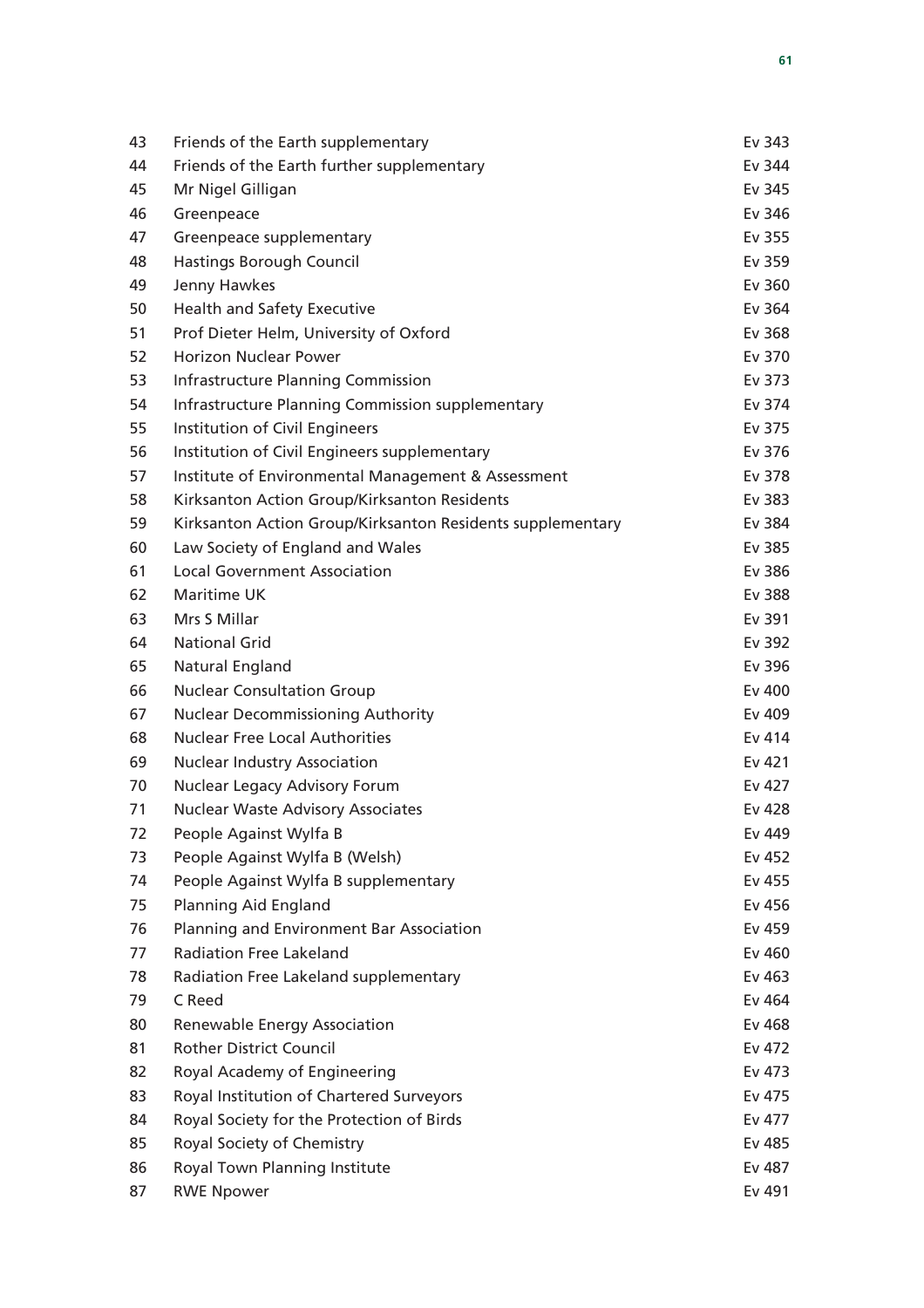| 88  | SBGI's Gas Storage Operators Group                       | Ev 494 |
|-----|----------------------------------------------------------|--------|
| 89  | Scottish and Southern Energy                             | Ev 497 |
| 90  | <b>Scottish Power</b>                                    | Ev 498 |
| 91  | <b>Shepway District Council</b>                          | Ev 502 |
| 92  | Shut Down Sizewell Campaign                              | Ev 507 |
| 93  | Spring Wells Heritage Group                              | Ev 511 |
| 94  | <b>Stop Hinkley</b>                                      | Ev 522 |
| 95  | Sustainable Development Commission                       | Ev 524 |
| 96  | Town and Country Planning Association                    | Ev 529 |
| 97  | UK Business Council for Sustainable Energy               | Ev 538 |
| 98  | UK Business Council for Sustainable Energy supplementary | Ev 543 |
| 99  | <b>UK Coal Mining</b>                                    | Ev 544 |
| 100 | Mr J Urquhart                                            | Ev 546 |
| 101 | Welsh Anti Nuclear Alliance                              | Ev 552 |
| 102 | <b>Westinghouse Electric Company</b>                     | Ev 561 |
| 103 | <b>Wildlife Trusts</b>                                   | Ev 566 |
| 104 | Windcluster Limited                                      | Ev 569 |
| 105 | <b>WWF</b>                                               | Ev 574 |